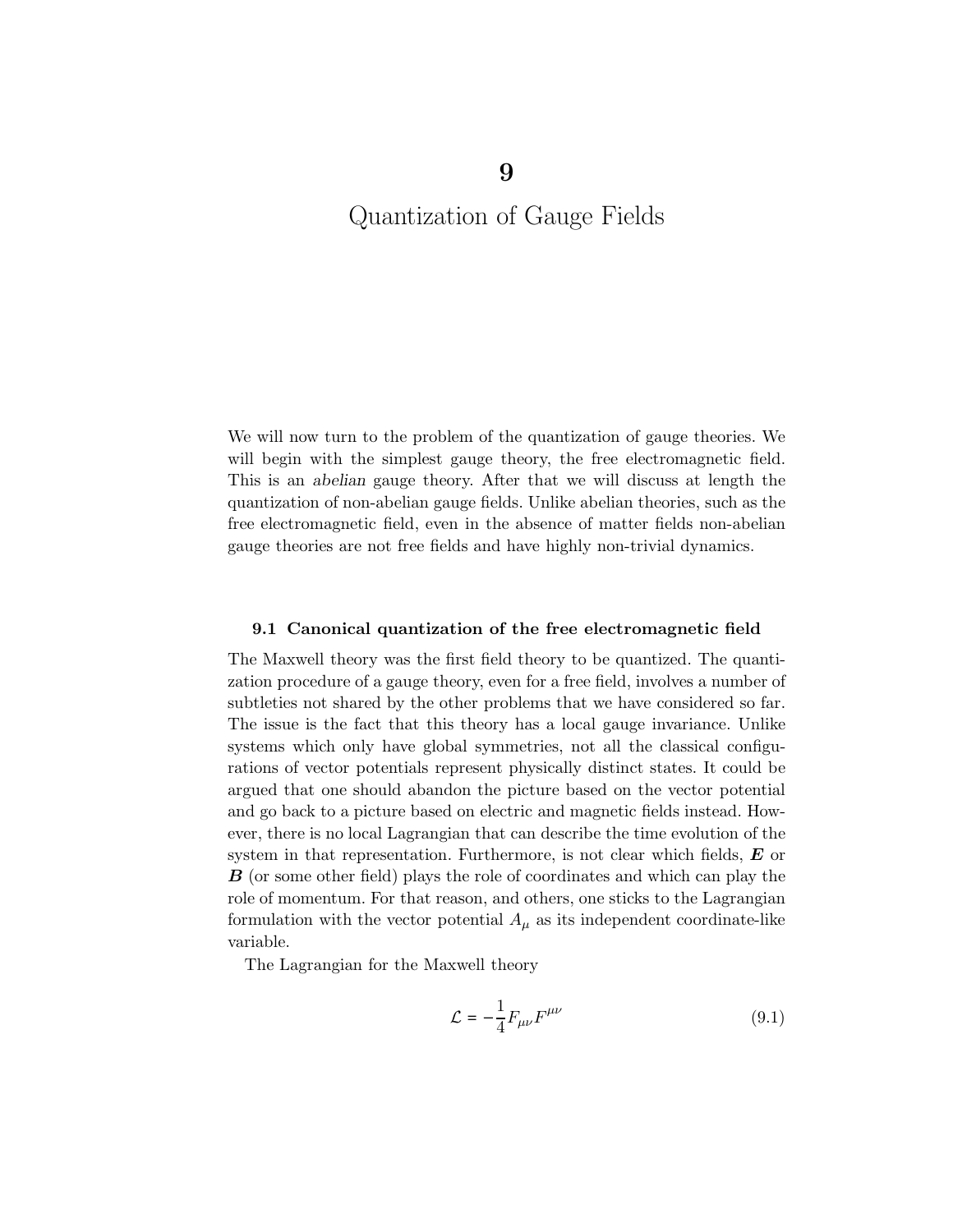where  $F_{\mu\nu} = \partial_{\mu}A_{\nu} - \partial_{\nu}A_{\mu}$ , can be written in the form

$$
\mathcal{L} = \frac{1}{2} (\boldsymbol{E}^2 - \boldsymbol{B}^2) \tag{9.2}
$$

where

$$
E_j = -\partial_0 A_j - \partial_j A_0, \qquad B_j = -\epsilon_{jk\ell} \partial_k A_\ell \tag{9.3}
$$

The electric field  $E_j$  and the space components of the vector potential  $A_j$ form a canonical pair since, by definition, the momentum  $\Pi_i$  conjugate to  $A_j$  is

$$
\Pi_j(x) = \frac{\delta \mathcal{L}}{\delta \partial_0 A_j(x)} = \partial_0 A_j + \partial_j A_0 = -E_j \tag{9.4}
$$

Notice that since  $\mathcal L$  does not contain any terms which include  $\partial_0A_0$ , the momentum  $\Pi_0$ , conjugate to  $A_0$ , vanishes

$$
\Pi_0 = \frac{\delta \mathcal{L}}{\delta \partial_0 A_0} = 0 \tag{9.5}
$$

A consequence of this result is that  $A_0$  is essentially arbitrary and it plays the role of a Lagrange multiplier. Indeed, it is always possible to find a gauge transformation  $\phi$ 

$$
A'_0 = A_0 + \partial_0 \phi \qquad A'_j = A_j - \partial_j \phi \qquad (9.6)
$$

such that  $A'_0 = 0$ . The solution is

$$
\partial_0 \phi = -A_0 \tag{9.7}
$$

which is consistent provided that  $A_0$  vanishes both in the remote part and in the remote future,  $x_0 \rightarrow \pm \infty$ .

The canonical formalism can be applied to Maxwell electrodynamics if we notice that the fields  $A_j(x)$  and  $\Pi_{j'}(x')$  obey the equal-time Poisson Brackets

$$
\{A_j(x), \Pi_{j'}(x')\}_{PB} = \delta_{jj'}\delta^3(x - x')
$$
 (9.8)

or, in terms of the electric field  $E$ ,

$$
\{A_j(\bm{x}), E_{j'}(\bm{x'})\}_{PB} = -\delta_{jj'}\delta^3(\bm{x} - \bm{x'}) \tag{9.9}
$$

Thus, the spatial components of the vector potential and the components of the electric field are canonical pairs. However, the time component of the vector field,  $A_0$ , does not have a canonical pair. Thus, the quantization procedure treats it separately, as a Lagrange multiplier field that is imposing a constraint, that we will see is the Gauss Law. However, at the operator level, the condition  $\Pi_0 = 0$  must then be imposed as a constraint. This fact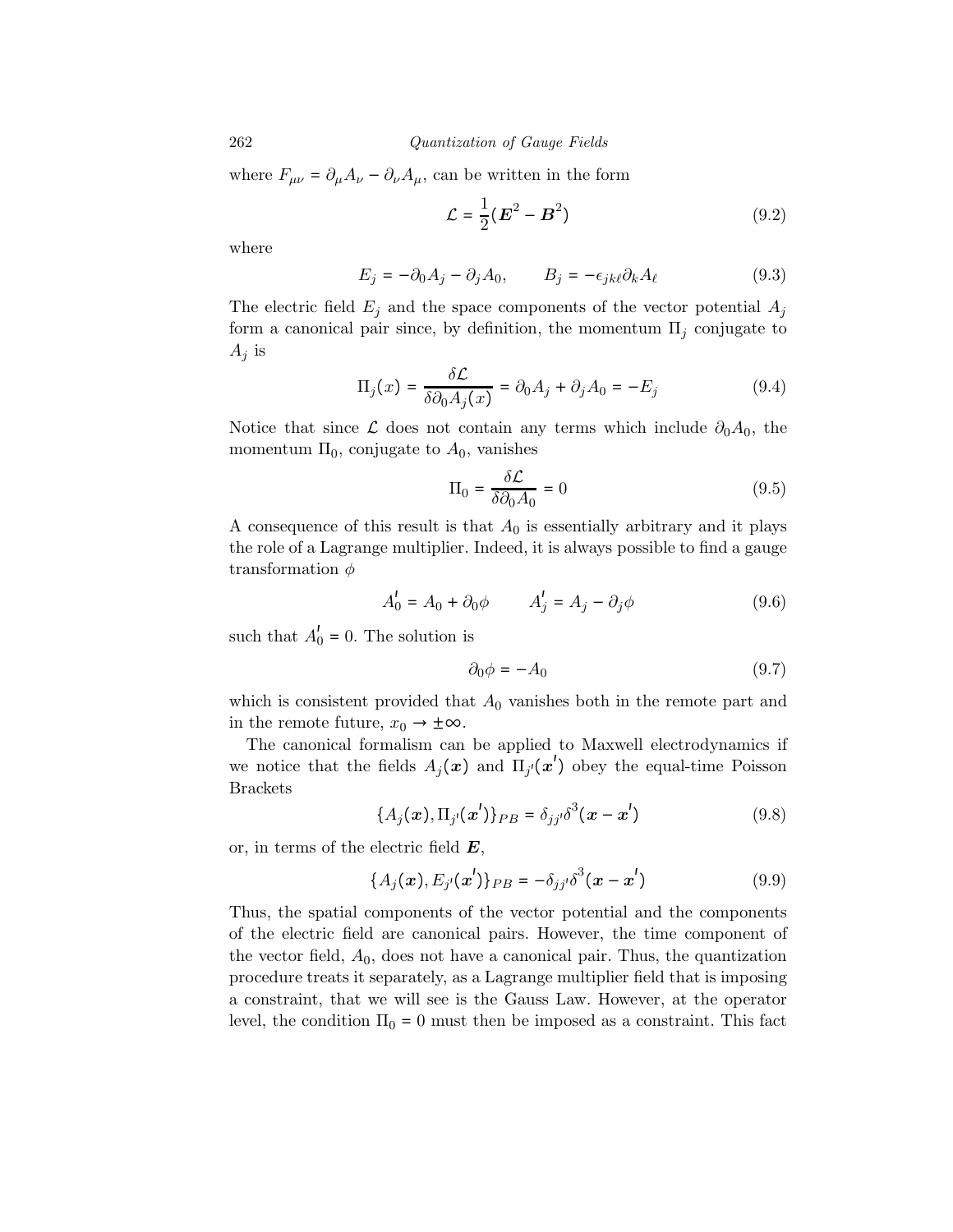led Dirac to formulate the theory of quantization of systems with constraints (Dirac, 1966). There is, however, another approach, also initiated by Dirac, consisting in setting  $A_0 = 0$  and to impose the Gauss Law as a constraint on the space of quantum states. As we will see, this amounts to fixing the gauge first (at the price of manifest Lorentz invariance).

The classical Hamiltonian density is defined in the usual manner

$$
\mathcal{H} = \Pi_j \partial_0 A_j - \mathcal{L}
$$
\n(9.10)

We find

$$
\mathcal{H}(x) = \frac{1}{2}(\boldsymbol{E}^2 + \boldsymbol{B}^2) - A_0(x)\nabla \cdot \boldsymbol{E}(x)
$$
\n(9.11)

Except for the last term, this is the usual answer. It is easy to see that the last term is a constant of motion. Indeed the equal-time Poisson Bracket between the Hamiltonian density  $\mathcal{H}(x)$  and  $\nabla \cdot E(y)$  is zero. By explicit calculation, we get

$$
\{\mathcal{H}(x), \nabla \cdot \boldsymbol{E}(y)\}_{PB} = \int d^3 z \bigg[ -\frac{\delta \mathcal{H}(x)}{\delta A_j(z)} \frac{\delta \nabla \cdot \boldsymbol{E}(y)}{\delta E_j(z)} + \frac{\delta \mathcal{H}(x)}{\delta E_j(z)} \frac{\delta \nabla \cdot \boldsymbol{E}(y)}{\delta A_j(z)} \bigg] \tag{9.12}
$$

But

$$
\frac{\delta \mathcal{H}(\boldsymbol{x})}{\delta A_j(\boldsymbol{z})} = \int d^3 w \frac{\delta \mathcal{H}(\boldsymbol{x})}{\delta B_k(\boldsymbol{w})} \frac{\delta B_k(\boldsymbol{w})}{\delta A_j(\boldsymbol{z})} = \int d^3 w B_k(\boldsymbol{w}) \delta(\boldsymbol{x} - \boldsymbol{w}) \epsilon_{k\ell j} \nabla^w_{\ell} \delta(\boldsymbol{w} - \boldsymbol{z})
$$

$$
= -\epsilon_{k\ell j} \nabla^z_{\ell} \int d^3 w B_k(\boldsymbol{w}) \delta(\boldsymbol{x} - \boldsymbol{w}) \delta(\boldsymbol{w} - \boldsymbol{z})
$$
(9.13)

Hence

$$
\frac{\delta \mathcal{H}(x)}{\delta A_j(z)} = \epsilon_{j\ell k} \nabla^z_{\ell} (B_k(x) \delta(x-z)) = \epsilon_{j\ell k} B_k(x) \nabla^x_{\ell} \delta(x-z) \qquad (9.14)
$$

Similarly, we get

$$
\frac{\delta \nabla \cdot E(\mathbf{y})}{\delta E_j(\mathbf{z})} = \nabla_j^y \delta(\mathbf{y} - \mathbf{z}), \qquad \frac{\delta \nabla \cdot E(\mathbf{y})}{\delta A_j(\mathbf{z})} = 0 \tag{9.15}
$$

Thus, the Poisson Bracket is

$$
\{\mathcal{H}(\boldsymbol{x}), \nabla \cdot \boldsymbol{E}(\boldsymbol{y})\}_{PB} = \int d^3 z \left[ -\epsilon_{j\ell k} B_k(\boldsymbol{x}) \nabla^x_{\ell} \delta(\boldsymbol{x} - \boldsymbol{z}) \nabla^y_{j} \delta(\boldsymbol{y} - \boldsymbol{z}) \right] \\
= -\epsilon_{j\ell k} B_k(\boldsymbol{x}) \nabla^x_{\ell} \nabla^y_{j} \delta(\boldsymbol{x} - \boldsymbol{y}) \\
= \epsilon_{j\ell k} B_k(\boldsymbol{x}) \nabla^x_{\ell} \nabla^x_{j} \delta(\boldsymbol{x} - \boldsymbol{y}) = 0
$$
\n(9.16)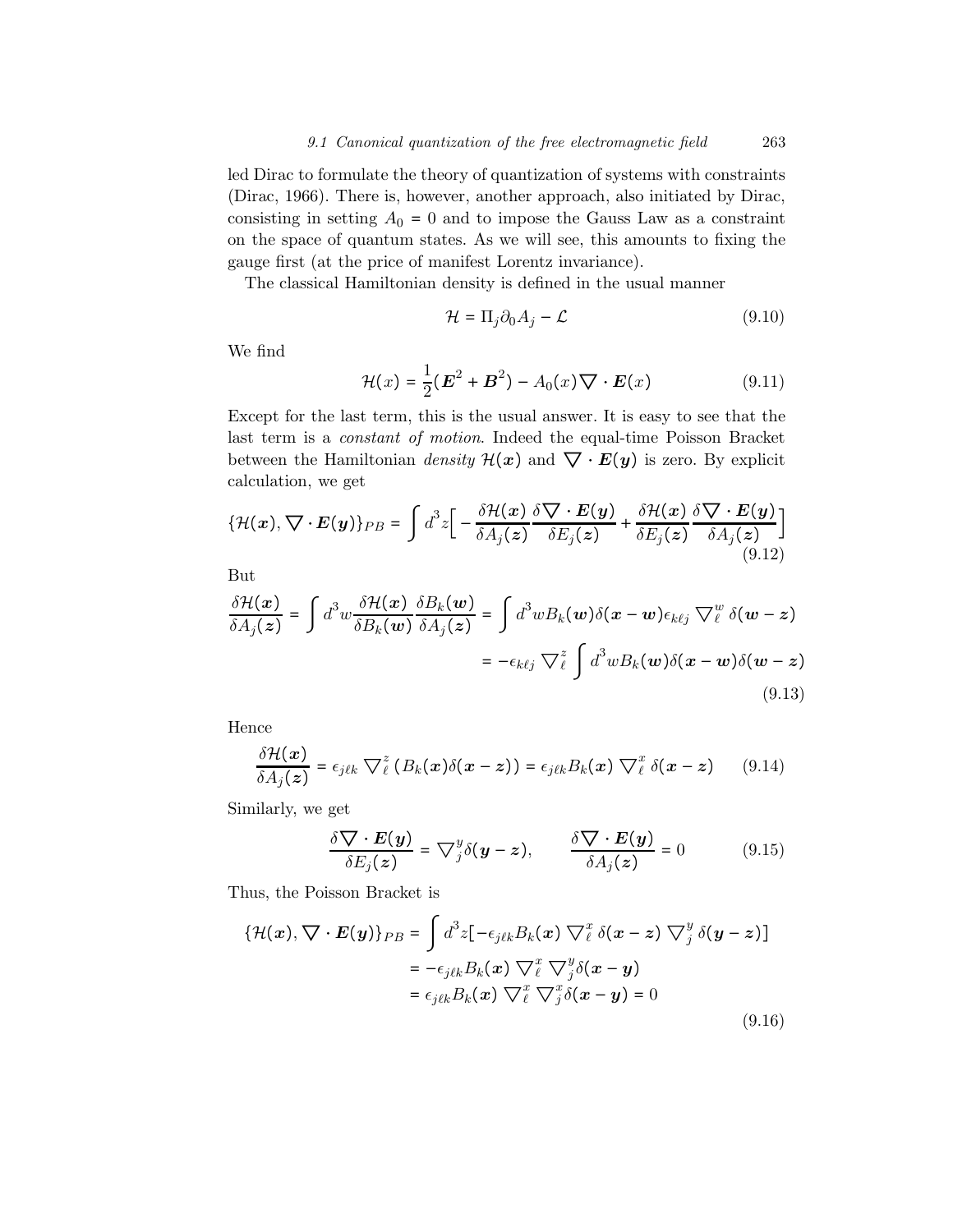provided that  $B(x)$  is non-singular. Thus,  $\nabla \cdot E(x)$  is a constant of motion. It is easy to check that  $\nabla \cdot \mathbf{E}$  generates infinitesimal gauge transformations. We will prove this statement directly in the quantum theory.

Since  $\nabla \cdot E(x)$  is a constant of motion, if we pick a value for it at some initial time  $x_0 = t_0$ , it will remain constant in time. Thus we can write

$$
\nabla \cdot \boldsymbol{E}(\boldsymbol{x}) = \rho(\boldsymbol{x}) \tag{9.17}
$$

which we recognize to be Gauss's Law. Naturally, an external charge distribution may be explicitly time dependent and then

$$
\frac{d}{dx_0}(\nabla \cdot \mathbf{E}) = \frac{\partial}{\partial x_0}(\nabla \cdot \mathbf{E}) = \frac{\partial}{\partial x_0} \rho_{ext}(\mathbf{x}, x_0)
$$
\n(9.18)

Before turning to the quantization of this theory, we must notice that  $A_0$ plays the role of a Lagrange multiplier field whose variation yields the Gauss Law,  $\nabla \cdot \mathbf{E} = 0$ . Hence, the Gauss Law should be regarded as a *constraint* rather than an equation of motion. This issue becomes very important in the quantum theory. Indeed, without the constraint  $\nabla \cdot \mathbf{E} = 0$ , the theory is absolutely trivial, and wrong.

Constraints impose very severe restrictions on the allowed states of a quantum theory. Consider for instance a particle of mass m moving freely in three dimensional space. Its stationary states have plane wave wave functions  $\Psi_p(r, x_0)$ , with an energy  $E(p) = \frac{p^2}{2m}$ . If we constrain the particle to move only on the surface of a sphere of radius  $R$ , it becomes equivalent to a rigid rotor of moment of inertia  $I = mR^2$  and energy eigenvalues  $\epsilon_{\ell m} = \frac{\hbar^2}{2I} \ell(\ell+1)$ where  $\ell = 0, 1, 2, \ldots$ , and  $|m| \leq \ell$ . Thus, even the simple constraint  $r^2 = R^2$ , does have non-trivial effects.

Unlike the case of a particle forced to move on the surface of a sphere, the constraints that we have to impose when quantizing Maxwell electrodynamics do not change the energy spectrum. This is so because we can reduce the number of degrees of freedom to be quantized by taking advantage of the gauge invariance of the classical theory. This procedure is called gauge fixing. For example, the classical equation of motion

$$
\partial^2 A^{\mu} - \partial^{\mu} (\partial_{\nu} A^{\nu}) = 0 \tag{9.19}
$$

in the Coulomb gauge,  $A_0 = 0$  and  $\nabla \cdot \mathbf{A} = 0$ , becomes

$$
\partial^2 A_j = 0 \tag{9.20}
$$

However the Coulomb gauge is not compatible with the Poisson Bracket

$$
\left\{ A_j(\boldsymbol{x}), \Pi_j, (\boldsymbol{x}') \right\}_{PB} = \delta_{jj'} \delta(\boldsymbol{x} - \boldsymbol{x}')
$$
 (9.21)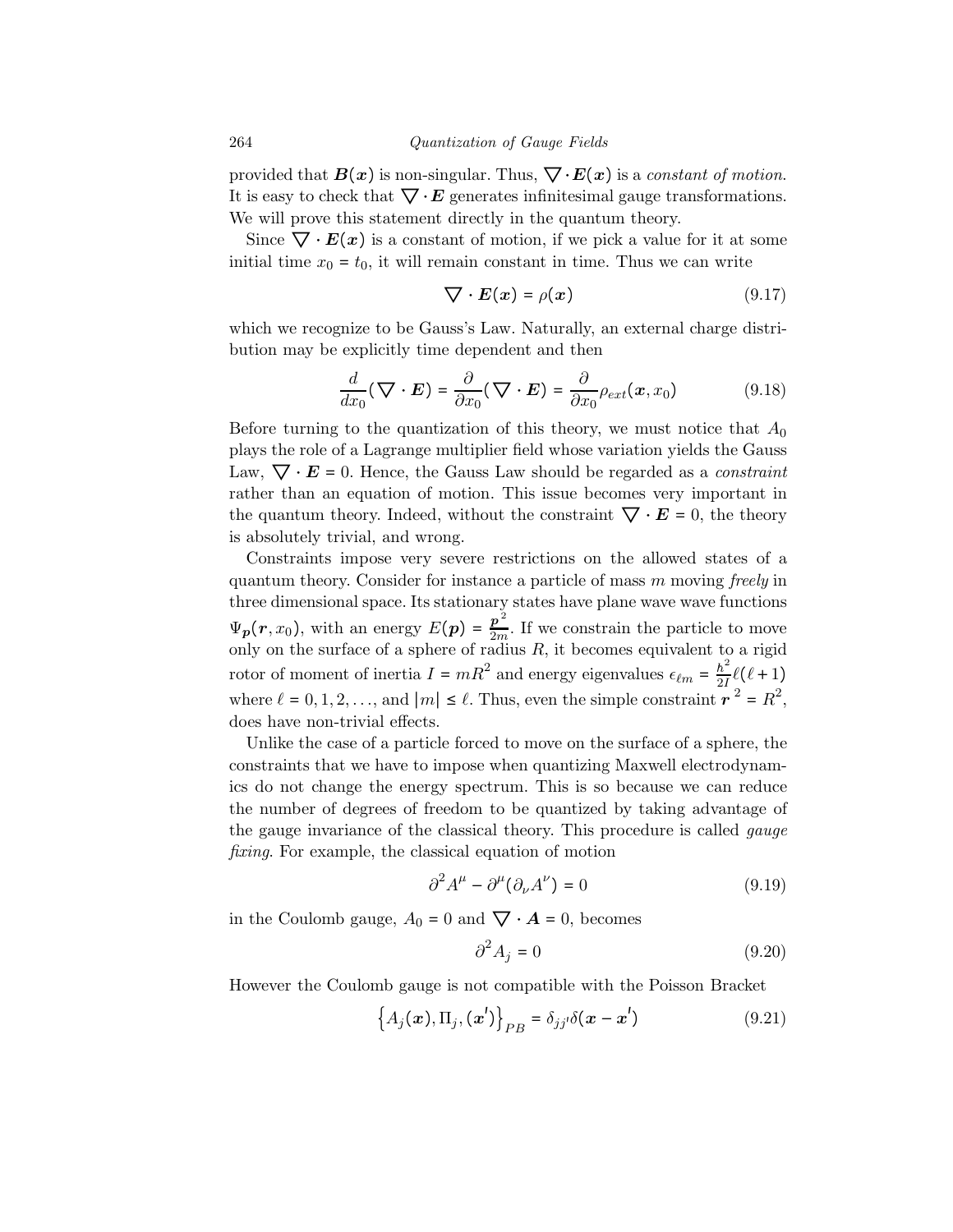since the spatial divergence of the delta function does not vanish. It will follow that the quantization of the theory in the Coulomb gauge is achieved at the price of a modification of the commutation relations.

Since the classical theory is gauge-invariant, we can always fix the gauge without any loss of physical content. The procedure of gauge fixing has the attractive that the number of independent variables is greatly reduced. A standard approach to the quantization of a gauge theory is to fix the gauge first, at the classical level, and to quantize later.

However, a number of problems arise immediately. For instance, in most gauges, such as the Coulomb gauge, Lorentz invariance is lost, or at least it is manifestly so. Thus, although the Coulomb gauge, also known as the radiation or transverse gauge, spoils Lorentz invariance, it has the attractive feature that the nature of the physical states (the photons) is quite transparent. We will see below that the quantization of the theory in this gauge has some peculiarities.

Another standard choice is the Lorentz gauge

$$
\partial_{\mu}A^{\mu} = 0 \tag{9.22}
$$

whose main appeal is its manifest covariance. The quantization of the system is this gauge follows the method developed by and Gupta and Bleuer. While highly successful, it requires the introduction of states with negative norm (known as ghosts) which cancel all the gauge-dependent contributions to physical quantities. This approach is described in detail in the book by Itzykson and Zuber (Itzykson and Zuber, 1980).

More general covariant gauges can also be defined. A general approach consists not on imposing a rigid restriction on the degrees of freedom, but to add new terms to the Lagrangian which eliminate the gauge freedom. For instance, the modified Lagrangian

$$
\mathcal{L} = -\frac{1}{4}F_{\mu\nu}^2 + \frac{1}{2\alpha}(\partial_{\mu}A^{\mu}(x))^2
$$
 (9.23)

is not gauge invariant because of the presence of the last term. We can easily see that this term weighs gauge equivalent configurations differently and the parameter  $1/\alpha$  plays the role of a Lagrange multiplier field. In fact, in the limit  $\alpha \to 0$  we recover the Lorentz gauge condition. In the path integral quantization of the Maxwell theory it is proven that this approach is equivalent to an average over gauges of the physical quantities. If  $\alpha = 1$ , the equations of motion become very simple, i.e.  $\partial^2 A_\mu = 0$ . This is the Feynman gauge. In this gauge the calculations are simplest although, here too, the quantization of the theory has subtleties (such as ghosts, etc.).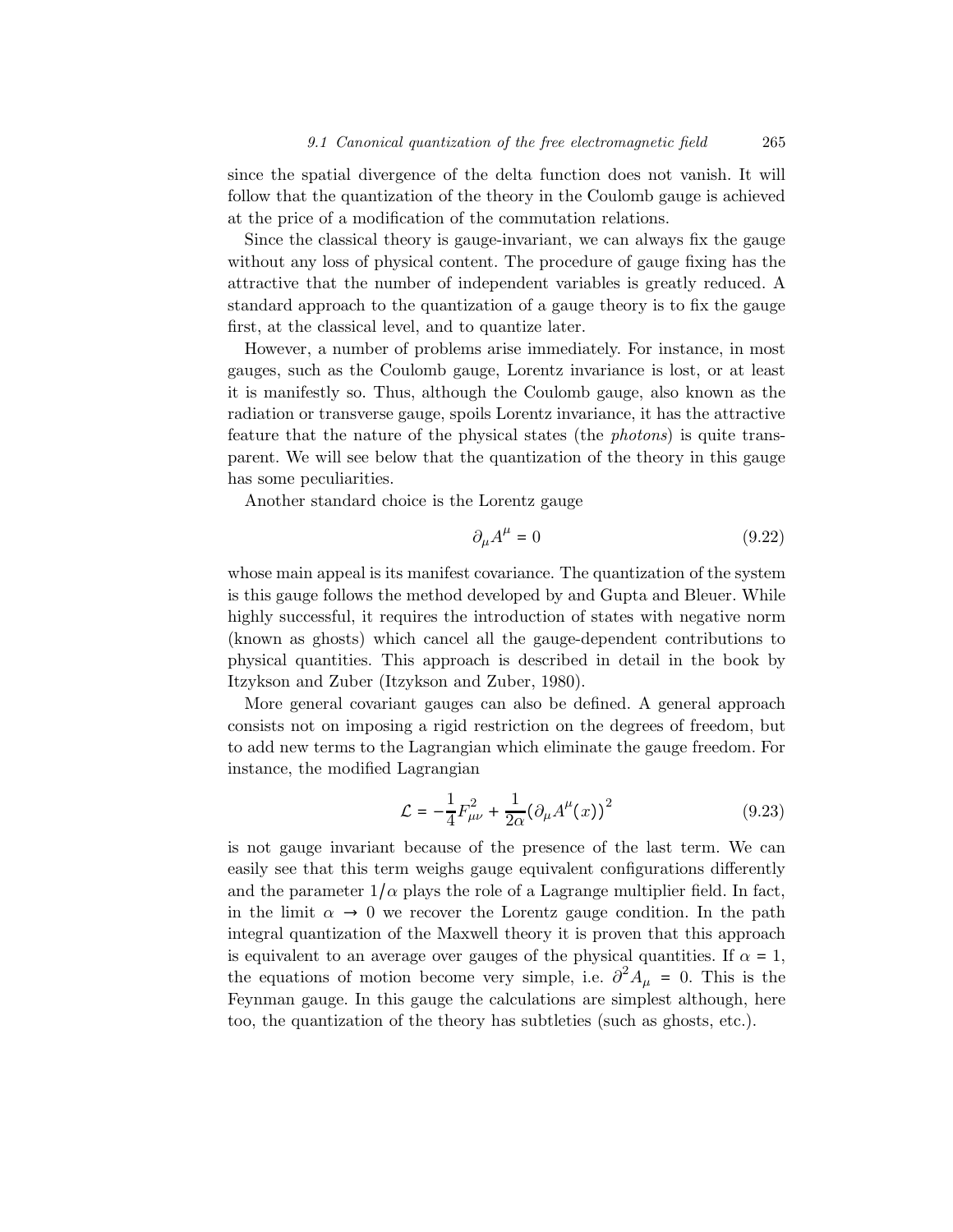Still, within the Hamiltonian or canonical quantization procedure, a third approach has been developed. In this approach one fixes the gauge  $A_0 = 0$ . This condition is not enough to eliminate completely the gauge freedom. In this gauge a residual set of time-independent gauge transformations are still allowed. In this approach quantization is achieved by replacing the Poisson Brackets by commutators and Gauss Law condition becomes now a constraint on the space of physical quantum states. So, we quantize first and constrain later.

In general, it is a non-trivial task to prove that all the different quantizations yield a theory with the same physical properties. In practice what one has to prove is that these different gauge choices yield theories whose states differ from each other by, at most, a unitary transformation. Otherwise, the quantized theories would be physically inequivalent. In addition, the recovery of Lorentz invariance may be a bit tedious in some cases. There is however, an alternative, complementary, approach to the quantum theory in which most of these issues become very transparent. This is the path-integral approach. This method has the advantage that all the symmetries are taken care of from the outset. In addition, the canonical methods encounter very serious difficulties in the treatment of the non-abelian generalizations of Maxwell electrodynamics.

We will consider here two canonical approaches: 1) quantization in the Coulomb gauge and 2) canonical quantization in the  $A_0 = 0$  gauge in the Schrödinger picture.

## 9.2 Coulomb gauge

Quantization in the Coulomb gauge follows the methods developed for the scalar field very closely. Indeed, the classical constraints  $A_0 = 0$  and  $\nabla \cdot \mathbf{A} =$ 0 allow for a Fourier expansion of the vector potential  $A(x, x_0)$ . In Fourier space, we write

$$
\boldsymbol{A}(\boldsymbol{x},x_0) = \int \frac{d^3p}{(2\pi)^3 2p_0} \boldsymbol{A}(\boldsymbol{p},x_0) \exp(i\boldsymbol{p}\cdot\boldsymbol{x}) \tag{9.24}
$$

where  $\mathbf{A}(\mathbf{p}, x_0) = \mathbf{A}^*(-\mathbf{p}, x_0)$ . The Maxwell equations yield the classical equation of motion, the wave equation

$$
\partial^2 \mathbf{A}(\mathbf{x}, x_0) = 0 \tag{9.25}
$$

The Fourier expansion is consistent only if the amplitude  $A(p, x_0)$  satisfies

$$
\partial_0^2 A(p, x_0) + p^2 A(p, x_0) = 0 \qquad (9.26)
$$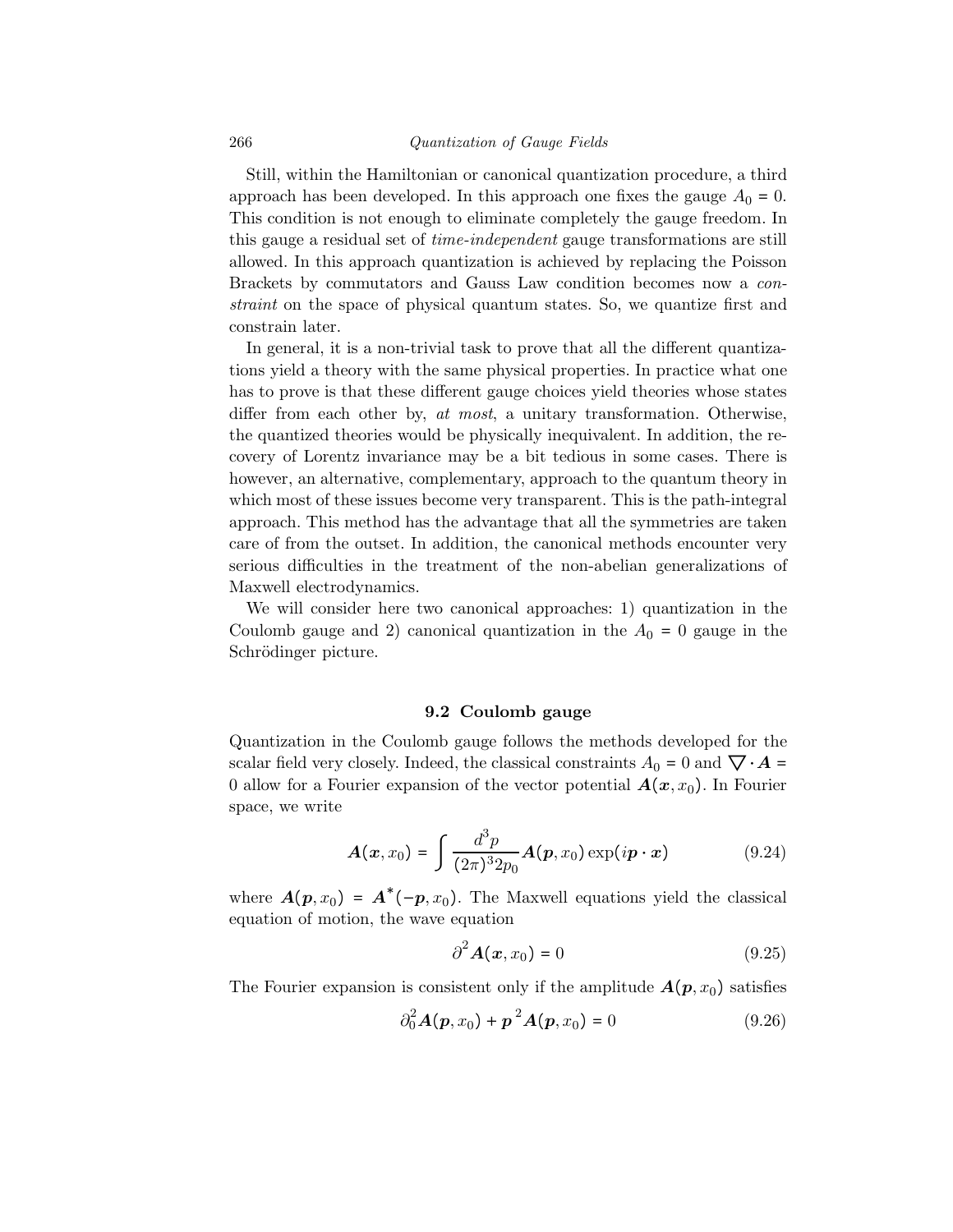The constraint  $\nabla \cdot \mathbf{A} = 0$  in turn becomes the transversality condition

$$
\boldsymbol{p} \cdot \boldsymbol{A}(\boldsymbol{p}, x_0) = 0 \tag{9.27}
$$

Hence,  $A(p, x_0)$  has the time dependence

$$
A(p, x_0) = A(p)e^{ip_0x_0} + A(-p)e^{-ip_0x_0}
$$
 (9.28)

where  $p_0 = |p|$ . Then, the mode expansion takes the form

$$
A(x, x_0) = \int \frac{d^3 p}{(2\pi)^3 2p_0} \Big[ A^*(p) e^{ip \cdot x} + A(p) e^{-ip \cdot x} \Big] \tag{9.29}
$$

where  $p \cdot x = p_{\mu} x^{\mu}$ . The transversality condition, Eq.(9.27), is satisfied by introducing two polarization unit vectors  $\epsilon_1(p)$  and  $\epsilon_2(p)$ , such that  $\epsilon_1 \cdot \epsilon_2 =$  $\epsilon_1 \cdot p = \epsilon_2 \cdot p = 0$ , and  $\epsilon_1^2 = \epsilon_2^2 = 1$ . Hence, if the amplitude A has to be orthogonal to  $p$ , it must be a linear combination of  $\epsilon_1$  and  $\epsilon_2$ , i.e.

$$
A(p) = \sum_{\alpha=1,2} \epsilon_{\alpha}(p) a_{\alpha}(p) \tag{9.30}
$$

where the factors  $a_{\alpha}(\mathbf{p})$  are complex amplitudes. In terms of  $a_{\alpha}(\mathbf{p})$  and  $a_{\alpha}^{*}(\boldsymbol{p})$  the Hamiltonian looks like a sum of oscillators.

In the coulomb gauge, the passage to the quantum theory is achieved by assigning to each amplitude  $a_{\alpha}(\boldsymbol{p})$  a Heisenberg annihilation operator  $\hat{a}_{\alpha}(\boldsymbol{p})$ . Similarly  $a^*_{\alpha}(p)$  maps onto the adjoint operator, the creation operator  $\hat{a}^{\dagger}(\boldsymbol{p})$ . The expansion of the vector potential in modes now is

$$
\hat{A}(x) = \int \frac{d^3 p}{(2\pi)^3 2p_0} \sum_{\alpha=1,2} \epsilon_{\alpha}(p) \Big[ \hat{a}_{\alpha}(p) e^{-ip \cdot x} + \hat{a}_{\alpha}^{\dagger}(p) e^{ip \cdot x} \Big] \tag{9.31}
$$

with  $p^2 = 0$  and  $p_0 = |\mathbf{p}|$ . The operators  $\hat{a}_{\alpha}(\mathbf{p})$  and  $\hat{a}_{\alpha}^{\dagger}(\mathbf{p})$  satisfy canonical commutation relations

$$
[\hat{a}_{\alpha}(\boldsymbol{p}), \hat{a}_{\alpha}^{\dagger}(\boldsymbol{p}^{\prime})] = 2p_0(2\pi)^3 \delta(\boldsymbol{p} - \boldsymbol{p}^{\prime})
$$
  
\n
$$
[\hat{a}_{\alpha}(\boldsymbol{p}), \hat{a}_{\alpha}(\boldsymbol{p}^{\prime})] = [\hat{a}_{\alpha}^{\dagger}(\boldsymbol{p}), \hat{a}_{\alpha}^{\dagger}(\boldsymbol{p}^{\prime})] = 0
$$
\n(9.32)

It is straightforward to check that the vector potential  $A(x)$  and the electric field  $E(x)$  obey the (unconventional) equal-time commutation relation

$$
[A_j(\boldsymbol{x}), E_{j'}(\boldsymbol{x}')] = -i \left( \delta_{jj'} - \frac{\nabla_j \nabla_{j'}}{\nabla^2} \right) \delta^3(\boldsymbol{x} - \boldsymbol{x}')
$$
(9.33)

where the symbol  $1/\nabla^2$  represents the inverse of the Laplacian, i.e. the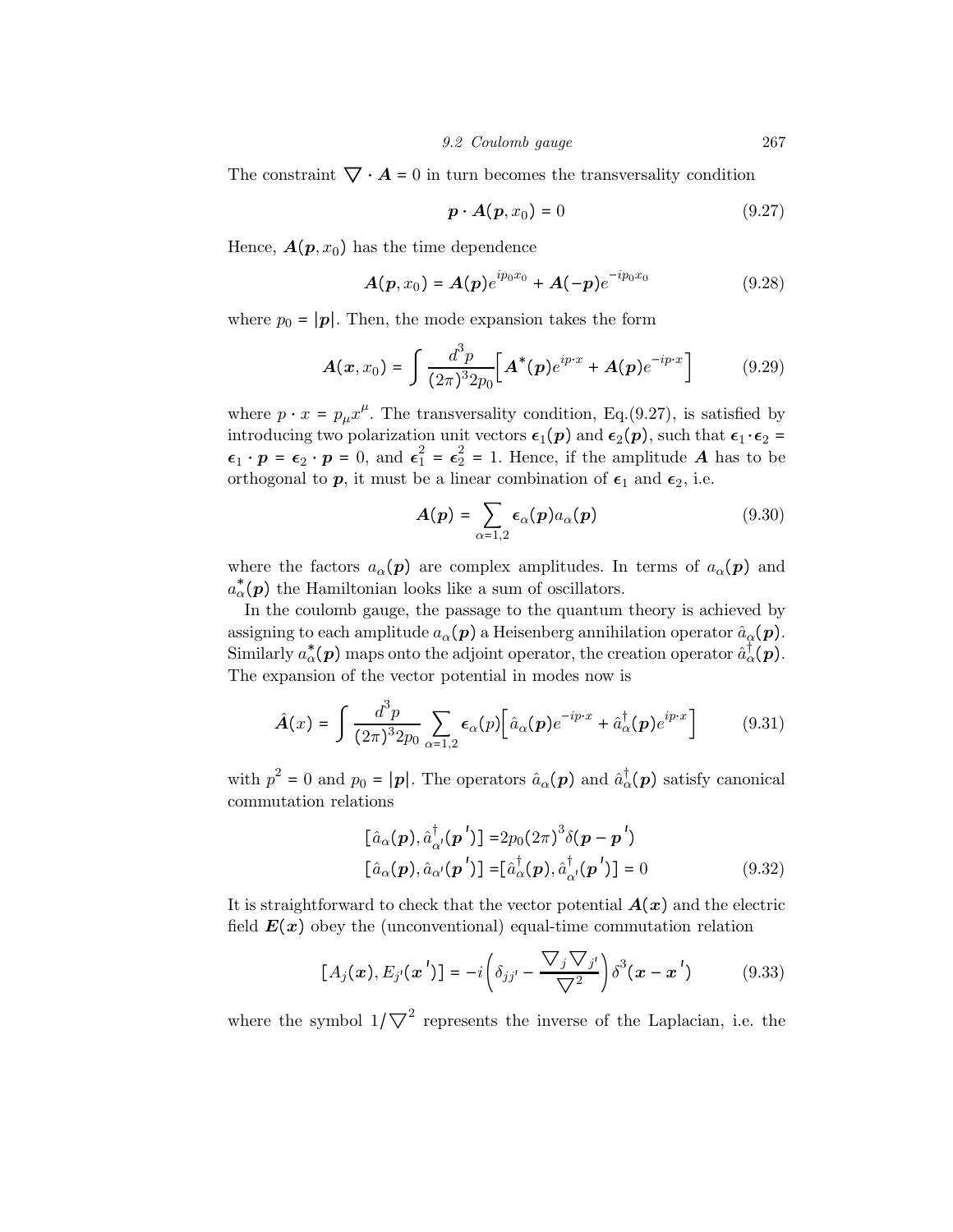Laplacian Green function. In the derivation of this relation, the following identity was used

$$
\sum_{\alpha=1,2} \epsilon_{\alpha}^{j}(\boldsymbol{p}) \epsilon_{\alpha}^{j'}(\boldsymbol{p}) = \delta_{jj'} - \frac{p_{j}p_{j'}}{\boldsymbol{p}^{2}}
$$
(9.34)

These commutation relations are an extension of the canonical commutation relation, and are a consequence of the transversality condition,  $\nabla \cdot \mathbf{A} = 0$ 

In this gauge, the (normal-ordered) Hamiltonian is

$$
\hat{H} = \int \frac{d^3 p}{(2\pi)^3 2p_0} \, p_0 \, \sum_{\alpha=1,2} \hat{a}_{\alpha}^{\dagger}(\mathbf{p}) \hat{a}_{\alpha}(\mathbf{p}) \tag{9.35}
$$

The ground state, the vacuum state  $|0\rangle$ , is annihilated by both polarizations  $\hat{a}_{\alpha}(p)|0\rangle = 0$ . The single-particle states are  $\hat{a}_{\alpha}(p)|0\rangle$  and represent transverse *photons* with momentum **p**, energy  $p_0 = |\mathbf{p}|$  and with the two possible linear polarizations labelled by  $\alpha = 1, 2$ . Circularly polarized photons can be constructed in the usual manner.

The Coulomb gauge has the advantage that, in this picture, the electromagnetic field can be regarded as a collection of linear harmonic oscillators which are then quantized. This, of course, is a simple reflection of the fact that Maxwell electrodynamics is a free field theory. It has, however, several problems. One is that Lorentz invariance is violated from the outset, and has to be recovered afterwards in the computation of observables. The other is that, as we will discuss below, in non-abelian theories the Coulomb gauge does not exist globally. For these reasons, its usefulness is essentially limited to the Maxwell theory.

# 9.3 The gauge  $A_0 = 0$

In this gauge we will apply directly the canonical formalism. In what follows we will fix  $A_0 = 0$  and associate to the three spatial components  $A_i$  of the vector potential an operator,  $A_j$  which acts on a Hilbert space of states. Similarly, to the canonical momentum  $\Pi_i = -E_i$ , we assign an operator  $\Pi_i$ . These operators obey the equal-time commutation relations

$$
[\hat{A}_j(x), \hat{\Pi}_{j'}(x')] = i\delta(x - x')\delta_{jj'} \qquad (9.36)
$$

Hence, the vector potential  $\bf{A}$  and the electric field  $\bf{E}$  do not are canonically conjugate operators, and do not commute with each other,

$$
[\hat{A}_j(\boldsymbol{x}), \hat{E}_{j'}(\boldsymbol{x}')] = -i\delta_{jj'}\delta(\boldsymbol{x} - \boldsymbol{x}') \qquad (9.37)
$$

Let us now specify the Hilbert space to be the space of states  $|\Psi\rangle$  with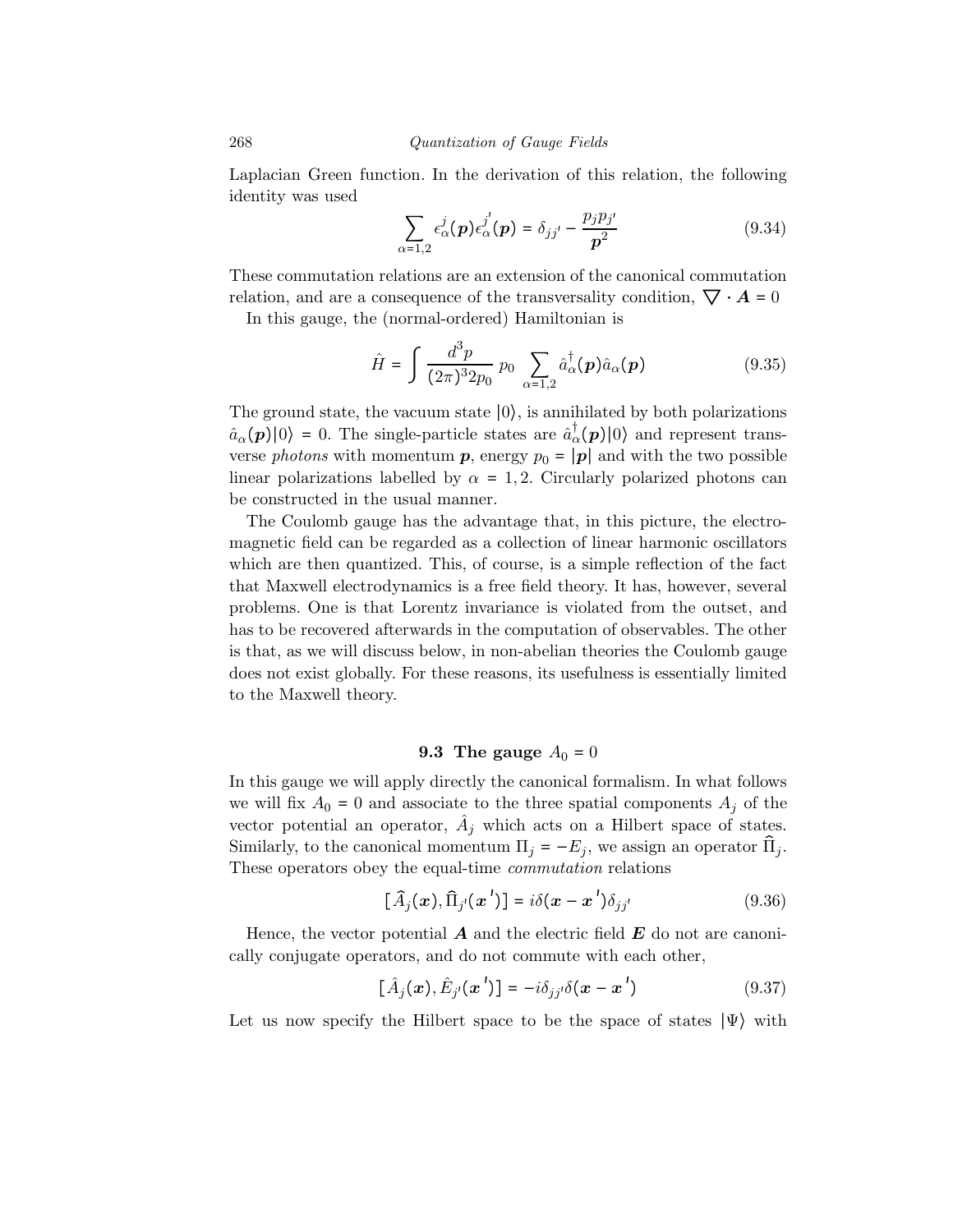9.3 The gauge 
$$
A_0 = 0
$$
 269

wave functions which, in the field representation, have the form  $\Psi(\{A_i(\boldsymbol{x})\})$ . When acting on these states, the electric field is the functional differential operator

$$
\hat{E}_j(x) \equiv i \frac{\delta}{\delta A_j(x)} \tag{9.38}
$$

In this Hilbert space, the inner product is

$$
\langle \{A_j(\boldsymbol{x})\} | \{A_j(\boldsymbol{x})\} \rangle \rangle \equiv \Pi_{\boldsymbol{x},j} \delta \left(A_j(\boldsymbol{x}) - A_j(\boldsymbol{x})\right) \tag{9.39}
$$

This Hilbert space is actually much too large. Indeed states with wave functions that differ by time-independent gauge transformations

$$
\Psi_{\phi}(\{A_j(\boldsymbol{x})\}) \equiv \Psi(\{A_j(\boldsymbol{x}) - \nabla_j \phi(\boldsymbol{x})\}) \tag{9.40}
$$

are physically equivalent since the matrix elements of the electric field operator  $\hat{E}_j(x)$  and magnetic field operator  $\hat{B}_j(x) = \epsilon_{jk\ell} \nabla_k \hat{A}_\ell(x)$  are the same for all gauge-equivalent states, i.e.

$$
\langle \Psi'_{\phi'}(\lbrace A_j(\boldsymbol{x}) \rbrace)|\hat{E}_j(\boldsymbol{x})|\Psi_{\phi}(\lbrace A_j(\boldsymbol{x}) \rbrace)\rangle = \langle \Psi'(\lbrace A_j(\boldsymbol{x}) \rbrace)|\hat{E}_j(\boldsymbol{x})|\Psi(\lbrace A_j(\boldsymbol{x}) \rbrace)\rangle
$$
  

$$
\langle \Psi'_{\phi'}(\lbrace A_j(\boldsymbol{x}) \rbrace)|\hat{B}_j(\boldsymbol{x})|\Psi_{\phi}(\lbrace A_j(\boldsymbol{x}) \rbrace)\rangle = \langle \Psi'(\lbrace A_j(\boldsymbol{x}) \rbrace)|\hat{B}_j(\boldsymbol{x})|\Psi(\lbrace A_j(\boldsymbol{x}) \rbrace)\rangle
$$
\n(9.41)

The (local) operator  $\hat{Q}(x)$ 

$$
\hat{Q}(x) = \nabla \cdot \hat{E}(x) \tag{9.42}
$$

commutes locally with the Hamiltonian and with each other

$$
[\hat{Q}(\bm{x}), \hat{H}] = 0, \qquad [\hat{Q}(\bm{x}), \hat{Q}(\bm{y})] = 0 \tag{9.43}
$$

Hence, all the local operators  $\hat{Q}(x)$  can be diagonalized simultaneously with  $H_{\cdot}$ 

Let us show now that  $\hat{Q}(x)$  generates local infinitesimal time-independent gauge transformations. From the canonical commutation relation

$$
[\hat{A}_j(\boldsymbol{x}), \hat{E}_{j'}(\boldsymbol{x}')] = -i\delta_{jj'}\delta(\boldsymbol{x} - \boldsymbol{x}') \qquad (9.44)
$$

we get (by differentiation)

$$
[\hat{A}_j(\boldsymbol{x}), \hat{Q}(\boldsymbol{x}')] = [\hat{A}_j(\boldsymbol{x}), \nabla_j \hat{E}_{j'}(\boldsymbol{x}')] = i \nabla_j^x \delta(\boldsymbol{x} - \boldsymbol{x}') \qquad (9.45)
$$

Hence, we also find

$$
[i\int dz\phi(z)\hat{Q}(z),\hat{A}_j(x)]=- \int dz\phi(z)\nabla_j^z\delta(z-x)=\nabla_j\phi(x)\quad (9.46)
$$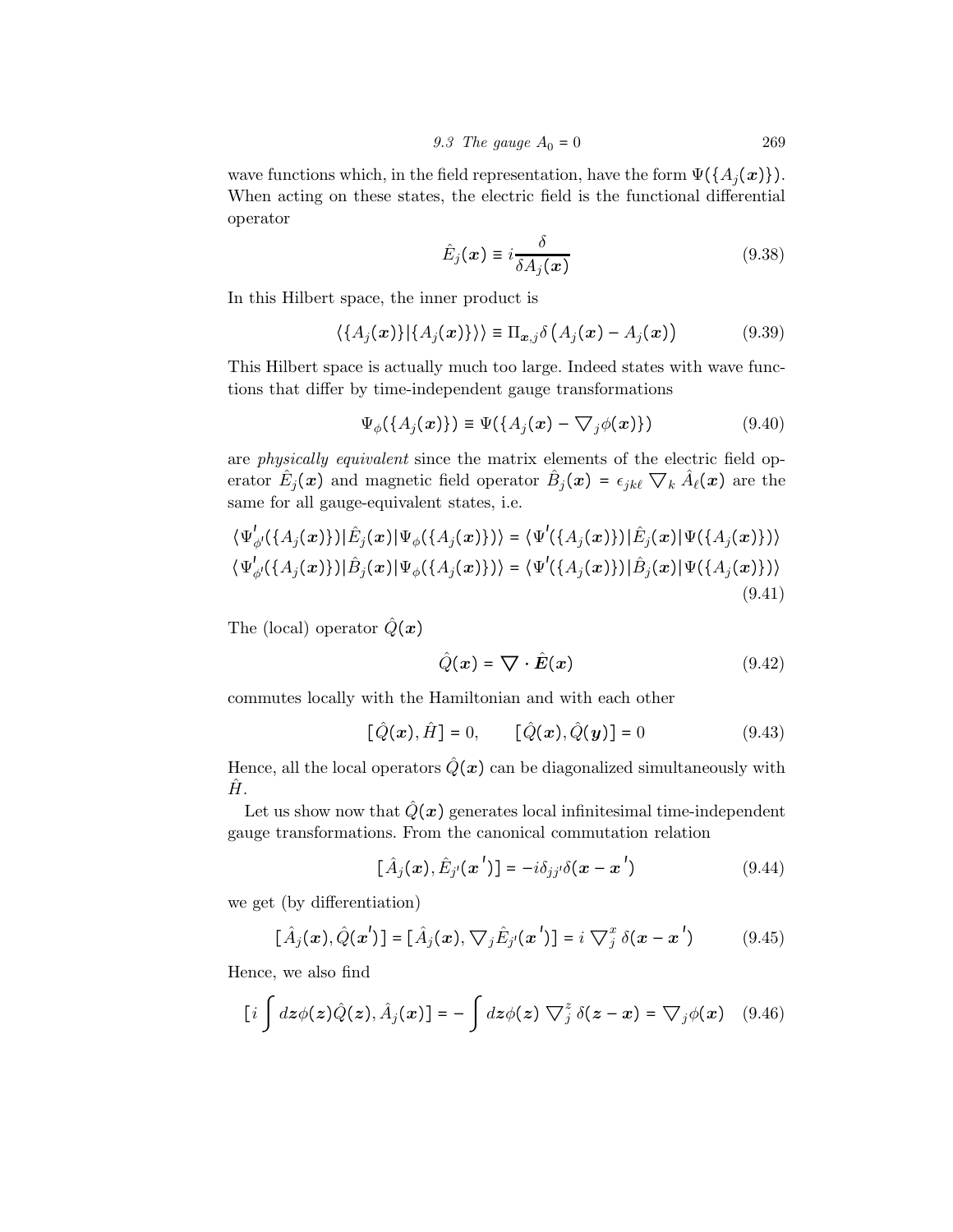and

$$
e^{i \int dz \phi(z) \hat{Q}(z)} \hat{A}_{j}(x) e^{-i \int dz \phi(z) \hat{Q}(z)} =
$$
  
\n
$$
= e^{-i \int dz \nabla_{k} \phi(z) \hat{E}_{k}(z)} \hat{A}_{j}(x) e^{i \int dz \nabla_{k} \phi(z) \hat{E}_{k}(z)}
$$
  
\n
$$
= \hat{A}_{j}(x) + \nabla_{j} \phi(x) \qquad (9.47)
$$

The physical requirement that states that differ by time-independent gauge transformations be equivalent to each other leads to the demand that we should *restrict* the Hilbert space to the *space of gauge-invariant states*. These states, which we will denote by ∣Phys⟩, satisfy

$$
\hat{Q}(\boldsymbol{x})|\text{Phys}\rangle \equiv \nabla \cdot \hat{E}(\boldsymbol{x})|\text{Phys}\rangle = 0
$$
\n(9.48)

Thus, the constraint means that only the states which obey the Gauss Law are in the physical Hilbert space. Unlike the quantization in the Coulomb gauge, in the  $A_0 = 0$  gauge the commutators are canonical and the states are constrained to obey the Gauss Law.

In the Schrödinger picture, the eigenstates of the system obey the Schrödinger equation

$$
\int dx \frac{1}{2} \Big[ -\frac{\delta^2}{\delta A_j(x)^2} + B_j(x)^2 \Big] \Psi[A] = \mathcal{E}\Psi[A] \tag{9.49}
$$

where  $\Psi[A]$  is a shorthand for the wave functional  $\Psi(\{A_j(x)\})$ . In this notation, the constraint of Gauss law is

$$
\nabla_j^x \hat{E}_j(x)\Psi[A] \equiv i \nabla_j^x \frac{\delta}{\delta A_j(x)} \Psi[A] = 0 \tag{9.50}
$$

This constraint can be satisfied by separating the real field  $A_j(x)$  into longitudinal  $A_j^L(\boldsymbol{x})$  and transverse  $A_j^T(\boldsymbol{x})$  parts

$$
A_j(\boldsymbol{x}) = A_j^L(\boldsymbol{x}) + A_j^T(\boldsymbol{x}) = \int \frac{d^3p}{(2\pi)^3} \left( A_j^L(\boldsymbol{p}) + A_j^T(\boldsymbol{p}) \right) e^{i\boldsymbol{p}\cdot\boldsymbol{x}} \qquad (9.51)
$$

where  $A_j^L(\boldsymbol{x})$  and  $A_j^T(\boldsymbol{x})$  satisfy

$$
\nabla_j A_j^T(\boldsymbol{x}) = 0 \qquad A_j^L(\boldsymbol{x}) = \nabla_j \phi(\boldsymbol{x}) \tag{9.52}
$$

and  $\phi(\boldsymbol{x})$  is, for the moment, arbitrary. In terms of  $A_j^L$  and  $A_j^T$  the constraint of Gauss law simply becomes

$$
\nabla_j^x \frac{\delta}{\delta A_j^L(\boldsymbol{x})} \Psi[A] = 0 \tag{9.53}
$$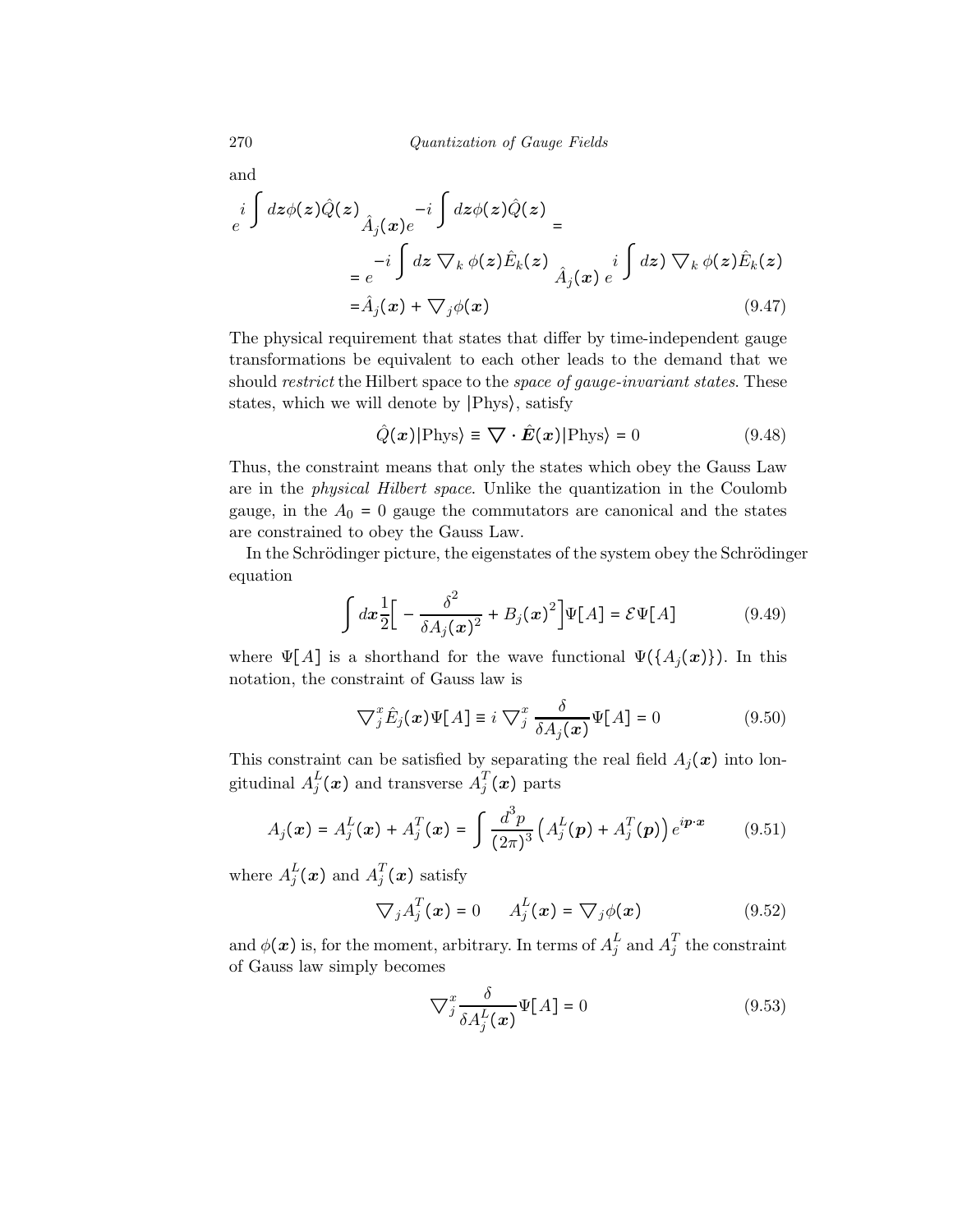9.3 The gauge 
$$
A_0 = 0
$$
 271

and the Hamiltonian now is

$$
\hat{H} = \int d^3p \frac{1}{2} \Big[ -\frac{\delta^2}{\delta A_j^T(\boldsymbol{p}) \delta A_j^T(-\boldsymbol{p})} - \frac{\delta^2}{\delta A_j^L(\boldsymbol{p}) \delta A_j^L(-\boldsymbol{p})} + \boldsymbol{p}^2 A_j^T(\boldsymbol{p}) A_j^T(-\boldsymbol{p}) \Big]
$$
\n(9.54)

We satisfy the constraint by looking only at gauge-invariant states. Their wave functions do not depend on the longitudinal components of  $A(x)$ . Hence,  $\Psi[A] = \Psi[A^T]$ . When acting on those states, the Hamiltonian is

$$
H\Psi = \int d^3p \frac{1}{2} \Big[ -\frac{\delta^2}{\delta A_j^T(\boldsymbol{p}) \delta A_j^T(-\boldsymbol{p})} + \boldsymbol{p}^2 A_j^T(\boldsymbol{p}) A_j^T(-\boldsymbol{p}) \Big] \Psi = \mathcal{E}\Psi \quad (9.55)
$$

Let  $\epsilon_1(p)$  and  $\epsilon_2(p)$  be two vectors which together with the unit vector  $n_p = p/|p|$  form an orthonormal basis. Let us define the operators ( $\alpha$  =  $1, 2; j = 1, 2, 3$ 

$$
\hat{a}(\boldsymbol{p}, \alpha) = \frac{1}{\sqrt{2|\boldsymbol{p}|}} \epsilon_j^{\alpha}(\boldsymbol{p}) \left[ \frac{\delta}{\delta A_j^T(-\boldsymbol{p})} + |\boldsymbol{p}| A_j^T(\boldsymbol{p}) \right]
$$

$$
\hat{a}^\dagger(\boldsymbol{p}, \alpha) = \frac{1}{\sqrt{2|\boldsymbol{p}|}} \epsilon_j^{\alpha}(\boldsymbol{p}) \left[ -\frac{\delta}{\delta A_j^T(\boldsymbol{p})} + |\boldsymbol{p}| A_j^T(-\boldsymbol{p}) \right]
$$
(9.56)

These operators satisfy the commutation relations

$$
[\hat{a}(\boldsymbol{p}, \alpha), \hat{a}^{\dagger}(\boldsymbol{p}', \alpha')] = \delta_{\alpha \alpha'} \delta^{3}(\boldsymbol{p} - \boldsymbol{p}')
$$
\n(9.57)

In terms of these operators, the Hamiltonian  $\hat{H}$  and the expansion of the transverse part of the vector potential are

$$
\hat{H} = \int d^3 p \frac{|\mathbf{p}|}{2} \sum_{\alpha=1,2} [\hat{a}^\dagger(\mathbf{p}, \alpha) \hat{a}(\mathbf{p}, \alpha) + \hat{a}(\mathbf{p}, \alpha) \hat{a}^\dagger(\mathbf{p}, \alpha)]
$$

$$
A_j^T(\mathbf{x}) = \int \frac{d^3 p}{\sqrt{(2\pi)^3 2|\mathbf{p}|}} \sum_{\alpha=1,2} \epsilon_\alpha^j(\mathbf{p}) [\hat{a}(\mathbf{p}, \alpha) e^{i\mathbf{p}\cdot\mathbf{x}} + \hat{a}^\dagger(\mathbf{p}, \alpha) e^{-i\mathbf{p}\cdot\mathbf{x}}]
$$
(9.58)

We recognize these expressions to be the same ones that we obtained before in the Coulomb gauge (except for the normalization factors).

It is instructive to derive the wave functional for the ground state. The ground state  $|0\rangle$  is the state annihilated by all the oscillators  $\hat{a}(\mathbf{p},\alpha)$ . Hence its wave function  $\Psi_0[A]$  satisfies

$$
\langle \{A_j(x)\}|\hat{a}(p,\alpha)|0\rangle = 0 \tag{9.59}
$$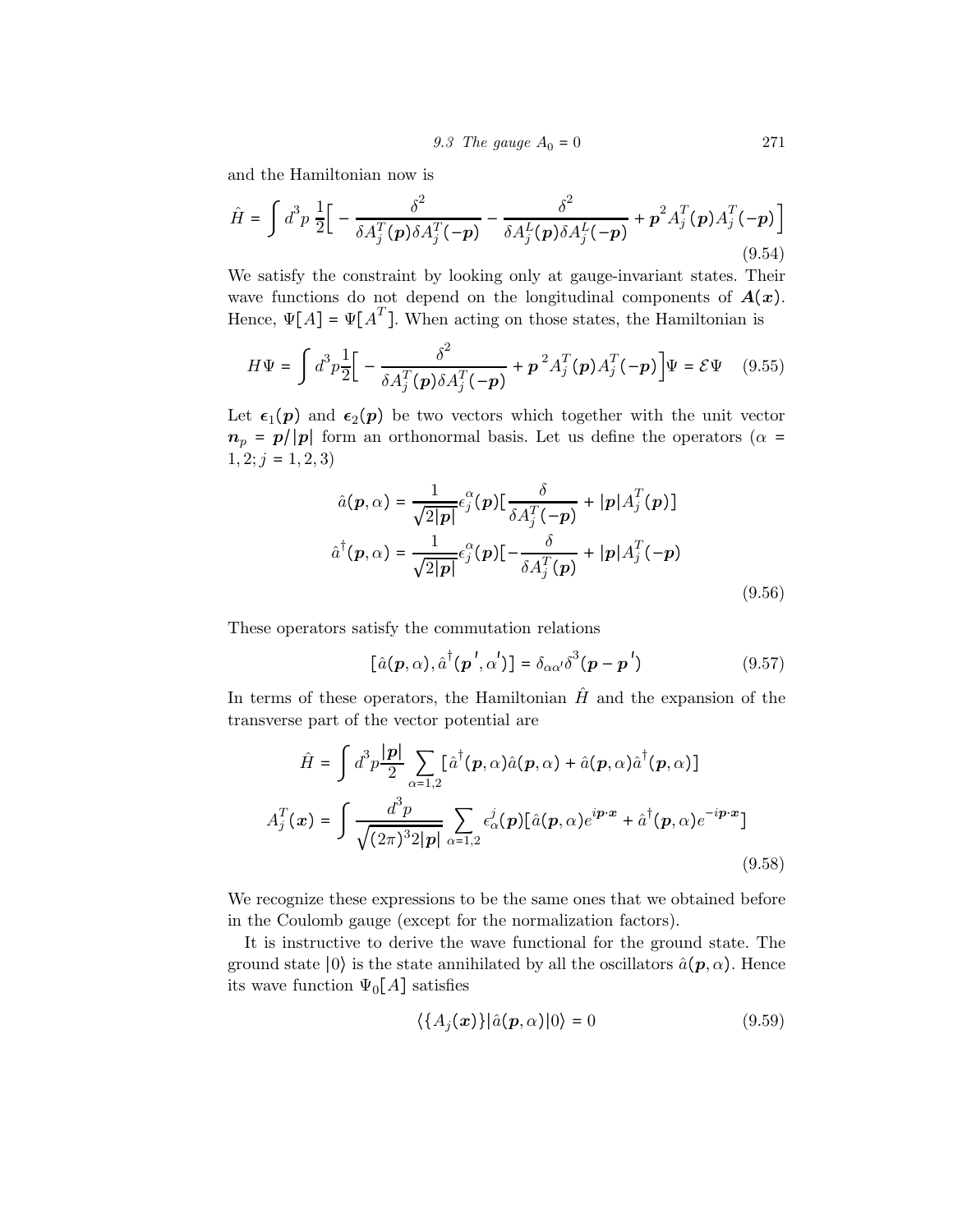This equation is the functional differential equation

$$
\sum_{\alpha}^{j} (p) \left[ \frac{\delta}{\delta A_j^T(-p)} + |p| A_j^T(p) \right] \Psi_0(\{A_j^T(p)\}) = 0 \tag{9.60}
$$

It is easy to check that the unique solution of this equation is

$$
\Psi_0[A] = N \exp[-\frac{1}{2} \int d^3 p |p| A_j^T(p) A_j^T(-p)] \tag{9.61}
$$

Since the transverse components of  $A_j(p)$  satisfy

$$
A_j^T(\boldsymbol{p}) = \epsilon_{jk\ell} \frac{p_k A_\ell(\boldsymbol{p})}{|\boldsymbol{p}|} = \left(\frac{\boldsymbol{p} \times \boldsymbol{A}(\boldsymbol{p})}{|\boldsymbol{p}|}\right)_j \tag{9.62}
$$

we can write  $\Psi_0[A]$  in the form

$$
\Psi_0[A] = \mathcal{N} \exp\left[-\frac{1}{2} \int \frac{d^3 p}{|\mathbf{p}|} \left(\mathbf{p} \times \mathbf{A}(\mathbf{p})\right) \cdot \left(\mathbf{p} \times \mathbf{A}(-\mathbf{p})\right)\right]
$$
(9.63)

It is instructive to write this wave function in position space, i.e. as a functional of the configuration of magnetic fields  ${B(x)}$ . Clearly, we have

$$
p \times A(p) = -i \int \frac{d^3x}{(2\pi)^{3/2}} (\nabla_x \times A(x)) e^{-ip \cdot x}
$$
  

$$
p \times A(-p) = i \int \frac{d^3x}{(2\pi)^{3/2}} (\nabla_x \times A(x)) e^{ip \cdot x}
$$
(9.64)

By substitution of these identities back into the exponent of the wave function, we get

$$
\Psi_0[A] = \mathcal{N} \exp\left(-\frac{1}{2} \int d^3x \int d^3x' \mathbf{B}(\mathbf{x}) \cdot \mathbf{B}(\mathbf{x'}) G(\mathbf{x} - \mathbf{x'})\right) \tag{9.65}
$$

where  $G(\boldsymbol{x}, \boldsymbol{x}')$  is given by

$$
G(\mathbf{x} - \mathbf{x}') = \int \frac{d^3 p}{(2\pi)^3} \frac{e^{-i\mathbf{p} \cdot (\mathbf{x} - \mathbf{x}')}}{|\mathbf{p}|}
$$
(9.66)

This function has a singular behavior at large values of  $|p|$ . We will define a smoothed version  $G_{\Lambda}(\mathbf{x} - \mathbf{x}')$  to be

$$
G_{\Lambda}(\mathbf{x} - \mathbf{x}') = \int \frac{d^3 p}{(2\pi)^3} \frac{e^{-i\mathbf{p} \cdot (\mathbf{x} - \mathbf{x}')} }{|\mathbf{p}|} e^{-|\mathbf{p}|/\Lambda}
$$
(9.67)

which cuts off the contributions with  $|p| \gg \Lambda$ . Also,  $G_{\Lambda}(x, x')$  formally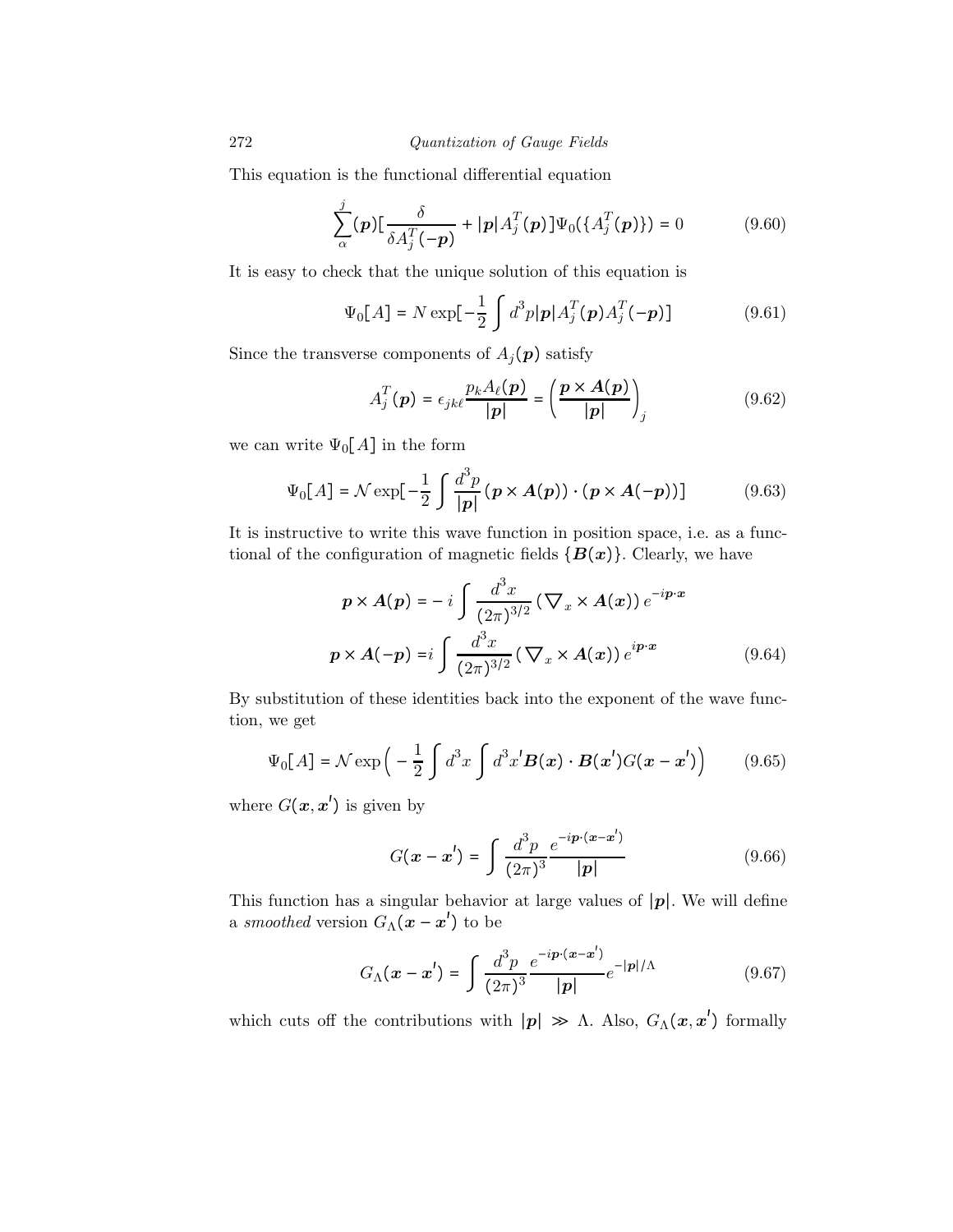goes back to  $G(\mathbf{x} - \mathbf{x}')$  as  $\Lambda \to \infty$ .  $G_{\Lambda}(\mathbf{x} - \mathbf{x}')$  can be evaluated explicitly to give

$$
G_{\Lambda}(\mathbf{x} - \mathbf{x}') = \frac{1}{2\pi^2 |\mathbf{x} - \mathbf{x}'|^2} \int_0^{\infty} dt \sin t \, e^{-t/\Lambda |\mathbf{x} - \mathbf{x}'|}
$$

$$
= \frac{1}{2\pi^2 |\mathbf{x} - \mathbf{x}'|^2} \text{Im} \left[ \frac{1}{\frac{1}{\Lambda |\mathbf{x} - \mathbf{x}'|} - i} \right] \tag{9.68}
$$

Thus,

$$
\lim_{\Lambda \to \infty} G_{\Lambda}(\boldsymbol{x} - \boldsymbol{x}') = \frac{1}{2\pi^2 |\boldsymbol{x} - \boldsymbol{x}'|^2}
$$
(9.69)

Hence, the ground state wave functional  $\Psi_0[A]$  is

$$
\Psi_0[A] = \mathcal{N} \exp\left(-\frac{1}{4\pi^2} \int d^3x \int d^3x \frac{\mathbf{B}(\mathbf{x}) \cdot \mathbf{B}(\mathbf{x}')}{|\mathbf{x} - \mathbf{x}'|^2}\right) \tag{9.70}
$$

which is only a functional of the configuration of magnetic fields.

## 9.4 Path integral quantization of gauge theories

We have discussed at length the quantization of the abelian gauge theory, i.e. Maxwell electromagnetism, within canonical quantization in the  $A_0 = 0$ gauge and a modified canonical formalism in the Coulomb gauge. Although conceptually what we have done is correct, it poses a number of questions.

The canonical formalism is natural in the gauge  $A_0 = 0$ , and can be generalized to other gauge theories. However, this gauge is highly non-covariant and it is necessary to prove covariance of physical observables at the end. In addition, the gauge field propagator in this gauge is very complicated.

The particle spectrum is most transparent in the transverse (or Coulomb) gauge. However, in addition of being non-covariant, it is not possible to generalize this gauge to non-abelian gauge theories (or even to abelian gauge theories on a compact gauge group) due to subtle topological problems known as Gribov ambiguities (or Gribov "copies"). The propagator is equally awful in this gauge. The commutation relations in real space look quite different from those in scalar field theory. In addition, for non-abelian gauge groups, even in the absence of matter fields, the theory is already non-linear and needs to be regularized in a manner in which gauge invariance is preserved. Although it is possible to use covariant gauges, such as the Lorentz gauge  $\partial_{\mu}A^{\mu} = 0$ , the quantization of the theory is these gauges requires an approach, known as Gupta-Bleuer quantization, of difficult generalization.

At the root of this problems is the issue of quantizing a theory which has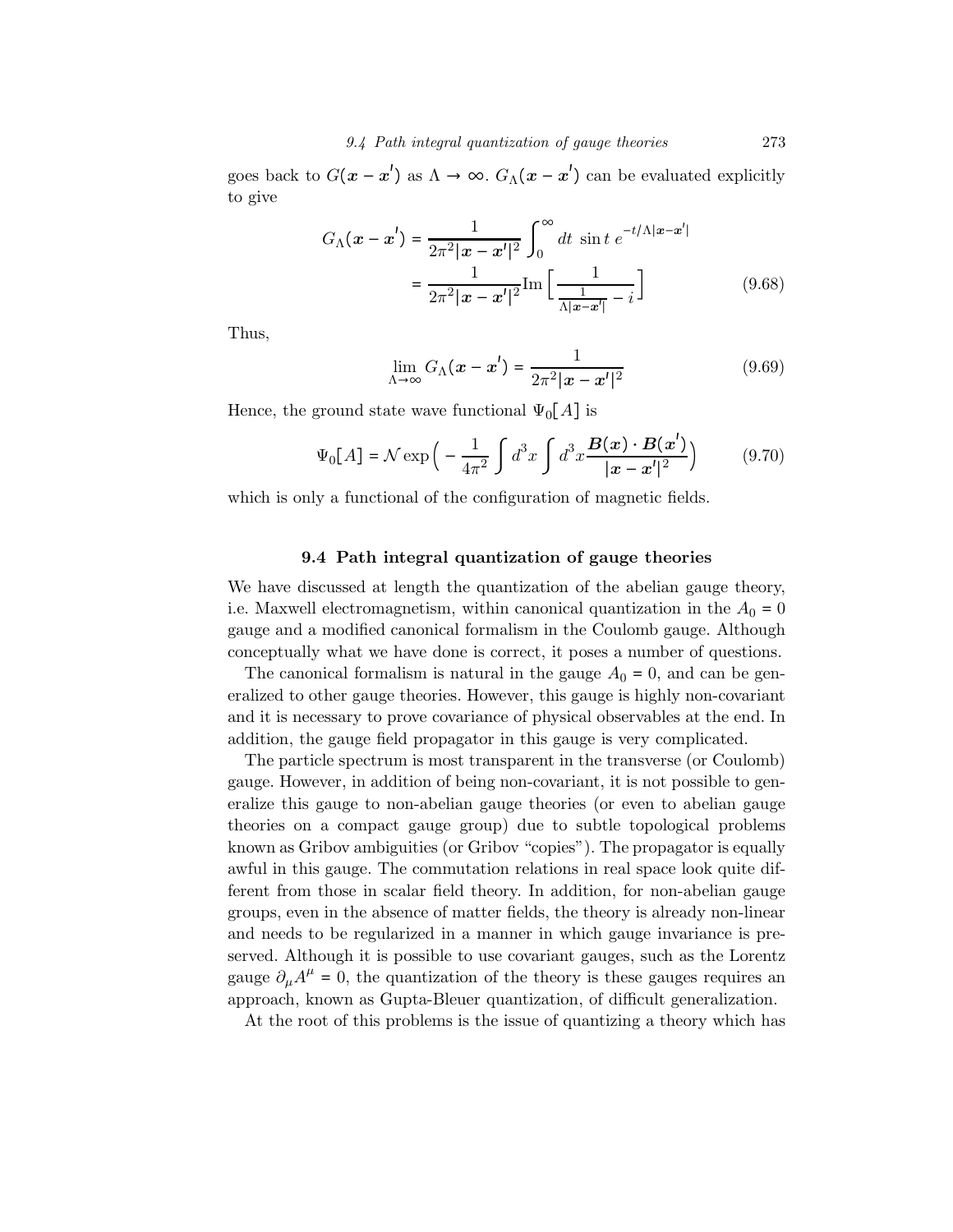a local (or gauge) invariance in a manner in which both Lorentz and gauge invariance are kept explicitly. It turns out that path-integral quantization is the most direct approach to deal with these problems.

We will now construct the path integral for the free electromagnetic field. However, formally the procedure that we will present will hold, at least formally, for any gauge theory.

We will begin with the theory quantized canonically in the gauge  $A_0 = 0$ (Dirac, 1966). We saw above that, in the gauge  $A_0 = 0$ , the electric field **E** is (minus) the momentum canonically conjugate to the vector potential  $\boldsymbol{A}$ , the spatial components of the gauge field, and both fields obey equal-time canonical commutation relations

$$
[E_j(\boldsymbol{x}), A_k(\boldsymbol{x}')] = i\delta^3(\boldsymbol{x} - \boldsymbol{x}')
$$
 (9.71)

In addition, in this gauge, the Gauss Law becomes a constraint on the space of states, i.e.

$$
\nabla \cdot E(x)|\text{Phys}\rangle = J_0(x)|\text{Phys}\rangle \tag{9.72}
$$

which defines the physical Hilbert space. Here  $J_0(x)$  is a charge density distribution. In the presence of a set of conserved sources  $J_{\mu}(x)$ , that satisfy  $\partial_{\mu}J^{\mu} = 0$ , the Hamiltonian of the free field theory is

$$
\hat{H} = \int d^3x \, \frac{1}{2} \left( \boldsymbol{E}^2 + \boldsymbol{B}^2 \right) + \int d^3x \, \boldsymbol{J} \cdot \boldsymbol{A} \tag{9.73}
$$

We will construct the path-integral in the Hilbert space of gauge-invariant states defined by the condition of Eq.(9.72).

Let su denote by  $Z[J_\mu]$  the partition function

$$
Z[J] = \text{tr}'Te^{-i\int dx_0\hat{H}} \equiv \text{tr}\left(Te^{-i\int dx_0\hat{H}}\hat{P}\right)
$$
(9.74)

where  $tr'$  means a trace (or sum) over the space of states that satisfy the Gauss Law, Eq.(9.72). We implement this constraint by means of the operator  $\hat{P}$  that projects onto the gauge-invariant states,

$$
\hat{P} = \prod_{x} \delta\left(\nabla \cdot \hat{E}(x) - J_0(x)\right) \tag{9.75}
$$

We will now follow the standard construction of the path integral, while making sure that we only sum over histories that are consistent with the constraint. In principle all we need to do is to insert complete sets of states which are eigenstates of the field operator  $\hat{A}(x)$  at all intermediate times. These states, denoted by  $\{A(x, x_0)\}\$ , are not gauge invariant, and do not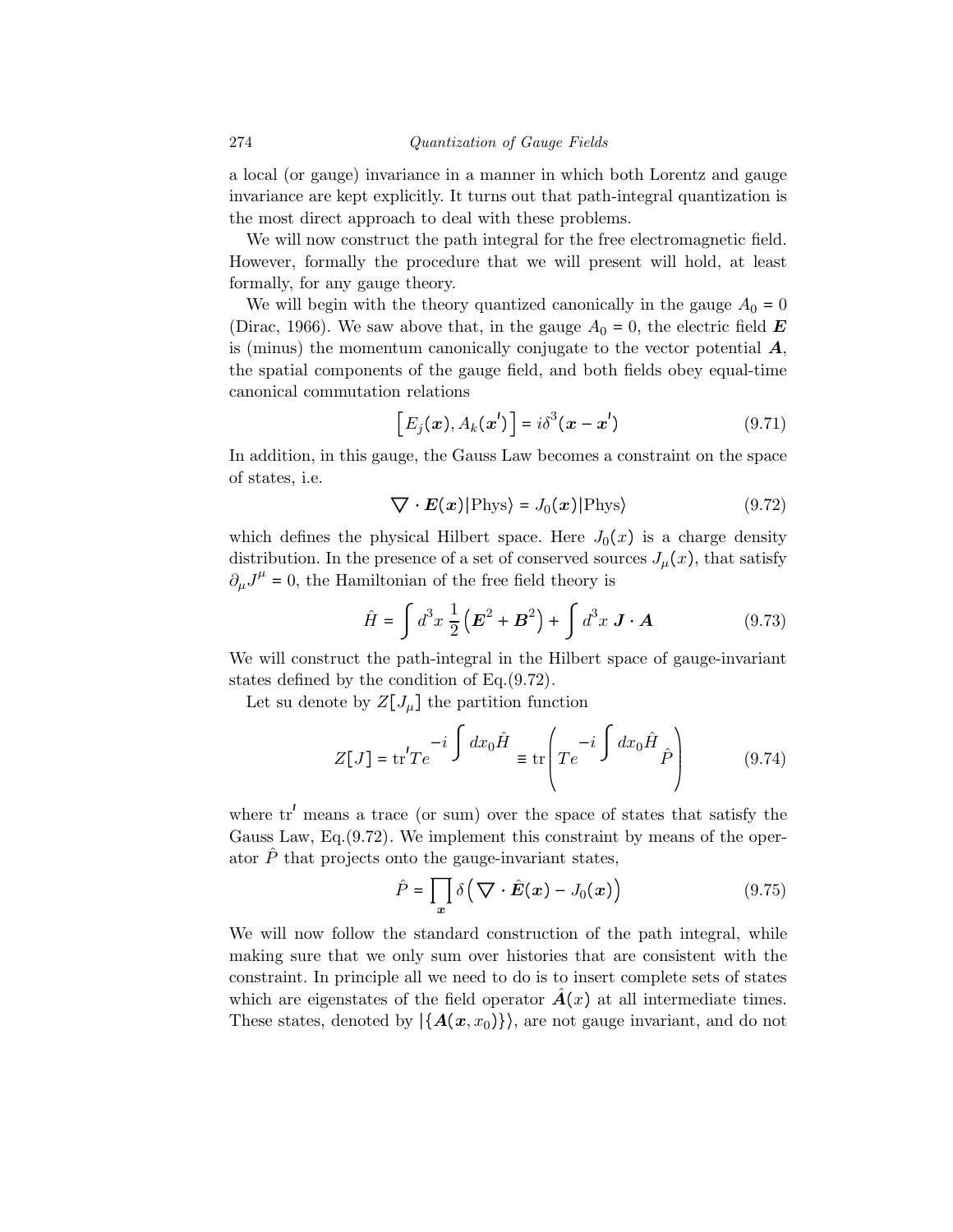satisfy the constraint. However, the projection operator  $\hat{P}$  projects-out the unphysical components of these states.

Hence, if the projection operator is included in the evolution operator, the inserted states actually are gauge-invariant. Thus, to insert at every intermediate time  $x_0^k$  ( $k = 1, ..., N$  with  $N \to \infty$  and  $\Delta x_0 \to 0$ ) a complete set of gauge-invariant states, amounts to writing  $Z[J]$  as

$$
Z[J] = \prod_{k=1}^{N} \int \mathcal{D}A_{j}(\mathbf{x}, x_{0}^{k})
$$
  

$$
\langle \{A_{j}(\mathbf{x}, x_{0}^{k})\} | (1 - i\Delta x_{0} \hat{H}) \prod_{\mathbf{x}} \delta (\nabla \cdot \mathbf{E}(\mathbf{x}, x_{0}^{k}) - J_{0}(\mathbf{x}, x_{0}^{k}) ) | \{A_{j}(\mathbf{x}, x_{0}^{k+1})\} \rangle
$$
  
(9.76)

As an operator, the projection operator  $\hat{P}$  is naturally spanned by the eigenstates of the electric field operator  $|\{E(x, x_0)\}\rangle$ , i.e.

$$
\prod_{x} \delta\left(\nabla \cdot \boldsymbol{E}(\boldsymbol{x}, x_{0}) - J_{0}(\boldsymbol{x}, x_{0})\right) \equiv
$$
\n
$$
\int \mathcal{D}\boldsymbol{E}(\boldsymbol{x}, x_{0}) \left|\left\{\boldsymbol{E}(\boldsymbol{x}, x_{0})\right\}\right\rangle \left\langle \left\{\boldsymbol{E}(\boldsymbol{x}, x_{0})\right\}\right| \prod_{x} \delta\left(\nabla \cdot \boldsymbol{E}(\boldsymbol{x}, x_{0}) - J_{0}(\boldsymbol{x}, x_{0})\right) \tag{9.77}
$$

The delta function has the integral representation

$$
\prod_{\boldsymbol{x}} \delta\left(\nabla \cdot \boldsymbol{E}(\boldsymbol{x}, x_0) - J_0(\boldsymbol{x}, x_0)\right) =
$$
\n
$$
= \mathcal{N} \int \mathcal{D}A_0(\boldsymbol{x}, x_0) e^{i\Delta x_0} \int d^3 x \, A_0(\boldsymbol{x}, x_0) \left(\nabla \cdot \boldsymbol{E}(\boldsymbol{x}, x_0) - J_0(\boldsymbol{x}, x_0)\right)
$$
\n(9.78)

Hence, the matrix elements of interest become

$$
\int \mathcal{D}A \prod_{x_0} \left\langle \{A(x, x_0)\} \right| \left(1 - i\Delta x_0 \hat{H}\right) \prod_x \delta\left(\nabla_j \hat{E}_j - J_0\right) \left|\{A(x, x_0 + \Delta x_0)\}\right\rangle
$$
\n
$$
= \int \mathcal{D}A_0 \mathcal{D}A \mathcal{D}E \prod_{x_0} \left\langle \{A(x, x_0)\} \left|\{E(x, x_0)\}\right\rangle \left\langle \{E(x, x_0)\}\right|\{A(x, x_0 + \Delta x_0)\}\right\rangle
$$
\n
$$
\times \exp\left[i\Delta x_0 \int d^3 x A_0(x, x_0) \left(\nabla \cdot E(x, x_0) - J_0(x, x_0)\right)\right]
$$
\n
$$
\times \exp\left[-\frac{\left\langle \{A(x, x_0)\}\right|\hat{H}\left|\{E(x, x_0)\}\right\rangle}{\left\langle \{A(x, x_0)\}\right|\{E(x, x_0)\}\right\rangle}\right]
$$
\n(9.79)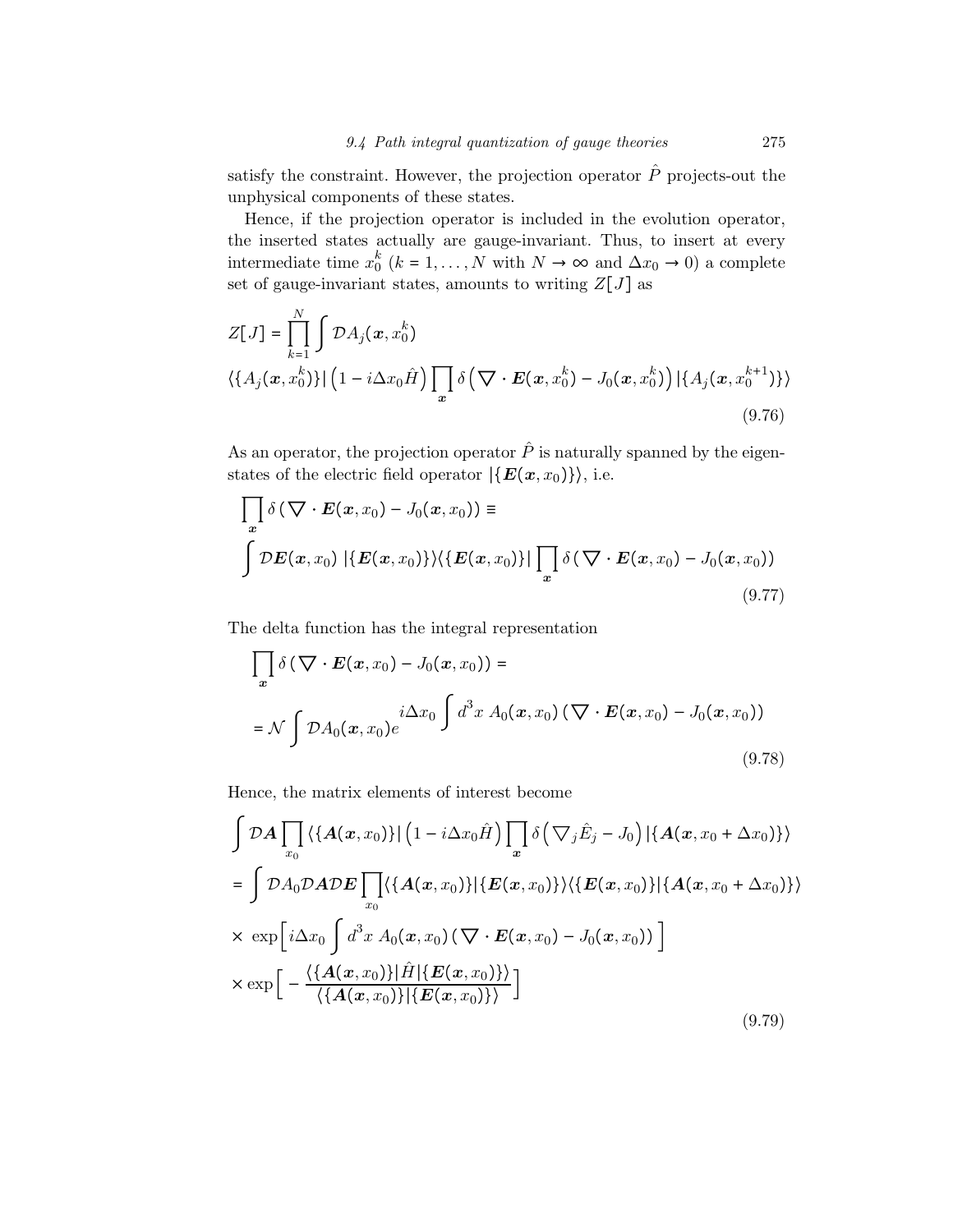The overlaps are equal to

$$
\langle \{A(x, x_0)\}\,|\{E(x, x_0)\}\rangle = e^{i \int d^3x \, A(x, x_0) \cdot E(x, x_0)}
$$
\n(9.80)

Hence, we find that the product of the overlaps is given by

$$
\prod_{x_0} \langle \{A(x, x_0)\} | \{E(x, x_0)\} \rangle \langle \{E(x, x_0)\} | \{A(x, x_0 + \Delta x_0)\} \rangle =
$$
\n
$$
= e^{-i \int dx_0 \int d^3 x \, E(x, x_0) \cdot \partial_0 A(x, x_0)} \tag{9.81}
$$

The matrix elements of the Hamiltonian are

$$
\frac{\langle \{A(x,x_0)\}|\hat{H}|\{E(x,x_0)\}\rangle}{\langle \{A(x,x_0)\}| \{E(x,x_0)\}\rangle} = \int d^3x \left[\frac{1}{2}\left(E^2 + B^2\right) + \mathbf{J} \cdot \mathbf{A}\right]
$$
(9.82)

Putting everything together we find that the path integral expression for  $Z[J]$  has the form

$$
Z[J] = \int \mathcal{D}A_{\mu} \mathcal{D}E \ e^{iS[A_{\mu}, E]} \tag{9.83}
$$

where

$$
\mathcal{D}A_{\mu} = \mathcal{D}A\mathcal{D}A_0 \tag{9.84}
$$

and the action  $S[A_\mu, E]$  is given by

$$
S[A_{\mu}, \mathbf{E}] = \int d^4x \bigg[ -\mathbf{E} \cdot \partial_0 \mathbf{A} - \frac{1}{2} \left( \mathbf{E}^2 + \mathbf{B}^2 \right) - \mathbf{J} \cdot \mathbf{A} + A_0 \left( \nabla \cdot \mathbf{E} - J_0 \right) \bigg]
$$
(9.85)

Notice that the Lagrange multiplier field  $A_0$ , which appeared when we introduced the integral representation of the delta function, has become the time component of the vector potential.

Since the action is quadratic in the electric fields, we can integrate them out explicitly to find

$$
\int \mathcal{D}E \, e^{i \int d^4x \left(-\frac{1}{2}E^2 - E \cdot (\partial_0 A + \nabla A_0)\right)} = \text{const. } e^{i \int d^4x \frac{1}{2} \left(-\partial_0 A - \nabla A_0\right)^2}
$$
\n(9.86)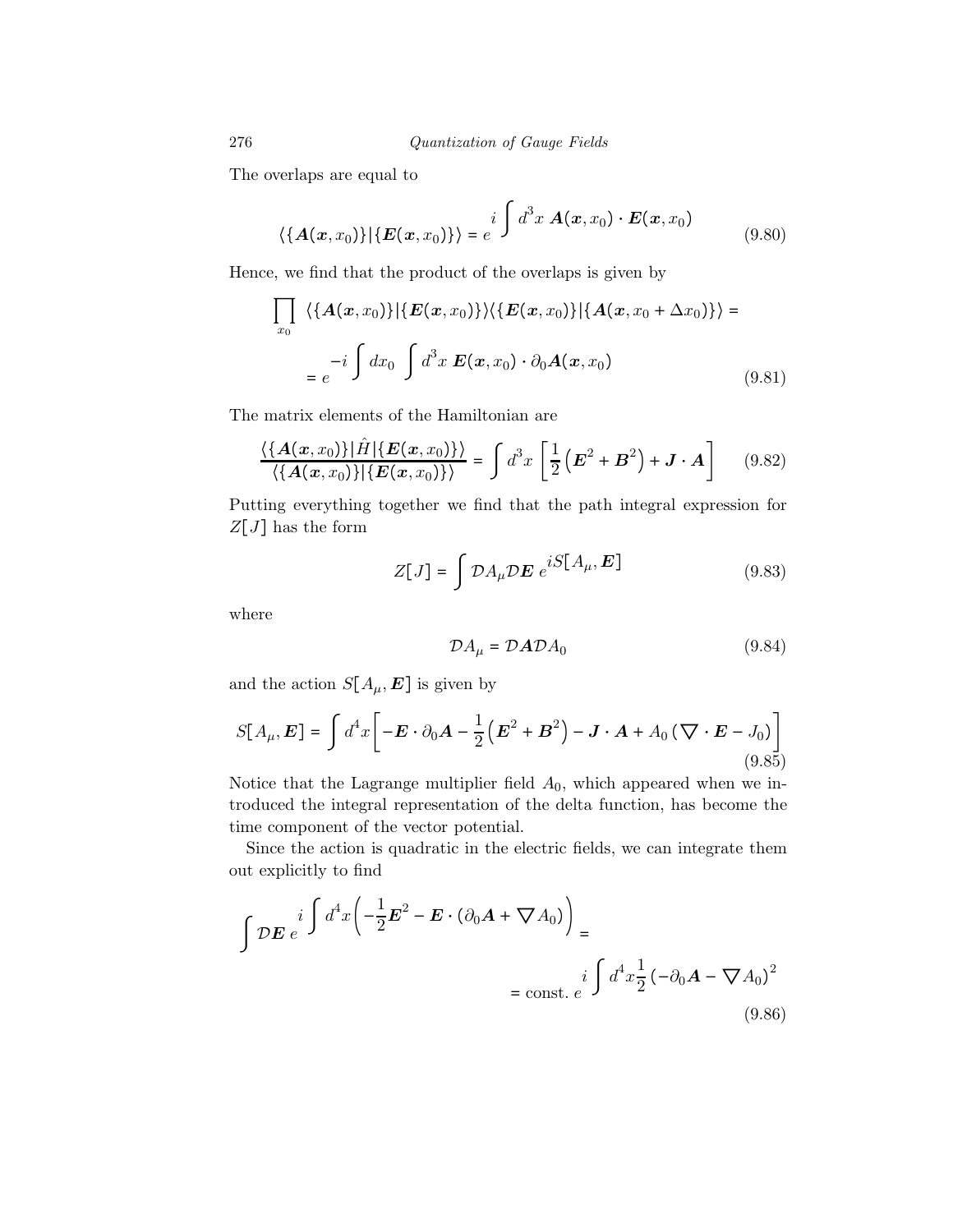We now collect everything and find that the path integral is

$$
Z[J] = \int \mathcal{D}A_{\mu} e^{i \int d^4x \mathcal{L}} \qquad (9.87)
$$

where the Lagrangian is

$$
\mathcal{L} = -\frac{1}{4} F_{\mu\nu} F^{\mu\nu} + J_{\mu} A^{\mu} \tag{9.88}
$$

which is what we should have expected. We should note here that this formal argument is valid for all gauge theories, abelian or non-abelian. In other words, the path integral is always the sum over the histories of the field  $A_{\mu}$ with a weight factor which is the exponential of  $i/\hbar$  times the action S of the gauge theory.

Therefore, we found that, at least formally, we can write a functional integral which will play the role of the generating functional of the N-point functions of this theories,

$$
\langle 0|TA_{\mu_1}(x_1)\dots A_{\mu_N}(x_N)|0\rangle\tag{9.89}
$$

## 9.5 Path integrals and gauge fixing

The expression for the path integral in Eq.(9.87) is formal because we are summing over all histories of the field without restriction. In fact, since the action S and the integration measure  $\mathcal{D}A_\mu$  are both gauge invariant, histories that differ by gauge transformations have the same weight in the path integral, and the partition function has an apparent divergence of the form  $v(G)^V$ , where  $v(G)$  is the volume of the gauge group G and V is the (infinite) volume of space-time.

In order to avoid this problem we must implement a procedure that restricts the sum over configurations in such a way that configurations which differ by local gauge transformations are counted only once. This procedure is known as gauge fixing. We will follow that approach introduced by L. Faddeev and V. Popov (Faddeev and Popov, 1967; Faddeev, 1976). Although the method works for all gauge theories, the non-abelian theories have subtleties and technical issues that we will discuss below. We will begin with a general discussion of the method, and then we will specialize it first for the case of Maxwell theory, the  $U(1)$  gauge theory without matter fields, and later to the case of a general compact gauge group.

Let the vector potential  $A_{\mu}$  be a field that takes values in the algebra of a gauge group G, i.e.  $A_\mu$  is a linear combination of the group generators. Let  $U(x)$  be an unitary-matrix field that takes values on a representation of the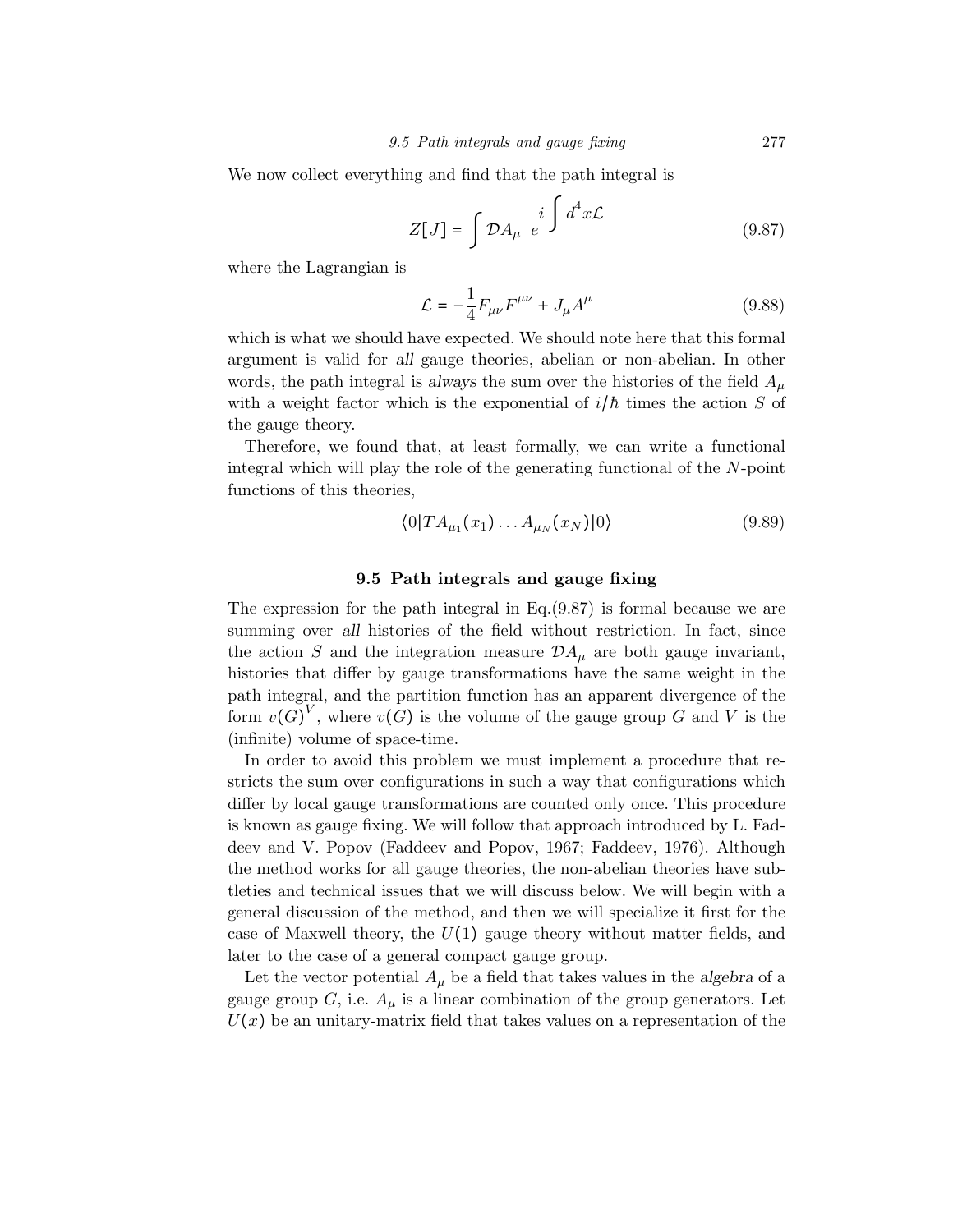group  $G$  (please recall our earlier discussion on this subject in section 3.6). For the abelian group  $U(1)$ , we have

$$
U(x) = e^{i\phi(x)} \tag{9.90}
$$

where  $\phi(x)$  is a real (scalar) field. A gauge transformation is, for a group G

$$
A_{\mu}^{U} = U A_{\mu} U^{\dagger} - i U \partial_{\mu} U^{\dagger}
$$
\n(9.91)

For the abelian group  $U(1)$  we have

$$
A_{\mu}^{U} = A_{\mu} + \partial_{\mu}\phi \tag{9.92}
$$

In order to avoid infinities in  $Z[J]$ , we must impose restrictions on the sum over histories such that histories that are related via a gauge transformation are *counted exactly once*. In order to do that we must find a way to classify the configurations of the vector field  $A<sub>u</sub>$  into classes. We will do this by defining gauge fixing conditions. Each class is labelled by a representative configuration and other elements in the class are related to it by smooth gauge transformations. Hence, all configurations in a given class are characterized by a set of gauge invariant data, such as field strengths in the case of the abelian theory. The set of configurations that differ from each other by a local gauge transformation belong to the same class. We can think of the class as a set obtained by the action on some reference configuration by the gauge group, and the elements of a class constitute an orbit of the gauge group. Mathematically, the elements of the gauge class form a vector bundle.

We must choose gauge conditions such that the theory remains local and, if possible, Lorentz covariant. It is essential that, whatever gauge condition we use, that each class is counted exactly once by the gauge condition. It turns out that for the Maxwell gauge theory this is always (and trivially) the case. However, in non-abelian theories, and in gauge theories with an abelian compact gauge group, there are many gauges in which a class may be counted more than once. The origin of this problem is a topological obstruction first shown by I. Singer. This question is known as the Gribov problem. The Coulomb gauge is well known to always have this problem, except for the trivial case of the Maxwell theory.

Finally we must also keep in mind that we are only fixing the local gauge invariance, but we should not alter the boundary conditions since they represent physical degrees of freedom. In particular, if the theory is defined on a closed manifold, e.g. a sphere, tori, etc., large gauge transformations, which wrap around the manifold, represent global degrees of freedom (or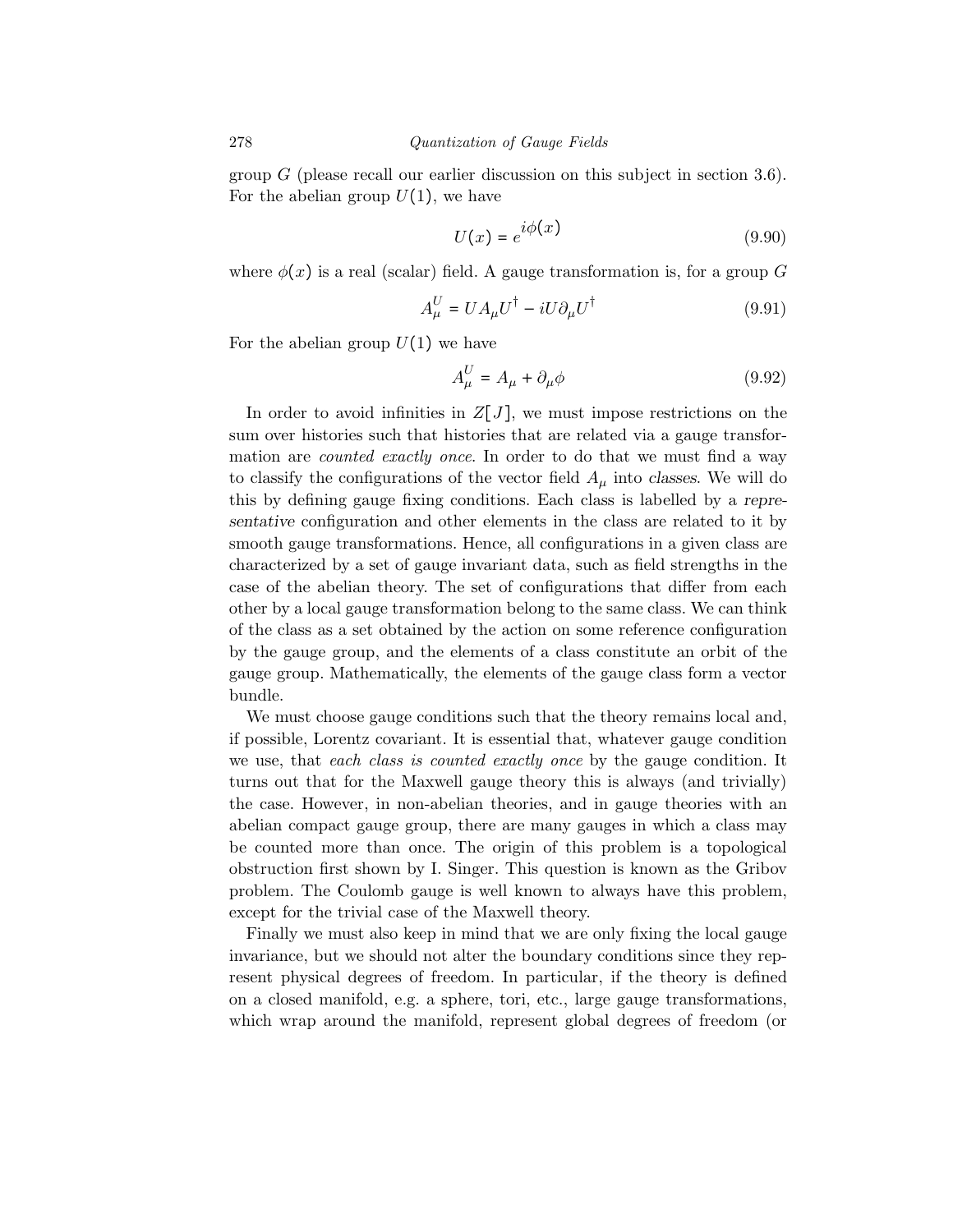states). Large gauge transformations play a key role on gauge theories at finite temperature, where the transformation wrap around the (finite and periodic) imaginary time direction. Also, there is a class of gauge theories, known as topological field theories, whose only physical degrees of freedom are represented by large gauge transformations on closed manifolds. We will discuss these theories in chapter 22.



Figure 9.1 The gauge fixing condition selects a manifold of configurations.

How do we impose a gauge condition consistently? We will do it in the following way. Let us denote the gauge condition by that we wish to impose by

$$
g(A_{\mu}) = 0 \tag{9.93}
$$

where  $g(A_\mu)$  is a local differentiable function of the gauge fields and/or of their derivatives. Examples of such local conditions are  $g(A_\mu) = \partial_\mu A^\mu$  for the Lorentz gauge, or  $g(A_\mu) = n_\mu A^\mu$  for an axial gauge.

The discussion that follows is valid for all compact Lie groups  $G$  of volume  $v(G)$ . For the special case of the Maxwell gauge theory, the gauge group is  $U(1)$ . Up to topological considerations, the group  $U(1)$  is isomorphic to the real numbers  $\mathbb{R}$ , even though the volume of the compact  $U(1)$  group is finite,  $v(U(1)) = 2\pi$ , while for the non-compact case the group are the real numbers R whose "volume" is infinite,  $v(\mathbb{R}) = \infty$ .

Naively, to impose a gauge condition would mean to restrict the path integral by inserting Eq. (9.93) as a delta function in the integrand,

$$
Z[J] \sim \int \mathcal{D}A_{\mu} \,\delta\big(g(A_{\mu})\big) \, e^{iS[A,J]} \tag{9.94}
$$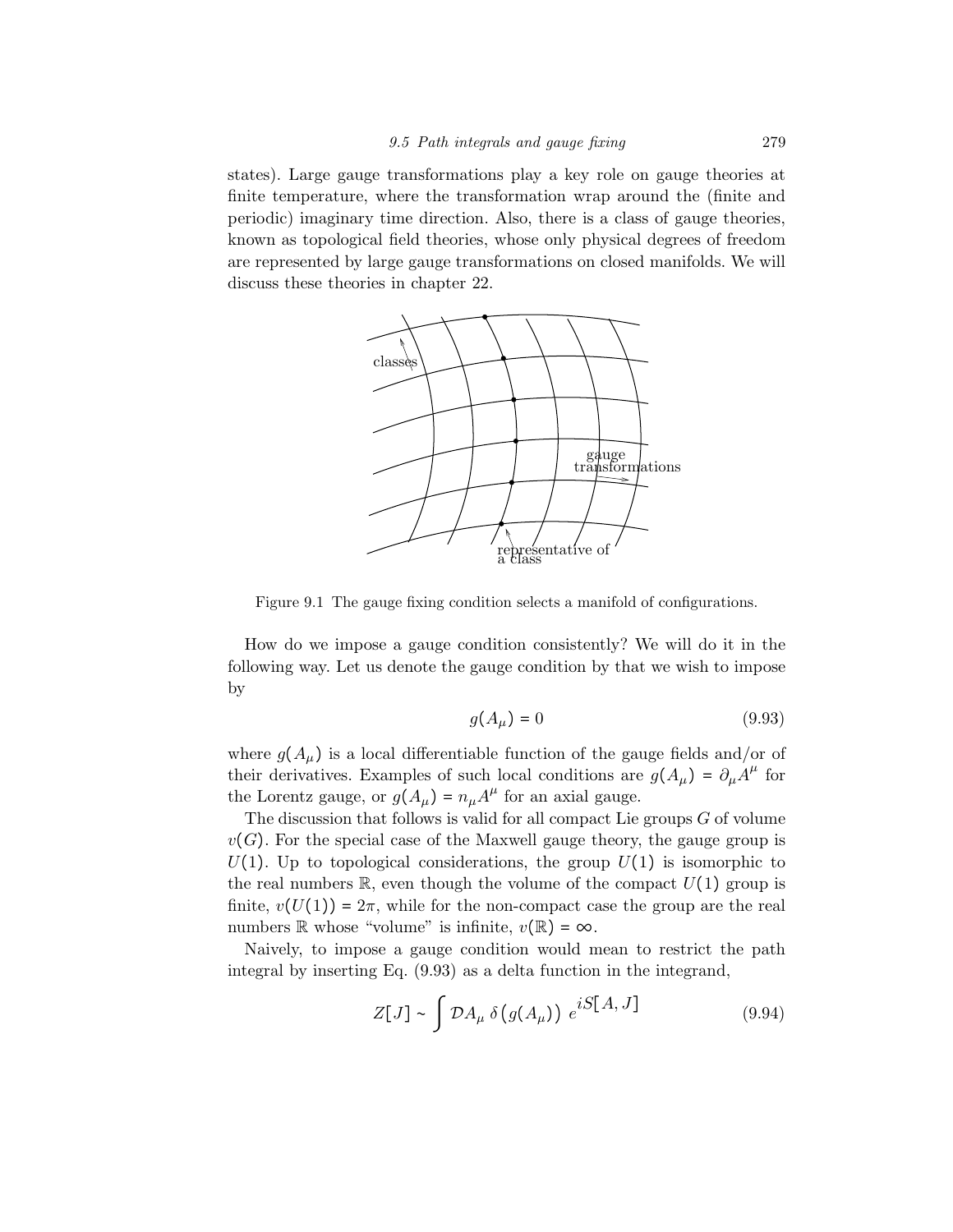We will now see that in general this is an inconsistent (and wrong) prescription. Following Faddeev and Popov, we begin by considering the expression defined by following integral

$$
\Delta_g^{-1}[A_\mu] \equiv \int \mathcal{D}U \ \delta\left(g(A_\mu^U)\right) \tag{9.95}
$$

where  $A_{\mu}^{U}(x)$  are the configurations of gauge fields related by the gauge transformation  $U(x)$  to the configuration  $A_\mu(x)$ , i.e. we move *inside one* class. In other words, the integral of Eq.(9.95) is a sum over the orbit of the gauge group. Thus, by construction,  $\Delta_g[A_\mu]$  depends only on the class defined by the gauge-fixing condition  $g$  or, what is the same, it is gaugeinvariant.

Let us show that  $\Delta_g^{-1}[A_\mu]$  is gauge invariant. We first observe that the integration measure  $\overline{\mathcal{D}}U$ , called the Haar measure, is invariant under the composition rule  $U \rightarrow UU'$ ,

$$
\mathcal{D}U = \mathcal{D}(UU')\tag{9.96}
$$

where U' is and arbitrary but fixed element of G. For the case of  $G = U(1)$ ,  $U = \exp(i\phi)$  and  $DU \equiv D\phi$ .

Using the invariance of the measure, Eq. (9.96), we can write

$$
\Delta_g^{-1}[A_{\mu}^{U'}] = \int \mathcal{D}U \ \delta\bigg(g(A_{\mu}^{U'U})\bigg) = \int \mathcal{D}U'' \ \delta\bigg(g(A_{\mu}^{U''})\bigg) = \Delta_g^{-1}[A_{\mu}] \tag{9.97}
$$

where we have set  $U'U = U''$ . Therefore  $\Delta_g^{-1}[A_\mu]$  is gauge invariant, i.e. it is a function of the class and not of the configuration  $A_\mu$  itself. Obviously we can also write Eq. (9.95) in the form

$$
1 = \Delta_g[A_\mu] \int \mathcal{D}U \ \delta\left(g(A_\mu^U)\right) \tag{9.98}
$$

We will now insert the number 1, as given by Eq. (9.98), in the path integral for a general gauge theory to find

$$
Z[J] = \int \mathcal{D}A_{\mu} \times 1 \times e^{iS[A,J]}
$$
  
= 
$$
\int \mathcal{D}A_{\mu} \Delta_g[A_{\mu}] \int \mathcal{D}U \delta(g(A_{\mu}^{U})) e^{iS[A,J]} \qquad (9.99)
$$

We now make the change of variables

$$
A_{\mu} \to A_{\mu}^{U'} \tag{9.100}
$$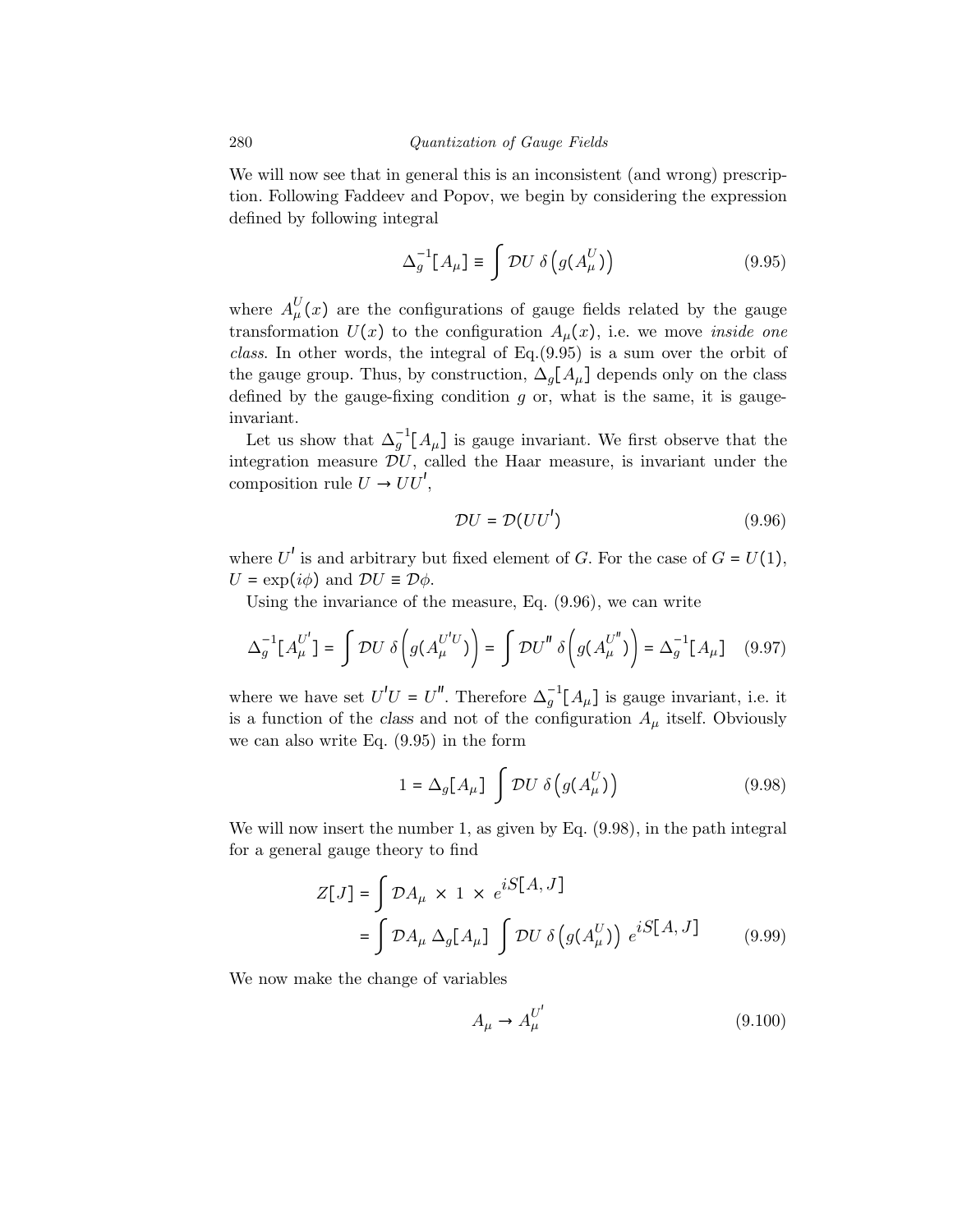### 9.5 Path integrals and gauge fixing 281

where  $U' = U'(x)$  is an arbitrary gauge transformation, and find

$$
Z[J] = \int \mathcal{D}U \int \mathcal{D}A_{\mu}^{U'} e^{iS[A^{U'}, J]} \Delta_g[A_{\mu}^{U'}] \delta(g(A_{\mu}^{U'U})) \qquad (9.101)
$$

(Notice that we have changed the order of integration.) We now choose  $U' = U^{-1}$ , and use the gauge invariance of the action  $S[A, J]$ , of the measure  $\mathcal{D}A_{\mu}$  and of  $\Delta_{g}[A]$  to write the partition as

$$
Z[J] = \left[ \int \mathcal{D}U \right] \int \mathcal{D}A_{\mu} \Delta_{g}[A_{\mu}] \delta(g(A_{\mu})) e^{iS[A, J]} \qquad (9.102)
$$

The factor in brackets in Eq. (9.102) is the infinite constant

$$
\int \mathcal{D}U = v(G)^V \tag{9.103}
$$

where  $v(G)$  is the volume of the gauge group and V is the (infinite) volume of space-time. This infinite constant is nothing but the result of summing over gauge-equivalent states inside each class.

Thus, provided the quantity  $\Delta_q[A_\mu]$  is finite, and that it does not vanish identically, we find that the consistent rule for fixing the gauge consists in dividing-out the (infinite) factor of the volume of the gauge group but, more importantly, to insert together with the constraint  $\delta(g(A_\mu))$  the factor  $\Delta_q[A_\mu]$  in the integrand of  $Z[J],$ 

$$
Z[J] \sim \int \mathcal{D}A_{\mu} \Delta_g[A_{\mu}] \delta(g(A_{\mu})) e^{iS[A, J]} \qquad (9.104)
$$

Therefore the measure  $\mathcal{D}A_\mu$  has to be understood as a sums over classes of configurations of the gauge fields and not over all possible configurations.

We are only left to compute  $\Delta_q[A_\mu]$ . We will show now that  $\Delta_q[A_\mu]$  is a determinant of a certain operator, and is known as the Faddeev-Popov determinant. We will only compute first this determinant for the case of the abelian theory  $U(1)$ . Below we will also discuss the non-abelian case, relevant for Yang-Mills gauge theories.

We will compute  $\Delta_g[A_\mu]$  by using the fact that  $g[A_\mu^U]$  can be regarded as a function of  $U(x)$  (for  $A_\mu(x)$  fixed). We will now change variables from U to g. The price we pay is a Jacobian factor since

$$
\mathcal{D}U = \mathcal{D}g \operatorname{Det} \left| \frac{\delta U}{\delta g} \right| \tag{9.105}
$$

where the determinant is the Jacobian of the change of variables. Since this is a non-linear change of variables, we expect a non-trivial Jacobian. Therefore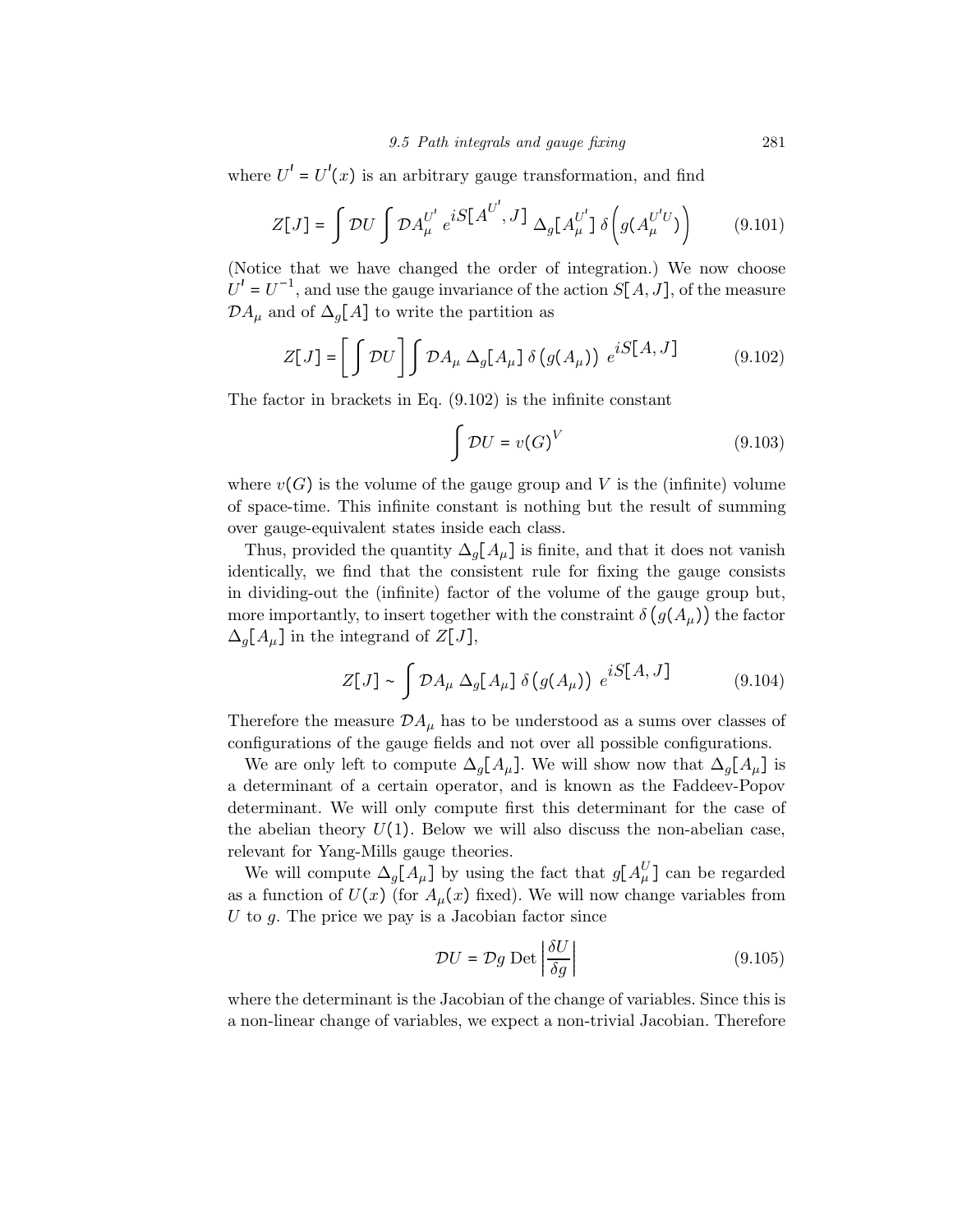we can write

$$
\Delta_g^{-1}[A_\mu] = \int \mathcal{D}U \,\delta\left(g(A_\mu^U)\right) = \int \mathcal{D}g \,\mathrm{Det} \left|\frac{\delta U}{\delta g}\right| \,\delta(g) \tag{9.106}
$$

and we find

$$
\Delta_g^{-1}[A_\mu] = \text{Det}\left|\frac{\delta U}{\delta g}\right|_{g=0} \tag{9.107}
$$

or, conversely

$$
\Delta_g[A_\mu] = \text{Det}\left|\frac{\delta g}{\delta U}\right|_{g=0} \tag{9.108}
$$

All we have done thus far holds for all gauge theories with a compact gauge group. We will specialize our discussion first to the case of the  $U(1)$ gauge theory, Maxwell electromagnetism. We will discuss how this applies to non-abelian Yang-Mill gauge theories shortly below.

For example, for the particular case of the abelian  $U(1)$  gauge theory, the Lorentz gauge condition is obtained by the choice  $g(A_\mu) = \partial_\mu A^\mu$ . Then, for a general  $U(1)$  gauge transformation  $U(x) = \exp(i\phi(x))$ , we get

$$
g(A^U_\mu) = \partial_\mu \left( A^\mu + \partial^\mu \phi \right) = \partial_\mu A^\mu + \partial^2 \phi \tag{9.109}
$$

Hence,

$$
\frac{\delta g(x)}{\delta \phi(y)} = \partial^2 \delta(x - y) \tag{9.110}
$$

Thus, for the Lorentz gauge of the abelian theory, the Faddeev-Popov determinant is given by

$$
\Delta_g[A_\mu] = \text{Det}\partial^2\tag{9.111}
$$

which is a constant independent of  $A_\mu$ . This is a peculiarity of the abelian theory and, as we will see below, it is not true in the non-abelian case.

Let us return momentarily to the general case of Eq. (9.104), and modify the gauge condition from  $g(A_\mu) = 0$  to  $g(A_\mu) = c(x)$ , where  $c(x)$  is some arbitrary function of  $x$ . The partition function now reads

$$
Z[J] \sim \int \mathcal{D}A_{\mu} \Delta_g[A_{\mu}] \delta(g(A_{\mu}) - c(x)) e^{iS[A, J]}
$$
(9.112)

We will now average over the arbitrary functions with a Gaussian weight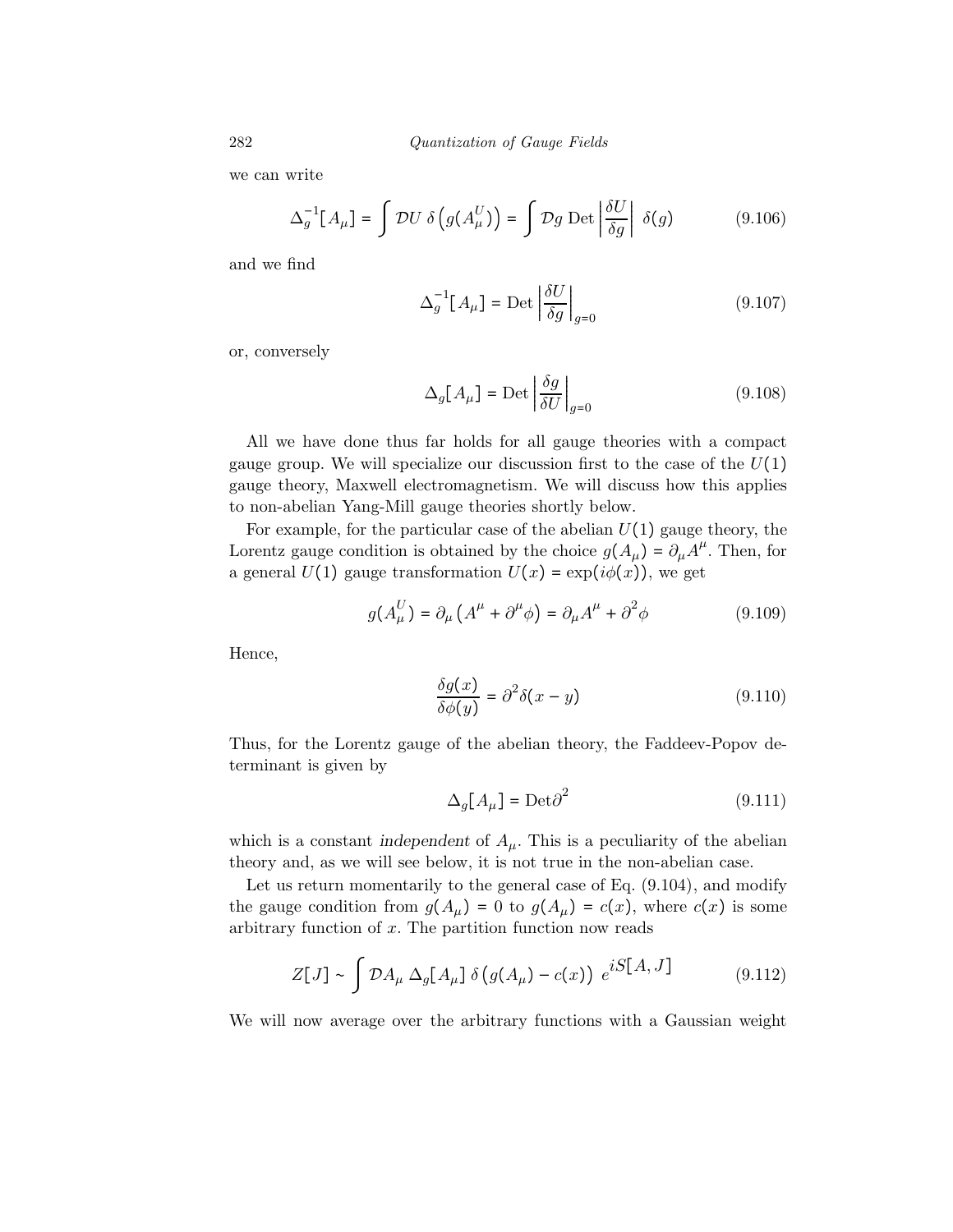(properly normalized to unity)

$$
Z_{\alpha}[J] = \mathcal{N} \int \mathcal{D}A_{\mu} \mathcal{D}c e^{-i \int d^4x \frac{c(x)^2}{2\alpha}} \Delta_g[A_{\mu}] \delta(g(A_{\mu}) - c(x)) e^{iS[A, J]}
$$

$$
= \mathcal{N} \int \mathcal{D}A_{\mu} \Delta_g(A_{\mu}) e^{i \int d^4x \left[ \mathcal{L}[A, J] - \frac{1}{2\alpha} (g(A_{\mu}))^2 \right]}
$$
(9.113)

From now on we will restrict our discussion to the  $U(1)$  abelian gauge theory (the electromagnetic field) and  $g(A_\mu) = \partial_\mu A^\mu$ . From Eq. (9.113) we find that in this gauge the Lagrangian is

$$
\mathcal{L}_{\alpha} = -\frac{1}{4}F_{\mu\nu}^{2} + J_{\mu}A^{\mu} - \frac{1}{2\alpha}(\partial_{\mu}A^{\mu})^{2}
$$
(9.114)

The parameter  $\alpha$  labels a family of gauge fixing conditions known as the *Feynman-'t Hooft gauges*. For  $\alpha \to 0$  we recover the strong constraint  $\partial_{\mu}A^{\mu} =$ 0, the Lorentz gauge. From the point of view of doing calculations the simplest is the gauge  $\alpha = 1$ , the Feynman gauge, as we will see now.

After some algebra is straightforward to see that, up to surface terms, in this family of gauges parametrized by  $\alpha$  the Lagrangian is equal to

$$
\mathcal{L}_{\alpha} = \frac{1}{2} A_{\mu} \left[ g^{\mu \nu} \partial^2 - \frac{\alpha - 1}{\alpha} \partial^{\mu} \partial^{\nu} \right] A_{\nu} + J_{\mu} A^{\mu} \tag{9.115}
$$

and the partition function reduces to

$$
Z[J] = \mathcal{N} \operatorname{Det} \left[ \partial^2 \right] \int \mathcal{D}A_\mu \, e^{i \int d^4 x \, \mathcal{L}_\alpha [A, J]} \tag{9.116}
$$

Hence, in a general gauge labelled by  $\alpha$ , we get

$$
Z[J] = \mathcal{N} \operatorname{Det} \left[ \partial^2 \right] \operatorname{Det} \left[ g^{\mu \nu} \partial^2 - \frac{\alpha - 1}{\alpha} \partial^{\mu} \partial^{\nu} \right]^{-1/2}
$$
  
 
$$
\times \exp \left( \frac{i}{2} \int d^4 x \int d^4 y \, J_{\mu}(x) \, G^{\mu \nu}(x - y) \, J_{\nu}(y) \right) \tag{9.117}
$$

where

$$
G^{\mu\nu}(x-y) = -\langle x | \left( g^{\mu\nu} \partial^2 - \frac{\alpha - 1}{\alpha} \partial^\mu \partial^\nu \right)^{-1} | y \rangle \tag{9.118}
$$

is the propagator in this gauge, parametrized by  $\alpha$ . By inspection we see that the propagator of the gauge field  $G_{\mu\nu}(x-y)$ , in the Feynman-'t Hooft gauge parametrized by  $\alpha$ , is related to the vacuum expectation value of the gauge fields by

$$
G_{\mu\nu}(x-y) = i \langle 0| T A_{\mu}(x) A_{\nu}(y) | 0 \rangle \tag{9.119}
$$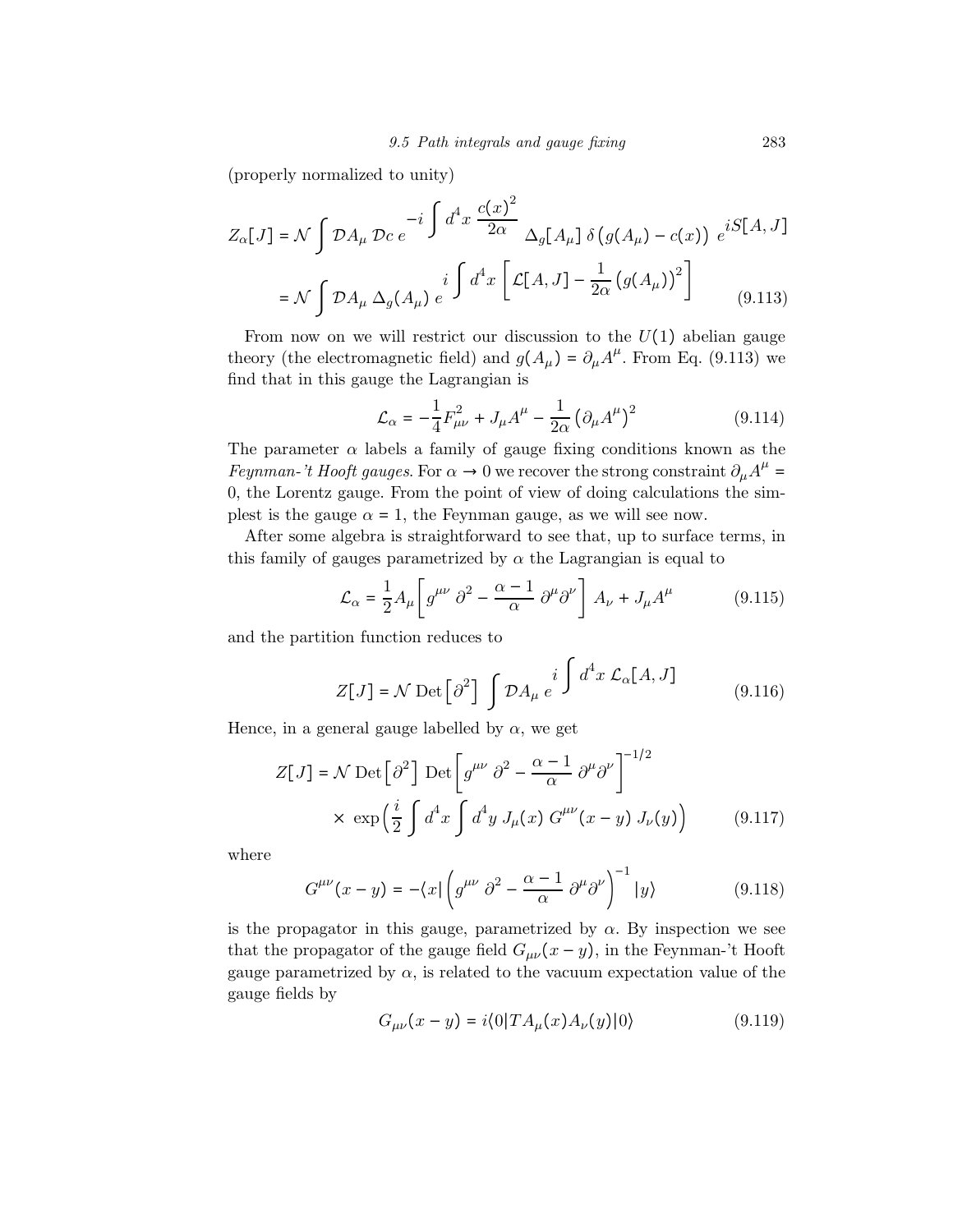The form of Eq. (9.117) may seem to imply that  $Z[J]$  depends on the choice of gauge. However, this cannot be correct since the path integral is, by construction, gauge-invariant. We will show in the next subsection that gauge invariance is indeed protected. This result comes about because  $J_{\mu}$  is a conserved current, and as such it satisfies the continuity equation  $\partial_{\mu}J^{\mu} = 0$ .

For the Feynman-'t Hooft family of gauges, the propagator takes the form

$$
G_{\mu\nu}(x-y) = -\left[g^{\mu\nu} + (\alpha - 1)\frac{\partial^{\mu}\partial^{\nu}}{\partial^2}\right]G^{(0)}(x-y) \tag{9.120}
$$

where  $G^{(0)}(x-y)$  is the propagator of the free *massless* scalar field and hence satisfies the Green function equation

$$
\partial^2 G^{(0)}(x - y) = \delta^4(x - y)
$$
\n(9.121)

where we set the mass of the scalar field to zero.

Thus, as expected for a free field theory,  $Z[J]$  is a product of two factors: a functional (or fluctuation) determinant, and a factor that depends solely on the sources  $J_{\mu}$  which contains all the information on the correlation functions. For the case of a single scalar field we also found a contribution in the form of a determinant factor but its power was  $-1/2$ . Here there are two such factors. The first one is the Faddeev-Popov determinant. The second one is the determinant of the fluctuation operator for the gauge field. However, in the Feynman gauge,  $\alpha = 1$ , this operator is just  $g^{\mu\nu}\partial^2$ , and its determinant has the same form as the Faddeev-Popov determinant except that it has a power  $-4/2$ . This is what one would have expected for a theory with four independent fields (one for each component of  $A_\mu$ ). The Faddeev-Popov determinant has power +1. Thus the total power is just  $1-4/2 = -1$ , which is the correct answer for a theory with only two independent (real) fields.

## 9.6 The propagator

For general  $\alpha$ ,  $G_{\mu\nu}(x-y)$  is the solution of the Green function equation

$$
-\left[g^{\mu\nu}\partial^2 - \frac{\alpha - 1}{\alpha}\partial^\mu\partial^\nu\right]G_{\nu\lambda}(x - y) = g^{\mu}_{\lambda}\delta^4(x - y) \tag{9.122}
$$

Notice that in the special case of the Feynman gauge,  $\alpha = 1$ , this equation becomes

$$
-\partial^2 G^{\mu\nu}(x-y) = g^{\mu\nu}\delta^4(x-y) \tag{9.123}
$$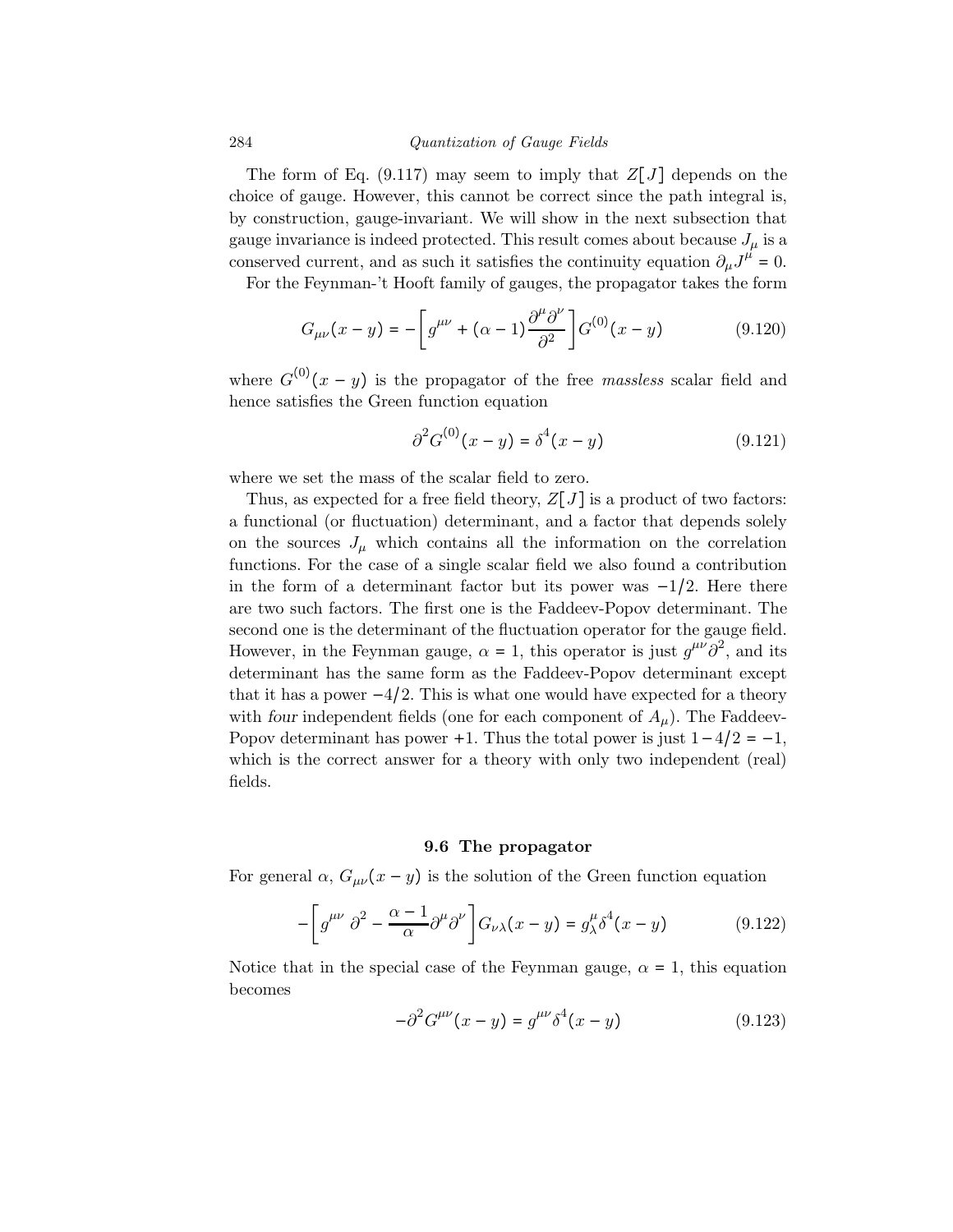9.6 The propagator 285

Hence, in the Feynman gauge,  $G_{\mu\nu}(x-y)$  takes the form

$$
G^{\mu\nu}(x - y) = -g^{\mu\nu} G^{(0)}(x - y)
$$
 (9.124)

where  $G^{(0)}(x-y)$  is just the propagator of a free massless scalar field, i.e.

$$
\partial^2 G^{(0)}(x - y) = \delta^4(x - y) \tag{9.125}
$$

However, in a general gauge, the propagator of the gauge fields

$$
G_{\mu\nu}(x-y) = i \langle 0| T A_{\mu}(x) A_{\nu}(y) | 0 \rangle \tag{9.126}
$$

does not coincide with the propagator of a scalar field. Therefore,  $G_{\mu\nu}(x-y)$ , as expected, is a gauge-dependent quantity.

In spite of being gauge-dependent, the propagator does contain physical information. Let us examine this issue by calculating the propagator in a general gauge  $\alpha$ . The Fourier transform of  $G_{\mu\nu}(x-y)$  in D space-time dimensions is

$$
G_{\mu\nu}(x - y) = \int \frac{d^D p}{(2\pi)^D} \widetilde{G}_{\mu\nu}(p) e^{-ip \cdot (x - y)}
$$
(9.127)

This a solution of Eq. (9.122) provided  $\widetilde{G}_{\mu\nu}(p)$  satisfies

$$
\left[g^{\mu\nu}p^2 - \frac{\alpha - 1}{\alpha}p^{\mu}p^{\nu}\right]\widetilde{G}_{\nu\lambda}(p) = g^{\mu}_{\lambda}
$$
 (9.128)

The formal solution is

$$
\widetilde{G}_{\mu\nu}(p) = \frac{1}{p^2} \left[ g^{\mu\nu} + (\alpha - 1) \frac{p^{\mu} p^{\nu}}{p^2} \right]
$$
\n(9.129)

In space-time the form of this (still formal) solution is given by Eq. (9.120).

In particular, in the Feynman gauge  $\alpha = 1$ , (formally) we get

$$
\widetilde{G}_{\mu\nu}^F(p) = \frac{g^{\mu\nu}}{p^2} \tag{9.130}
$$

whereas in the Lorentz gauge we find instead

$$
\widetilde{G}^{L}_{\mu\nu}(p) = \frac{1}{p^2} \left[ g^{\mu\nu} - \frac{p^{\mu} p^{\nu}}{p^2} \right]
$$
\n(9.131)

Hence, in all cases there is a pole in  $p^2$  in front of the propagator and a matrix structure that depends on the gauge choice. Notice that the matrix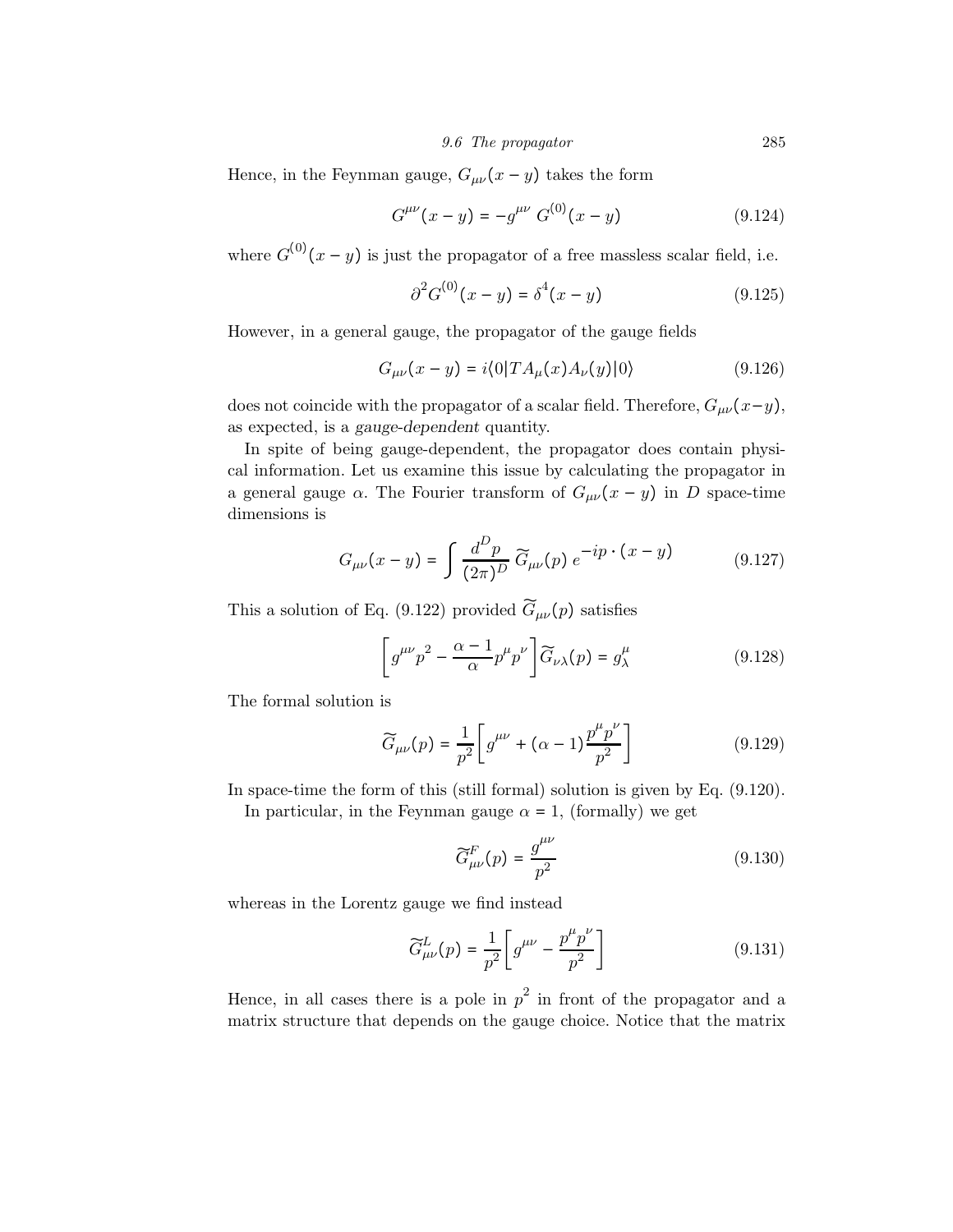in brackets in the Lorentz gauge,  $\alpha \to 0$ , becomes the transverse projection operator which satisfies

$$
p_{\mu} \left[ g^{\mu \nu} - \frac{p^{\mu} p^{\nu}}{p^2} \right] = 0 \tag{9.132}
$$

which follows from the gauge condition  $\partial_{\mu}A^{\mu} = 0$ .

The physical information of this propagator is contained in its analytic structure. It has a pole at  $p^2 = 0$  which implies that  $p_0 = \sqrt{p^2} = |p|$  is the singularity of  $\widetilde{G}_{\mu\nu}(p)$ . Hence the pole in the propagator tells us that this theory has a massless particle, the photon.

To actually compute the propagator in space-time from  $\tilde{G}_{\mu\nu}(p)$  requires that we define the integrals in momentum space carefully. As it stands, the Fourier integral Eq. (9.127) is ill-defined due to the pole in  $\widetilde{G}_{\mu\nu}(p)$  at  $p^2 = 0$ . A proper definition requires that we move the pole into the complex plane by shifting  $p^2 \to p^2 + i\epsilon$ , where  $\epsilon$  is real and  $\epsilon \to 0^+$ . This prescription yields the Feynman propagator. We will see in the next chapter that this rule applies to any theory and that it always yields the vacuum expectation value of the time ordered product of fields. For the rest of this section we will use the propagator in the Feynman gauge which reduces to the propagator of a scalar field. This is a quantity we know quite well, both in Euclidean and Minkowski space-times.

## 9.7 Physical meaning of  $Z[J]$  and the Wilson loop operator

We discussed before that a general property of the path integral of any theory is that, in Euclidean space-time,  $Z[0]$  is just

$$
Z[0] = \langle 0|0 \rangle \sim e^{-TE_0} \tag{9.133}
$$

where T is the time span, which in general will be such that  $T \to \infty$  (beware that here T is not the temperature!), and  $E_0$  is the vacuum energy. Thus, if the sources  $J_{\mu}$  are static (or quasi-static) we get instead

$$
\frac{Z[J]}{Z[0]} \sim e^{-T\left[E_0(J) - E_0\right]}
$$
\n
$$
(9.134)
$$

Thus, the change in the vacuum energy due to the presence of the sources is

$$
U(J) = E_0(J) - E_0 = -\lim_{T \to \infty} \frac{1}{T} \ln \frac{Z[J]}{Z[0]}
$$
(9.135)

As we will see, the behavior of this quantity has a lot of information about the physical properties of the vacuum (i.e. the ground state) of a theory.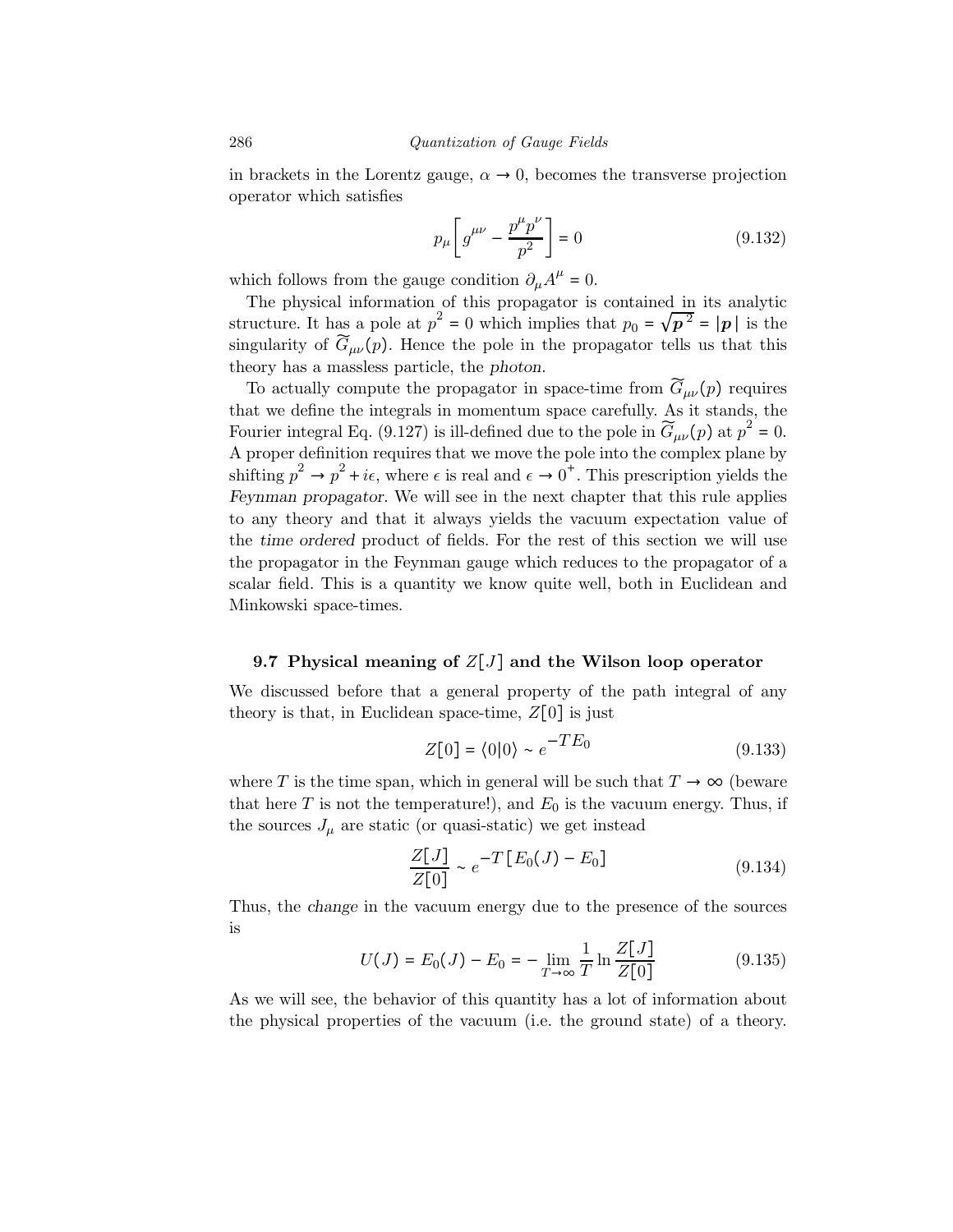Quite generally, if the quasi-static sources  $J_{\mu}$  are well separated from each other,  $U(J)$  can be split into two terms: a self-energy of the sources, and an interaction energy,

$$
U(J) = E_{\text{self-energy}}[J] + V_{\text{int}}[J] \tag{9.136}
$$



Figure 9.2 The Wilson loop operator can be viewed as representing a pair of quasi-static sources of charge  $\pm e$  separated a distance R from each other.

As an example, we will now compute the expectation value of the Wilson loop operator,

$$
W_{\Gamma} = \langle 0|Pe \stackrel{i e \oint_{\Gamma} dx_{\mu}A^{\mu}}{|0\rangle} \tag{9.137}
$$

where  $\Gamma$  is the closed path in space-time shown in Fig.9.2, and P is the path-ordering symbol. Physically, what we are doing is looking at the electromagnetic field created by the current

$$
J_{\mu}(x) = e\delta(x_{\mu} - s_{\mu})\hat{s}_{\mu} \tag{9.138}
$$

where  $s_\mu$  is the set of points of space-time on the loop  $\Gamma$  , and  $\hat{s}_\mu$  is a unit vector field tangent to Γ. The loop Γ has time span T and spatial size R.

We will be interested in loops such that  $T \gg R$  so that the sources are turned on adiabatically in the remote past and switched off also adiabatically in the remote future. By current conservation the loop must be oriented. Thus, at a fixed time  $x_0$  the loop looks like a pair of static sources with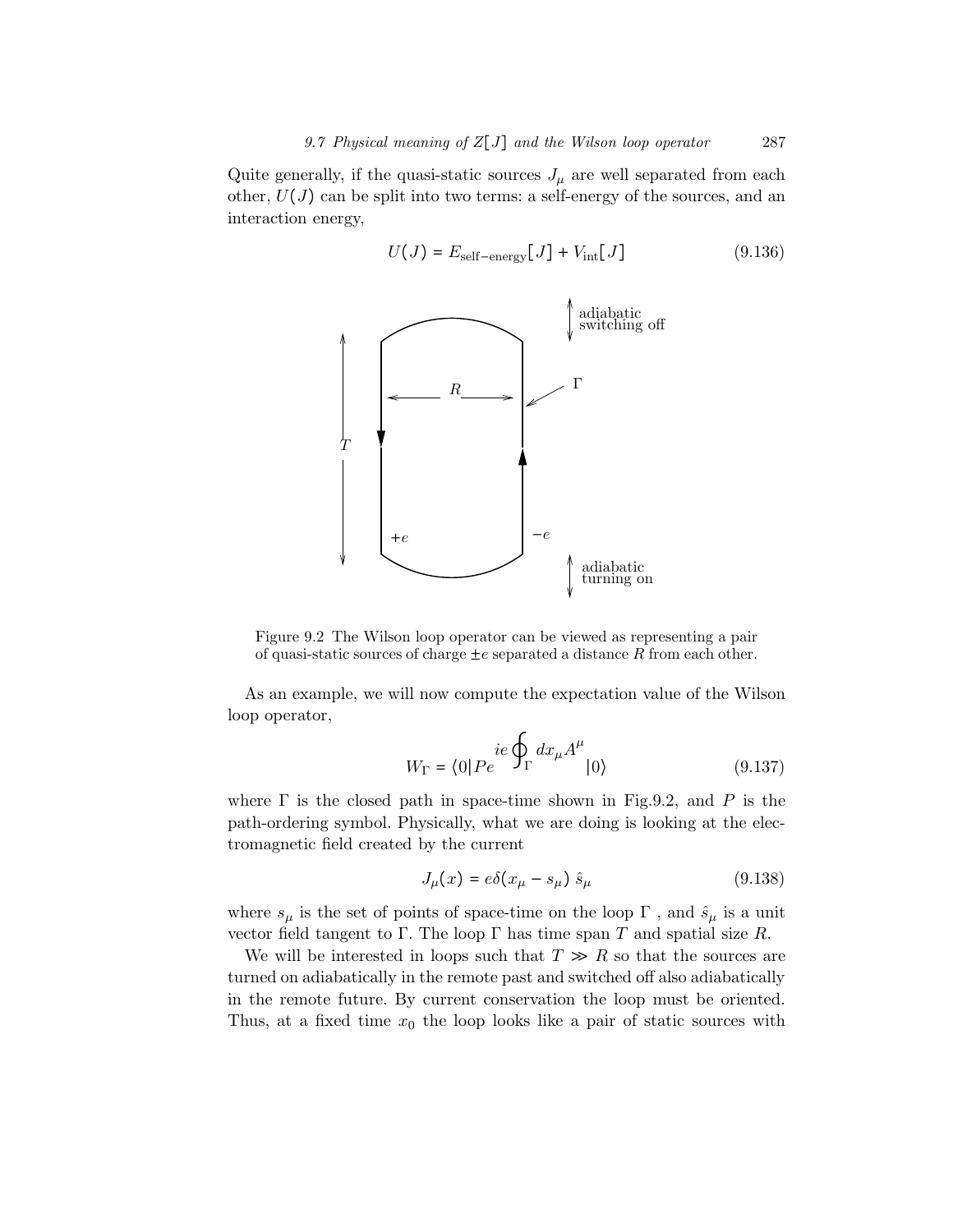charges  $\pm e$  at  $\pm R/2$ . In other words, we are looking of the effects of a particleantiparticle pair which is created at rest in the remote past, the members of the pair are slowly separated (to avoid bremsstrahlung radiation) and live happily apart from each other, at a prudent distance  $R$ , for a long time T, and finally, are adiabatically annihilated in the remote future. Thus, we are in the quasi-static regime described above and  $Z[J]/Z[0]$  should tell us what is the effective interaction between this pair of sources (or "electrodes").

What are the possible behaviors of the Wilson loop operator in general, that is for any gauge theory? The answer to this depends on the nature of the vacuum state. In later chapters we will see that a given theory may have different vacua or phases (as in thermodynamic phases), and that the behavior of the physical observables is different in different vacua (or phases). Here we will do an explicit computation for the case of the simple Maxwell  $U(1)$  gauge theory. However the behavior that will find only holds for a free field and it is not generic.

What are the possible behaviors, then? A loop is an extended object. In contrast to a local operator, the Wilson loop expectation value is characterized by its geometric properties: its area, perimeter, aspect ratio, and so on. We will show later on that these geometric properties of the loop to characterize the behavior of the Wilson loop operator. Here are the generic cases (Wilson, 1974; Kogut and Susskind, 1975a):

1. Area Law: Let  $A = RT$  be the minimal area of a surface bounded by the loop. One possible behavior of the Wilson loop operator is the area law

$$
W_{\Gamma} \sim e^{-\sigma RT} \tag{9.139}
$$

We will show later on that this is the *fastest possible decay* of the Wilson loop operator as a function of size. If the area law is obeyed the effective potential for R large, but still small compared to the time span  $T$ , behaves as

$$
V_{\rm int}(R) = \lim_{T \to \infty} \frac{-1}{T} \ln W_{\Gamma} = \sigma R \tag{9.140}
$$

Hence, in this case the energy to separate a pair of sources grows linearly with distance, and the sources are *confined*. We will say that in this case the the theory is in the *confined phase*. The quantity  $\sigma$  is known as the string tension.

2. Perimeter Law: Another possible decay behavior, weaker than the area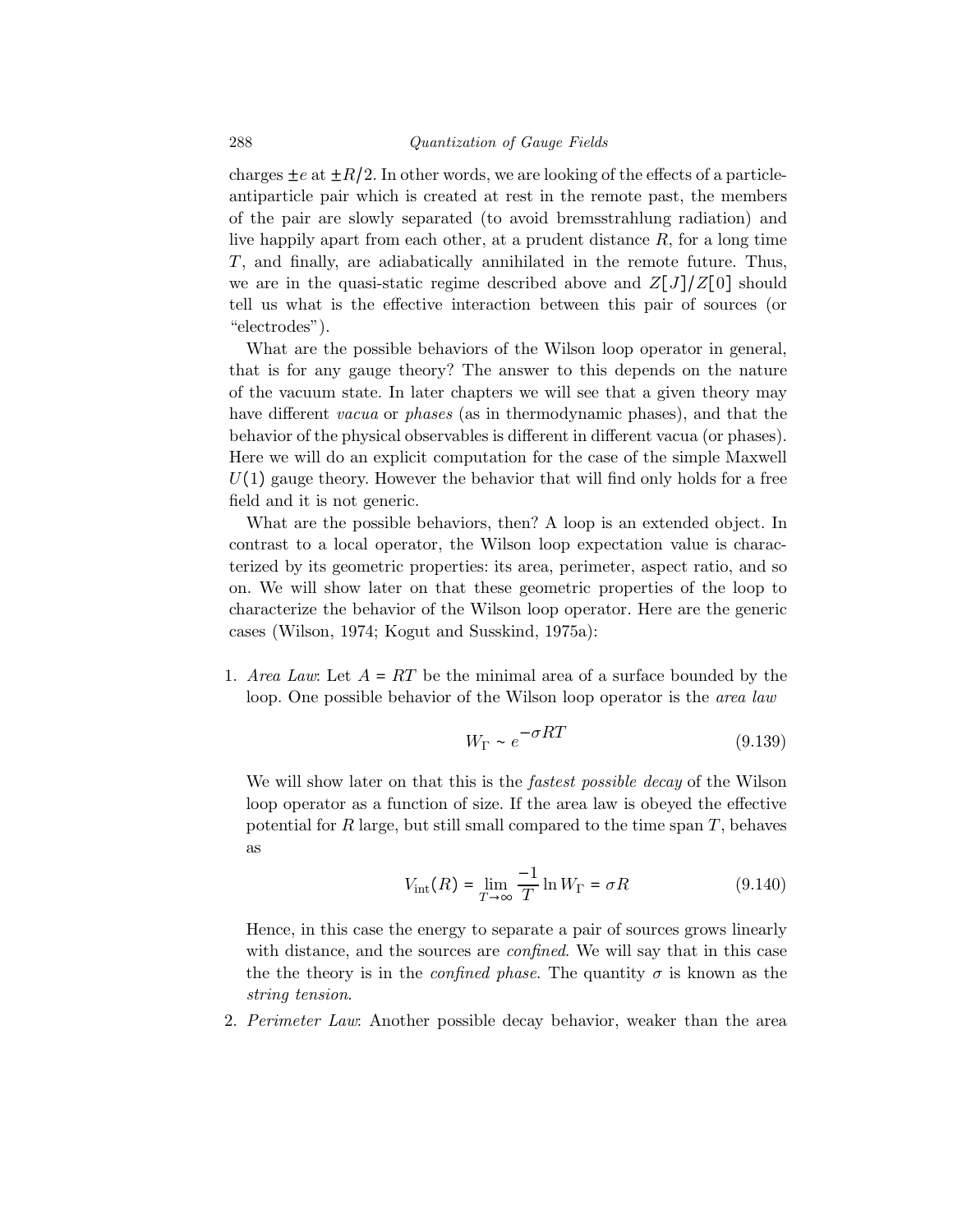law, is a perimeter law

$$
W_{\Gamma} \sim e^{-\rho (R+T)} + O\left(e^{-R/\xi}\right) \tag{9.141}
$$

where  $\rho$  is a constant with units of energy, and  $\xi$  is a length scale. This decay law implies that in this case

$$
V_{\text{int}} \sim \rho + \text{const.} \, e^{-R/\xi} \tag{9.142}
$$

Thus, in this case the energy to separate two sources to infinite distance is finite. This is a *deconfined* phase. However since it is massive, with a mass scale  $m \sim \xi^{-1}$ , there are no long range gauge bosons. We will later see that this phase can also be regarded as a Higgs phase. Since the gauge bosons are massive, this phase bears a close analogy with a superconductor.

3. Scale Invariant: Yet another possibility is that the Wilson loop behavior is determined by the aspect ratio  $R/T$  or  $T/R$ , e.g.

$$
W_{\Gamma} \sim e^{-\alpha \left(\frac{R}{T} + \frac{T}{R}\right)}\tag{9.143}
$$

where  $\alpha$  is a *dimensionless* constant. This behavior leads to an interaction

$$
V_{\rm int} \sim -\frac{\alpha}{R} \tag{9.144}
$$

which coincides with the Coulomb law in four dimensions. We will see that this is a deconfined phase with massless gauge bosons (photons).

We will now compute the expectation value of the Wilson loop operator in the Maxwell  $U(1)$  gauge theory. We will return to the general problem when we discuss the strong coupling behavior of gauge theories. We begin by using the analytic continuation of Eq. (9.117) to imaginary time,

$$
Z[J] = \mathcal{N} \operatorname{Det} \left[ \partial^2 \right]^{-1} e^{-\frac{1}{2} \int d^4 x \int d^4 y J_\mu(x) \langle A_\mu(x) A_\nu(y) \rangle J_\nu(y)}
$$

$$
= \mathcal{N} \operatorname{Det} \left[ \partial^2 \right]^{-1} e^{-\frac{e^2}{2} \oint_{\Gamma} dx_\mu \oint_{\Gamma} dy_\nu \langle A_\mu(x) A_\nu(y) \rangle}
$$
(9.145)

where  $\langle A_\mu(x)A_\nu(y)\rangle$  is the Euclidean propagator of the gauge fields in the family of gauges labelled by  $\alpha$ . Here we have also analytically continued the temporal component of the gauge field  $A_0 \rightarrow iA_D$  so that the inner products, such as  $A_{\mu}A^{\mu} \rightarrow -A_{\mu}^{2}$  (where now  $\mu = 1, ..., D$ ), behave as they should in D-dimensional Euclidean space-time.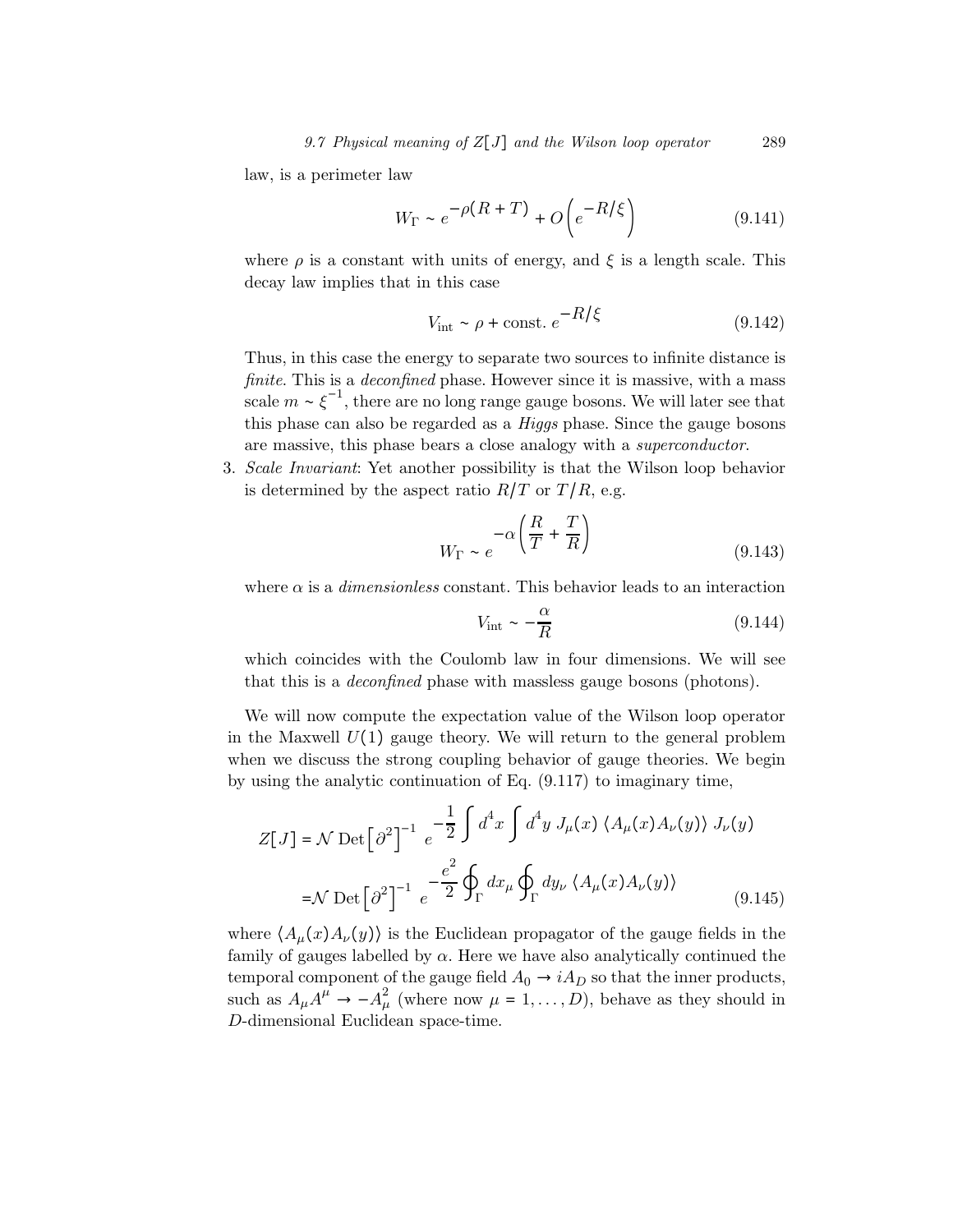In the Feynman gauge  $\alpha = 1$  the propagator is given by the expression

$$
\langle A_{\mu}(x)A_{\nu}(y)\rangle = \delta_{\mu\nu} \int \frac{d^D p}{(2\pi)^D} \frac{1}{p^2} e^{ip_{\mu} \cdot (x_{\mu} - y_{\mu})}
$$
(9.146)

where  $\mu = 1, \ldots, D$ . After doing the integral we find that the Euclidean propagator (the correlation function) in the Feynman gauge is

$$
\langle A_{\mu}(x)A_{\nu}(y)\rangle = \delta_{\mu\nu}\frac{\Gamma\left(\frac{D}{2}-1\right)}{4\pi^{D/2}|x-y|^{D-2}}
$$
(9.147)

Notice that the propagator has a short-distance singularity ~  $R^{-(D-2)}$ , where  $R$  is a length scale. This singularity can be easily understood from dimensional analysis. Indeed, since the Lagrangian density must have units of inverse space-time volume,  $[\mathcal{L}] = L^{-D}$ , it follows that the gauge field has units of  $[A_\mu] = L^{-(D-2)/2}$ , just as in the case of the scalar field. Thus, the circulation of the gauge field has units of  $L^{(D-4)/2}$ , and the electric charge has units of  $[e] = L^{(D-4)/2}$ . We will see below that this scaling is consistent.

In order to carry out this calculation we will make the assumption that the time span  $T$  of the Wilson loop is much larger than it spatial extent  $R$ , as shown in Fig.9.2. We will further assume that the loop is everywhere smooth and that both at long times in the past and in the future the loop was turned on and off arbitrarily slowly (adiabatically). These assumptions are needed in order to avoid singularities that have the physical interpretation of the production of a large amount of soft photons in the form of Bremsstrahlung radiation, as we noted above. Within these assumptions, the contributions to the expectation value of the Wilson loop operator from the top and bottom of the loop of Fig.9.2 can be neglected. Therefore,  $E[J] - E_0$  is equal to

$$
E[J] - E_0 = \lim_{T \to \infty} \frac{e^2}{2T} \oint_{\Gamma} \oint_{\Gamma} dx \cdot dy \frac{\Gamma\left(\frac{D}{2} - 1\right)}{4\pi^{D/2} |x - y|^{D-2}}
$$
  
= 2 \times self - energy -  $\frac{e^2}{2T}$  2  $\int_{-T/2}^{+T/2} dx_D \int_{-T/2}^{+T/2} dy_D \frac{\Gamma\left(\frac{D}{2} - 1\right)}{4\pi^{D/2} |x - y|^{D-2}}$  (9.148)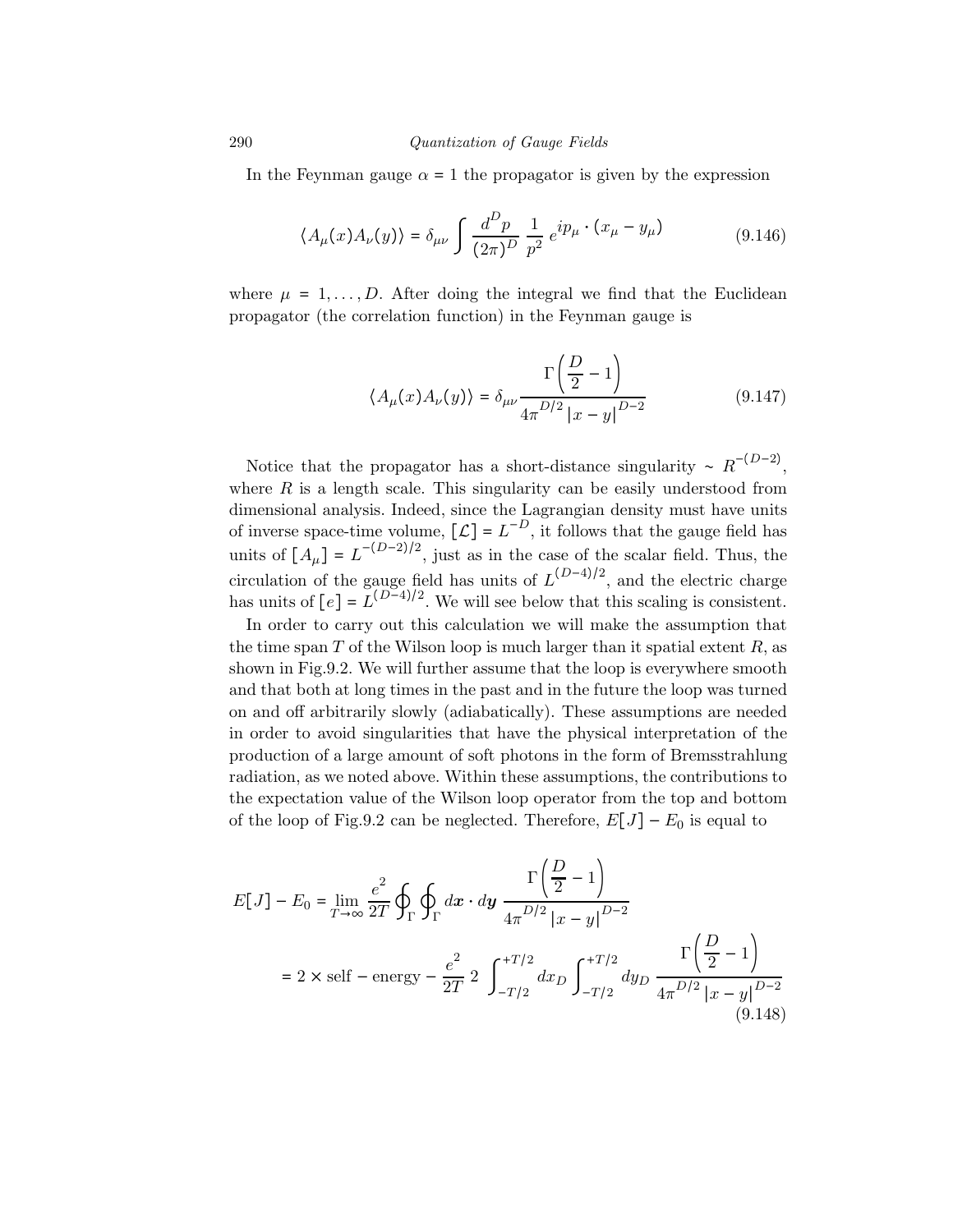where  $|x - y|^2 = (x_D - y_D)^2 + R^2$ . The integral in Eq. (9.148) is equal to

$$
\int_{-T/2}^{+T/2} dx_{D} \int_{-T/2}^{+T/2} dy_{D} \frac{\Gamma(\frac{D}{2} - 1)}{4\pi^{D/2} |x - y|^{D-2}} =
$$
\n
$$
= \int_{-T/2}^{+T/2} ds \int_{-T/2+ s/R}^{+T/2-s/R} \frac{dt}{(t^{2} + 1)^{(D-2)/2}} \frac{1}{R^{D-3}} \times \frac{\Gamma(\frac{D-2}{2})}{4\pi^{D/2}}
$$
\n
$$
\approx \frac{1}{R^{D-3}} \int_{-T/2}^{+T/2} ds \int_{-\infty}^{+\infty} \frac{dt}{(t^{2} + 1)^{(D-2)/2}} \times \frac{\Gamma(\frac{D-2}{2})}{4\pi^{D/2}}
$$
\n
$$
= \frac{T\sqrt{\pi}}{R^{D-3}} \frac{\Gamma(\frac{D-3}{2})}{\Gamma(\frac{D-2}{2})} \times \frac{\Gamma(\frac{D-2}{2})}{4\pi^{D/2}} \tag{9.149}
$$

where

$$
\Gamma(\nu) = \int_0^\infty dt \ t^{\nu - 1} e^{-t} \tag{9.150}
$$

is the Euler Gamma function. In Eq. (9.149) we already took the limit  $T/R \rightarrow \infty$ . Putting it all together we find that the interaction energy of a pair of static sources of charges  $\pm e$  separated a distance R in D dimensional space-time is given by

$$
V_{\rm int}(R) = -\frac{\Gamma(\frac{D-1}{2})}{2\pi^{(D-1)/2}(D-3)} \frac{e^2}{R^{D-3}}
$$
(9.151)

This is the Coulomb potential in  $D$  space-time dimensions. It is straightforward to see that this result is consistent (as it should) with our dimensional analysis. In the particular case of  $D = 4$  dimensions we find

$$
V_{\rm int}(R) = -\left(\frac{e^2}{4\pi}\right)\frac{1}{R} \tag{9.152}
$$

where the (dimensionless) quantity  $\alpha = e^2/4\pi$  is the fine structure constant. Notice that in  $D = 4$  space-time dimensions the charge e is dimensionless. This fact plays a key role in the perturbative analysis of quantum electrodynamics. On the other hand, in  $D = 1 + 1$  dimensions this result implies that the Coulomb interaction is a *linear* function of the separation  $R$  between the sources, i.e. the charged sources are confined.

Therefore we find that, even at the quantum level, the effective interaction between a pair of static sources is the Coulomb interaction. This is true because the Maxwell theory is a free field theory. It is also true in Quantum Electrodynamics (QED), the quantum field theory of electrons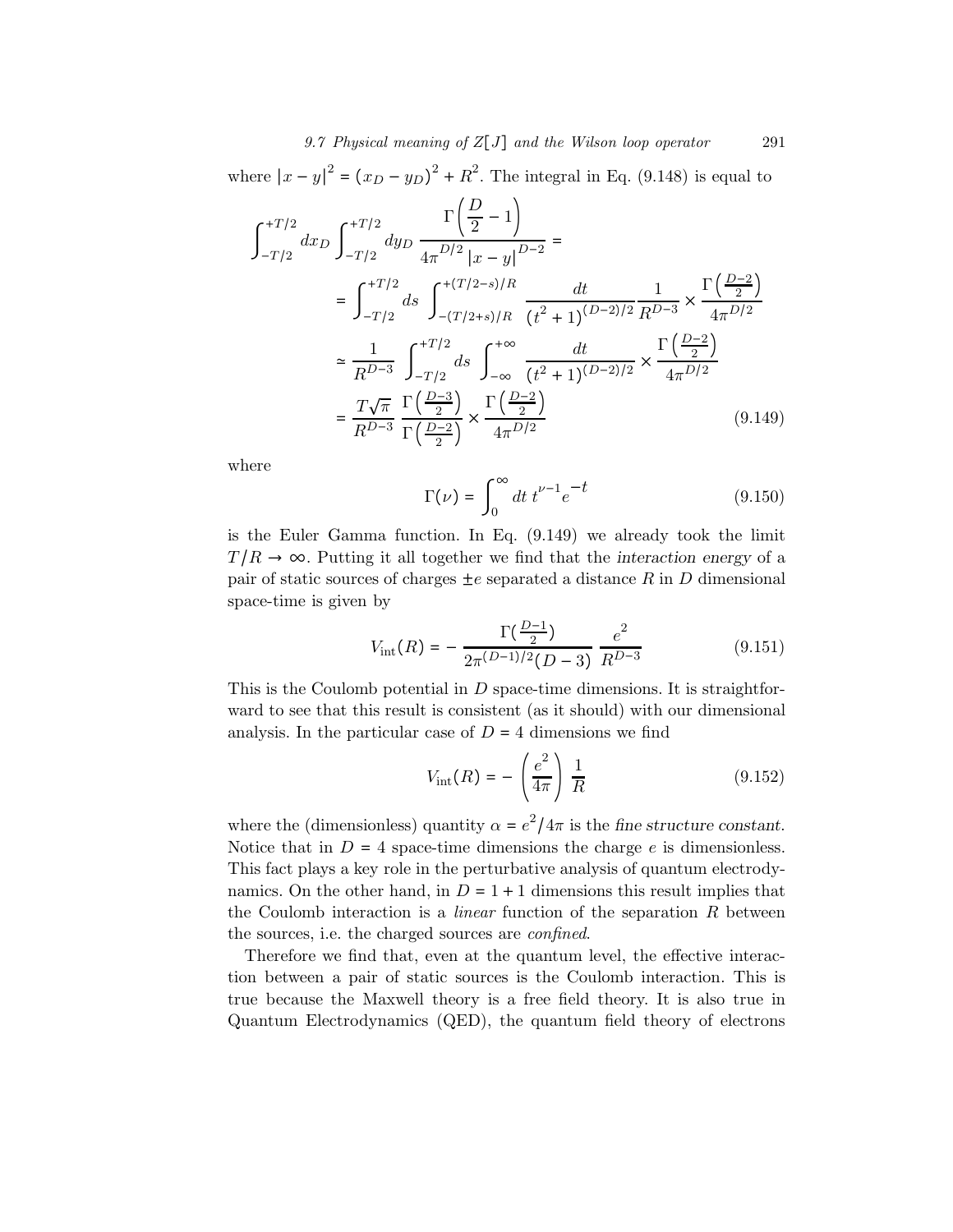and photons, at distances  $R$  much greater than the Compton wavelength of the electron. However it is not true at short distances where the effective charge is screened by fluctuations of the Dirac field, and the potential becomes exponentially suppressed. In contrast, in Quantum Chromodynamics (QCD) the situation is quite different: even in the absence of a matter field, for R large compared with a scale  $\xi$  determined by the dynamics of Yang-Mills theory, the effective potential  $V(R)$  grows linearly with R. This long distance behavior is known as confinement. The existence of the not trivial scale  $\xi$ , known as the *confinement scale*, cannot be obtained in perturbation theory. Conversely, the potential is Coulomb-like at short distances, a behavior known as asymptotic freedom.

#### 9.8 Path integral quantization of non-abelian gauge theories

In this section we will discuss the general properties of the path-integral quantization of non-abelian gauge theories. Most of what we did for the abelian case, carries over to non-abelian gauge theories where, as we will see, it plays a much more central role. However, here we will not deal with the non-linearities which, ultimately, require the use of the ideas of the Renormalization Group, and a non-perturbative treatment. We will do this in chapter 15. A more detailed presentation can be found in the classic books by Itzykson and Zuber (Itzykson and Zuber, 1980), and by Peskin and Schroeder (Peskin and Schroeder, 1995).

The path integral  $Z[J]$  for a non-abelian gauge field  $A_\mu$  with gauge condition(s)  $g^a[A]$  is

$$
Z[J] = \int \mathcal{D}A_{\mu}^{a} e^{iS[A,J]} \delta(g[A]) \Delta_{\text{FP}}[A] \tag{9.153}
$$

where  $A_{\mu} = A_{\mu}^{a} \lambda^{a}$  is in the *algebra* of a simply connected compact Lie group G, whose generators are the Hermitian matrices  $\lambda^a$ . We will use the family of covariant gauge conditions

$$
g^{a}[A] = \partial^{\mu} A^{a}_{\mu}(x) + c^{a}(x) = 0 \qquad (9.154)
$$

and where  $\Delta_{\text{FP}}[A]$  is the Faddeev-Popov determinant. Notice that we impose one gauge condition for each direction in the algebra of the gauge group G. We will proceed as we did in the abelian case and consider an average over gauges. In other words we will work in the manifestly covariant Feynman-'t Hooft gauges. Notice that in the partition function of Eq. (9.153) we have dropped the overall divergent factor  $v(G)^V$  or, rather, that we defined the integration measure  $\mathcal{D}A_{\mu}$  so that this factor is explicitly cancelled.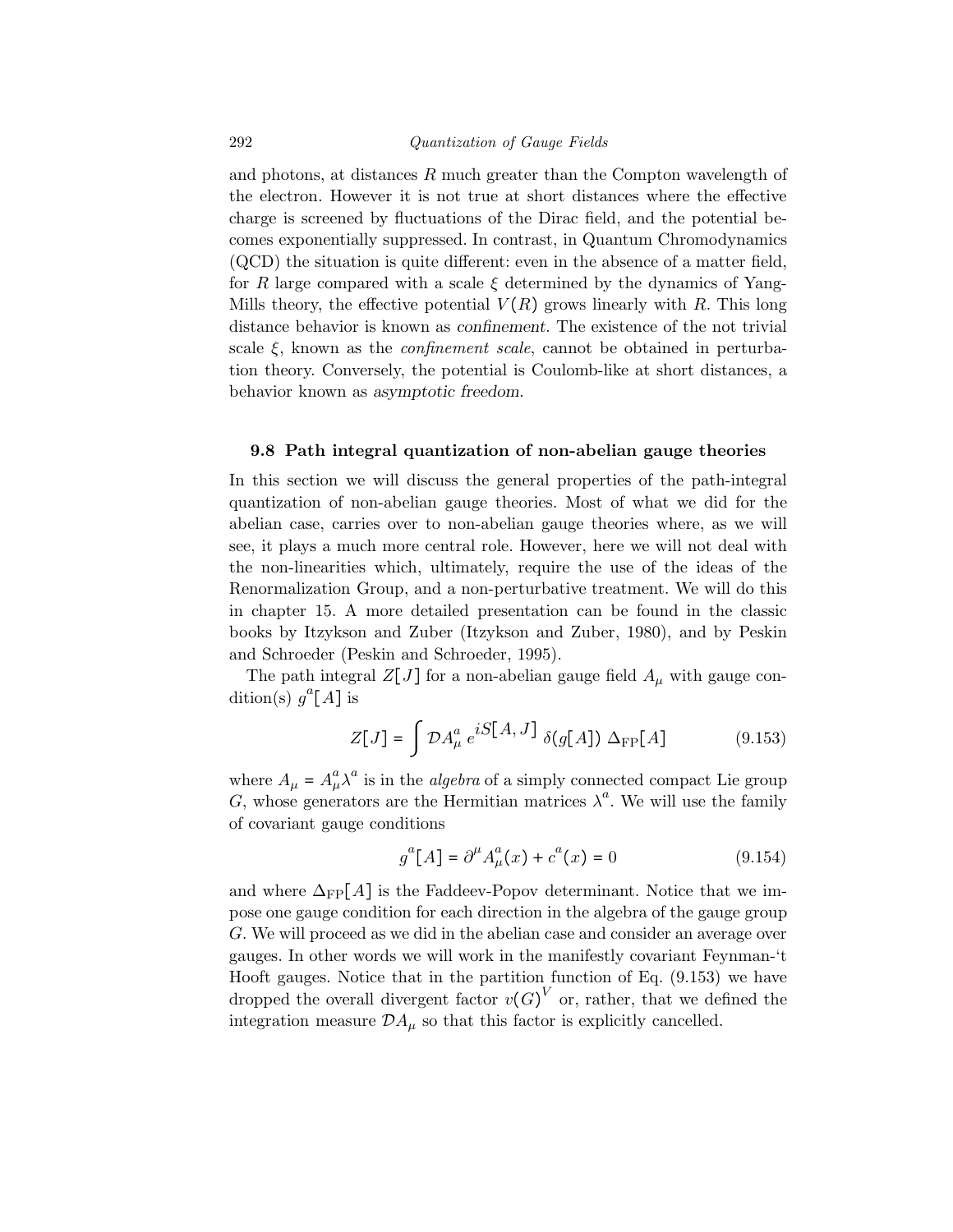Let us work out the structure of the Faddeev-Popov determinant for a general gauge fixing condition  $g^a[A]$ . Let U be an infinitesimal gauge transformation,

$$
U \simeq 1 + i\epsilon^a(x)\lambda^a + \dots \tag{9.155}
$$

Under a gauge transformation, the vector field  $A_\mu$  transforms as

$$
A_{\mu}^{U} = U A_{\mu} U^{-1} + i \left( \partial_{\mu} U \right) U^{-1} \equiv A_{\mu} + \delta A_{\mu}
$$
 (9.156)

For an infinitesimal transformation, the change of  $A_\mu$  is

$$
\delta A_{\mu} = i\epsilon^{a} \left[ \lambda^{a}, A_{\mu} \right] - \partial_{\mu} \epsilon^{a} \lambda^{a} + O(\epsilon^{2}) \tag{9.157}
$$

where  $\lambda^a$  are the generators of the algebra of the gauge group G.

In components, we can also write

$$
\delta A_{\mu}^{c} = 2i\epsilon^{b} \operatorname{tr}\left(\lambda^{c}\left[\lambda^{b}, A_{\mu}\right]\right) - 2 \partial_{\mu}\epsilon^{b} \operatorname{tr}\left(\lambda^{c}\lambda^{b}\right) + O(\epsilon^{2})
$$
\n
$$
= i\epsilon^{b} \operatorname{tr}\left(\lambda^{c}\left[\lambda^{b}, \lambda^{d}\right]\right) A_{\mu}^{d} - \partial_{\mu}\epsilon^{b} \delta_{bc} + O(\epsilon^{2})
$$
\n
$$
= -2 f^{bde} \epsilon^{b} \operatorname{tr}\left(\lambda^{c}\lambda^{e}\right) A_{\mu}^{d} - \partial_{\mu}\epsilon^{b} \delta_{bc} + O(\epsilon^{2})
$$
\n
$$
= - f^{bdc} \epsilon^{b} A_{\mu}^{d} - \partial_{\mu}\epsilon^{b} \delta_{bc} + O(\epsilon^{2}) \tag{9.158}
$$

where  $f^{abc}$  are the structure constants of the Lie group G.

Therefore, we find

$$
\frac{\delta A^c_\mu(x)}{\delta \epsilon^b(y)} = -\Big[\partial_\mu \delta_{bc} + f^{bcd} A^d_\mu\Big] \delta(x - y) \equiv -D^{cd}_\mu[A] \delta(x - y) \tag{9.159}
$$

where we have denoted by  $D_{\mu}[A]$  the covariant derivative in the *adjoint* representation, which in components is given by

$$
D_{\mu}^{ab}[A] = \delta_{ab} \partial_{\mu} - f^{abc} A_{\mu}^{c}
$$
 (9.160)

Using these results we can put the Faddeev-Popov determinant (or Jacobian) in the form

$$
\Delta_{FP}[A] = \text{Det}\left(\frac{\delta g}{\delta \epsilon}\right) = \text{Det}\left(\frac{\partial g^a}{\partial A^c_\mu} \frac{\delta A^c_\mu}{\delta \epsilon^b}\right) \tag{9.161}
$$

where we used that

$$
\frac{\delta g^a}{\delta \epsilon^b} = \frac{\partial g^a}{\partial A^c_\mu} \frac{\delta A^c_\mu}{\delta \epsilon^b}
$$
 (9.162)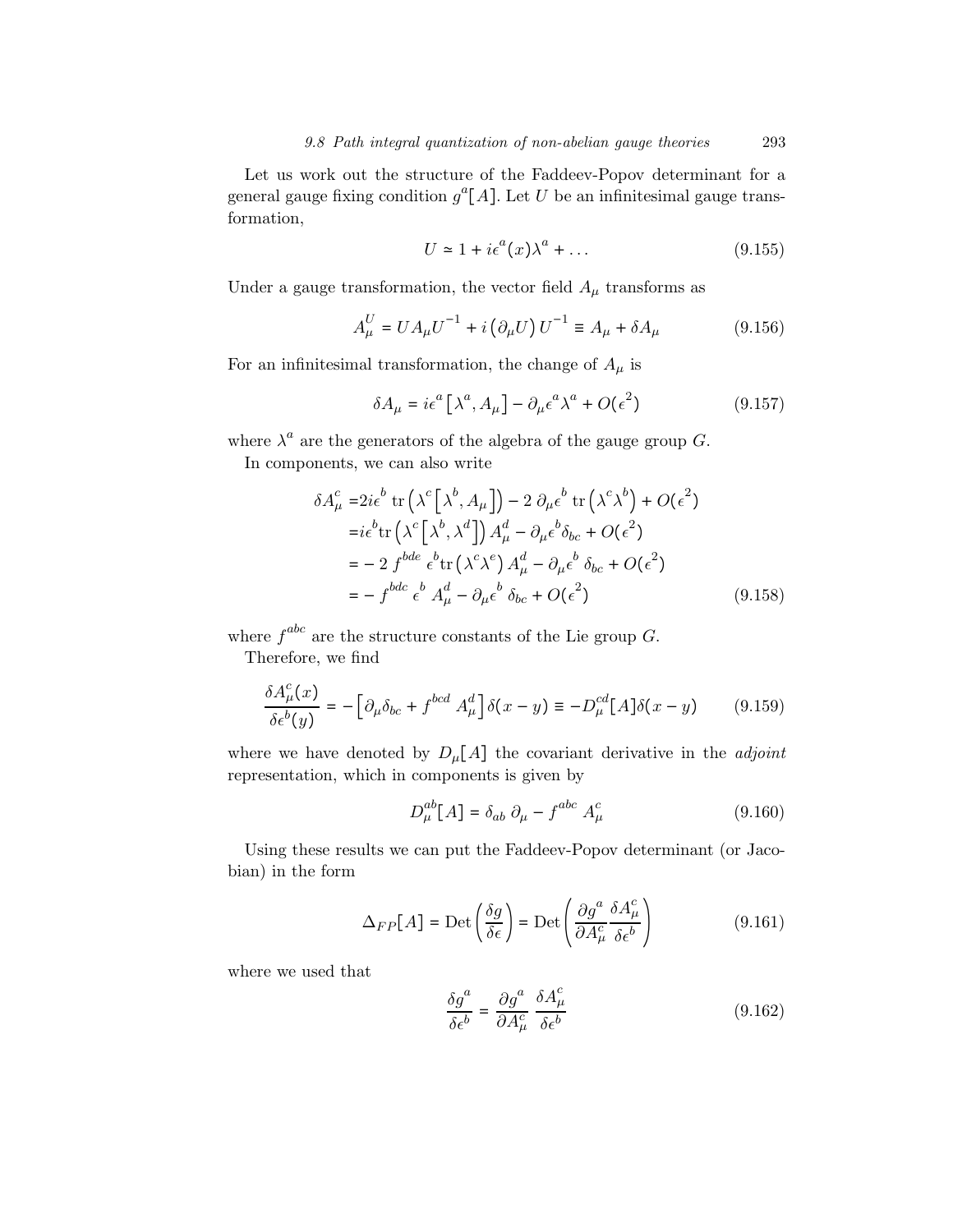We will now define an operator  $M_{FP}$  whose matrix elements are

$$
\langle x, a | M_{FP} | y, b \rangle = \langle x, a | \frac{\partial g}{\partial A^c_{\mu}} \frac{\delta A^c_{\mu}}{\delta \epsilon} | y, b \rangle
$$
  

$$
= \int_z \frac{\partial g^a(x)}{\partial A^c_{\mu}(z)} \frac{\delta A^c_{\mu}(z)}{\delta \epsilon^b(y)}
$$
  

$$
= - \int_z \frac{\partial g^a(x)}{\partial A^c_{\mu}(z)} D^c_{\mu} \delta(z - y) \qquad (9.163)
$$

For the case of  $g^a[A] = \partial^{\mu}A^a_{\mu}(x) - c^a(c)$ , appropriate for the Feynman-'t Hooft gauges, we have

$$
\frac{\partial g^a(x)}{\partial A^c_\mu(z)} = \delta_{ac} \partial^\mu \delta(x - z) \tag{9.164}
$$

and also

$$
\langle x, a | M_{FP} | y, b \rangle = - \int_z \delta_{ac} \partial_x^{\mu} \delta(x - z) D_{\mu}^{cb} [A] \delta(z - y)
$$
  

$$
= - \int_z \delta_{ac} \delta(x - z) \partial_z^{\mu} D_{\mu}^{cb} \delta(x - y)
$$
  

$$
= - \partial_{\mu}^{\mu} D_{\mu}^{ab} \delta(x - y) \qquad (9.165)
$$

Thus, the Faddeev-Popov determinant now is

$$
\Delta_{FP} = \text{Det}\left(\partial^{\mu} D_{\mu}[A]\right) \tag{9.166}
$$

Notice that in the non-abelian case this determinant is an explicit function of the gauge field  $A_\mu$ .

Since  $\Delta_{FP}[A]$  is a determinant, it can be written as a path integral over a set of fermionic fields, denoted by  $\eta_a(x)$  and  $\bar{\eta}_a(x)$  (known as ghosts), one per gauge condition (i.e. one per generator):

$$
\text{Det}\left[\partial^{\mu}D_{\mu}\right] = \int \mathcal{D}\eta_{a}\mathcal{D}\bar{\eta}_{a} e^{i \int d^{D}x \ \bar{\eta}_{a}(x) \ \partial^{\mu}D_{\mu}^{ab}[A] \ \eta_{b}(x)} \tag{9.167}
$$

Notice that these "ghost" fields are not spinors, and hence are quantized with the "wrong" statistics. In other words, these "particles" do not satisfy the general conditions for causality and unitarity to be obeyed. Hence, ghosts cannot create physical states (thereby their ghostly character).

The full form of the path integral of a Yang-Mills gauge theory with coupling constant  $g$ , in the Feynman-'t Hooft covariant gauges with gauge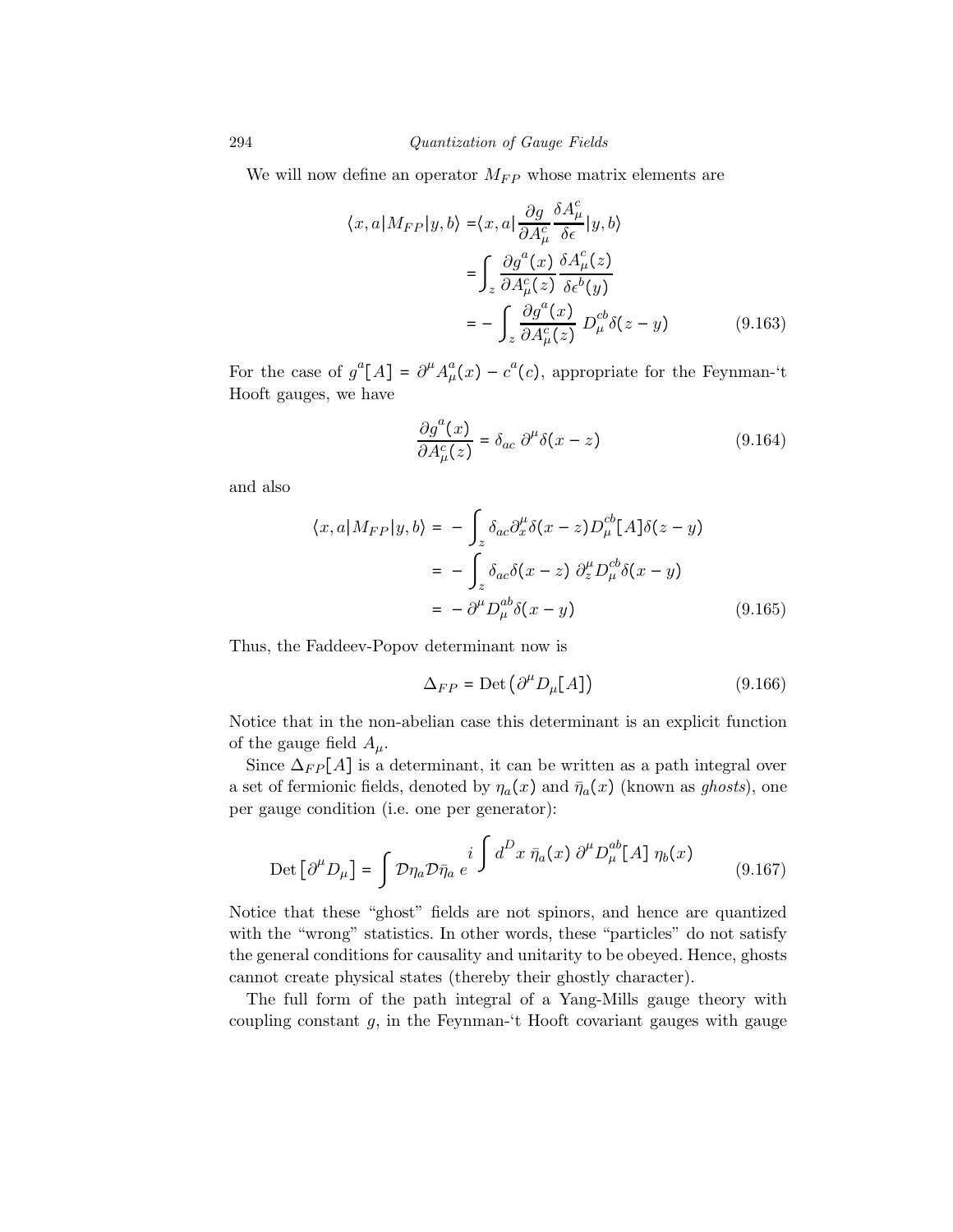parameter  $\lambda$ , is given by

$$
Z = \int \mathcal{D}A \mathcal{D}\eta \mathcal{D}\bar{\eta} e^{i \int d^D x \mathcal{L}_{YM}[A,\eta,\bar{\eta}]} \tag{9.168}
$$

where  $\mathcal{L}_{YM}$  is the effective Lagrangian density (defined in section 3.7.2)

$$
\mathcal{L}_{YM}[A,\eta,\bar{\eta}] = -\frac{1}{4g^2} \text{tr}\left(F_{\mu\nu}F^{\mu\nu}\right) + \frac{\lambda}{2g^2} \left(\partial_{\mu}A^{\mu}\right)^2 - \bar{\eta} \partial_{\mu}D^{\mu}[A] \eta \quad (9.169)
$$

Thus the pure gauge theory, even in the absence of matter fields, is nonlinear. We will return to this problem later on when we look at both the perturbative and non-perturbative aspects of Yang-Mills gauge theories.

## 9.9 BRST invariance

In the previous section we developed in detail the path-integral quantization of non-abelian Yang-Mills gauge theories. We payed close attention to the role of gauge invariance and how to consistently fix the gauge in order to define the path-integral. Here we will show that the effective Lagrangian of a Yang-Mills gauge field, Eq. (9.169), has an extended symmetry, closely related to supersymmetry. This extended symmetry plays a crucial role in proving the renormalizability of non-abelian gauge theories.

Let us consider the QCD Lagrangian in the Feynman-'t Hooft covariant gauges (with gauge parameter  $\lambda$  and coupling constant g). The Lagrangian density  $\mathcal L$  of this theory is

$$
\mathcal{L} = \bar{\psi} \left( i \mathcal{D} - m \right) \psi - \frac{1}{4} F_{\mu\nu}^a F_a^{\mu\nu} - \frac{1}{2\lambda} B_a B_a + B_a \partial^\mu A_\mu^a - \bar{\eta}^a \partial^\mu D_\mu^{ab} \eta^b \quad (9.170)
$$

Here  $\psi$  is a Dirac Fermi field that represents quarks and transforms under the fundamental representation of the gauge group  $G$ . The "Hubbard-Stratonovich" field  $B_a$  is an auxiliary field which has no dynamics of its own, and transforms as a vector in the adjoint representation of G.

Becchi, Rouet, and Stora (Becchi et al., 1974, 1976) and Tyutin (Tyutin, 2008) realized that this gauge-fixed Lagrangian has the following ("BRST") symmetry, where  $\epsilon$  is an infinitesimal anti-commuting parameter:

$$
\delta A^a_\mu = \epsilon D^{ab}_\mu \eta_b \tag{9.171}
$$

$$
\delta\psi = ig\epsilon\eta^a t^a \psi \tag{9.172}
$$

$$
\delta \eta^a = -\frac{1}{2} \, g \epsilon f^{abc} \eta_b \eta_c \tag{9.173}
$$

$$
\delta \bar{\eta}^a = \epsilon B^a \tag{9.174}
$$

$$
\delta B^a = 0 \tag{9.175}
$$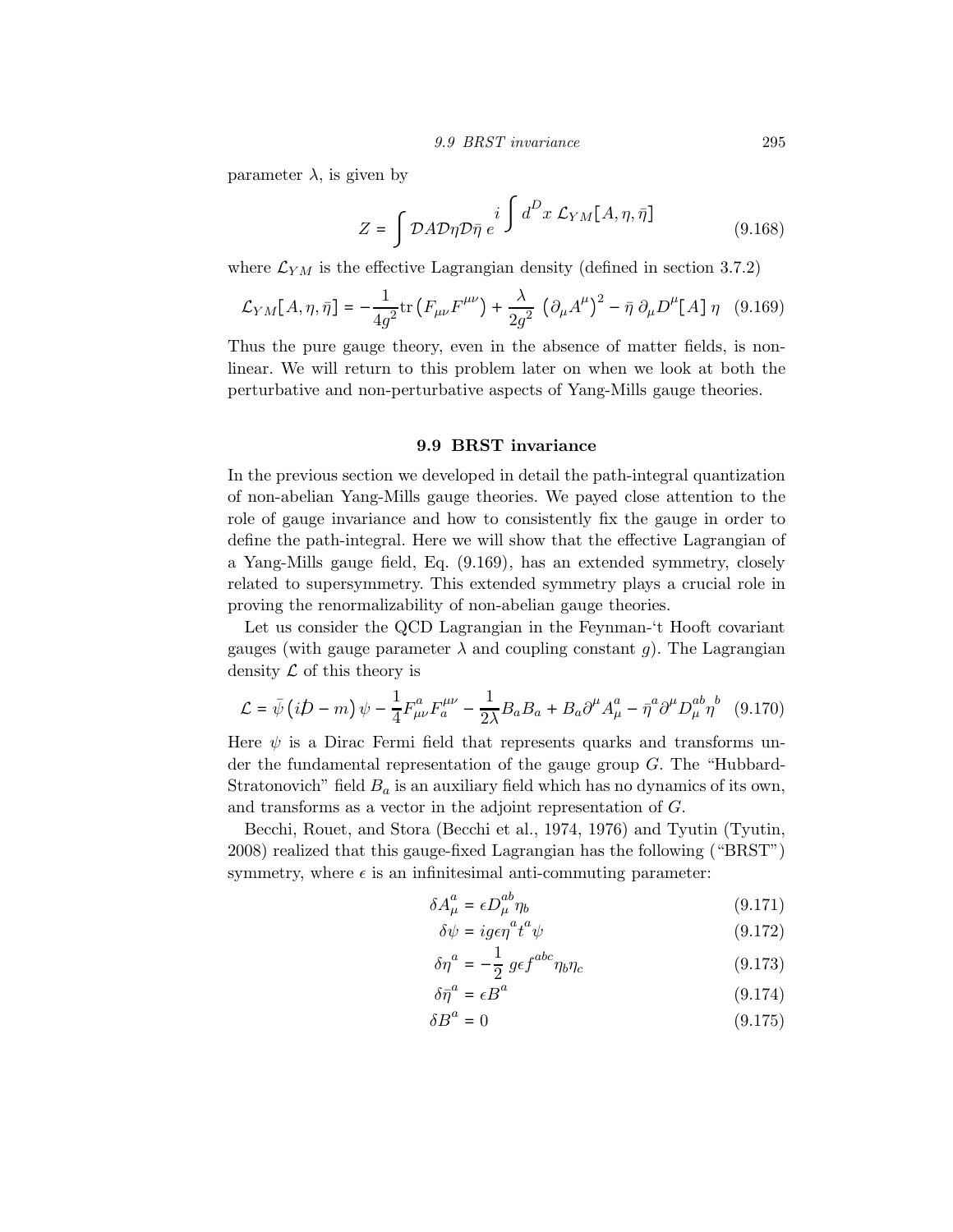Eq. (9.171) and Eq. (9.172) are local gauge transformations, and as such, leave invariant the first two terms of the effective Lagrangian  $\mathcal L$  of Eq. (9.170). The third term of Eq. (9.170) is trivial. The invariance of the fourth and fifth terms holds because the change of  $\delta A$  in the fourth term cancels against the change of  $\bar{\eta}$  in the fifth term. Finally, it remains to see that the changes of the fields  $A_{\mu}$  and  $\eta$  in the fifth term of Eq. (9.170) cancel out. To see that this is the case, we check that

$$
\delta \left( D_{\mu}^{ab} \eta^b \right) = D_{\mu}^{ab} \delta \eta^b + gf^{abc} \delta A_{\mu}^b \eta^c
$$
  
= 
$$
-\frac{1}{2} g^2 \epsilon f^{abc} f^{cde} \left( A_{\mu}^b \eta^d \eta^e + A_{\mu}^d \eta^e \eta^b + A_{\mu}^e \eta^b \eta^d \right)
$$
(9.176)

which vanishes due to the Jacobi identity for the structure constants

$$
f^{ade} f^{bcd} + f^{bde} f^{cad} + f^{cde} f^{abd} = 0
$$
 (9.177)

or, equivalently, from the nested commutators of the generators  $t^a$ :

$$
\left[t^{a},\left[t^{b},t^{c}\right]\right]+\left[t^{b},\left[t^{c},t^{a}\right]\right]+\left[t^{c},\left[t^{a},t^{b}\right]\right]=0
$$
\n(9.178)

Hence, BRST is at least a global symmetry of the gauge-fixed action with gauge fixing parameter  $\lambda$ .

This symmetry has a remarkable property which follows from its fermionic nature. Let  $\phi$  be any of the fields of the Lagrangian and  $Q\phi$  be the BRST transformation of the field,

$$
\delta \phi = \epsilon Q \phi \tag{9.179}
$$

For instance,

$$
Q^a A^a_\mu = D^{ab}_\mu \eta^b \tag{9.180}
$$

and so on. It follows that for any field  $\phi$ 

$$
Q^2 \phi = 0 \tag{9.181}
$$

i.e. the BRST transformation of  $Q\phi$  vanishes. This rule works for the field  $A_{\mu}$  due to the transformation property of  $\delta(D_{\mu}^{ab}\eta^{b})$ . It also holds for the ghosts since

$$
Q^2 \eta^a = \frac{1}{2} g^2 f^{abc} f^{bde} \eta^c \eta^d \eta^e = 0
$$
 (9.182)

which holds due to the Jacobi identity.

What are the implications of the existence of BRST as a continuous symmetry? To begin with, it implies that there is a conserved self-adjoint charge  $Q$  that must necessarily commute with the Hamiltonian  $H$  of the Yang-Mills gauge theory. Above we saw how Q acts on the fields,  $Q^2 \phi = 0$ , for all the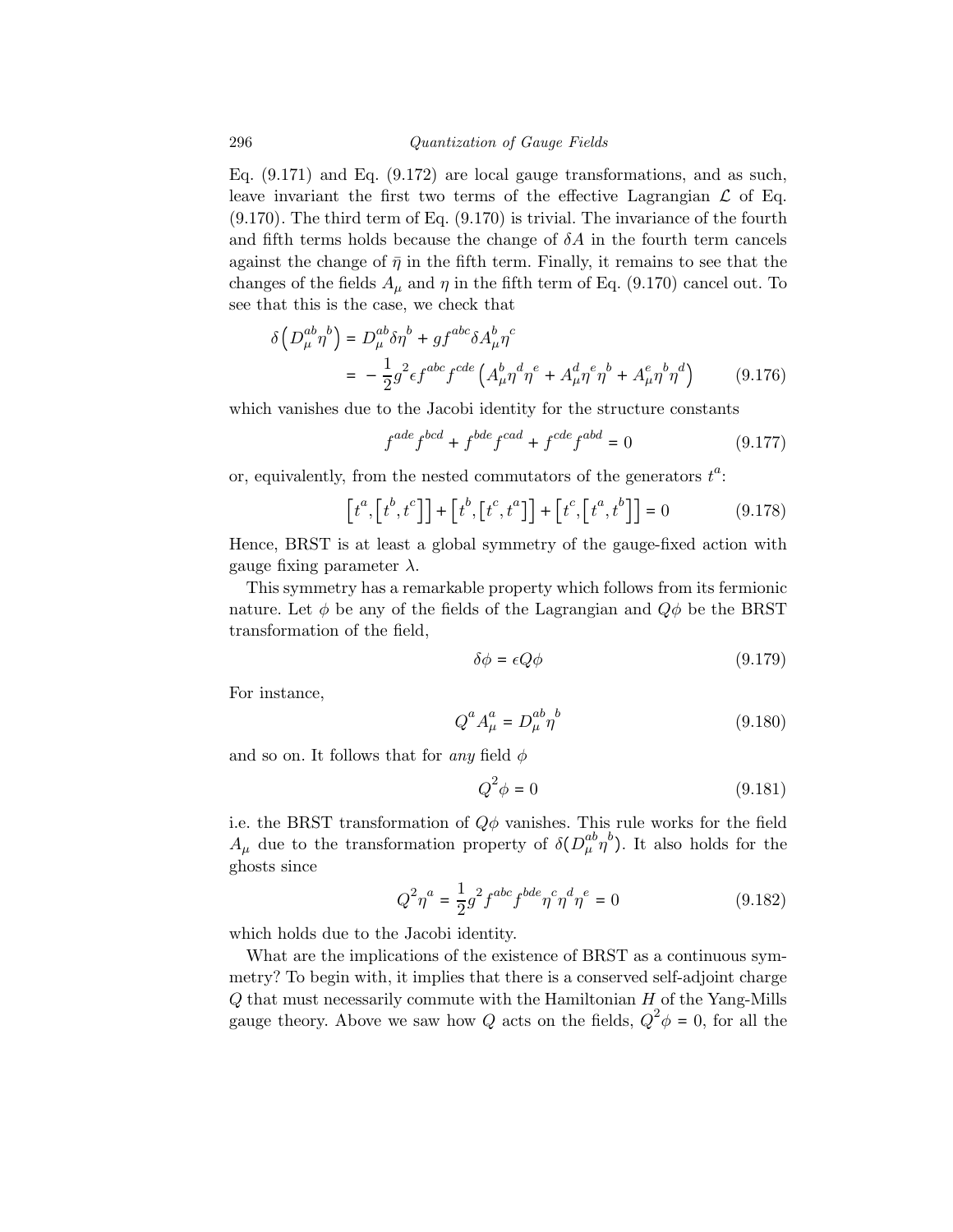fields in the Lagrangian. Hence, as an operator  $Q^2 = 0$ , that is, the BRST charge  $Q$  is nilpotent, and it commutes with  $H$ .

Let us now show that  $Q$  divides the Hilbert space of the eigenstates of  $H$ into three sectors

- 1. For  $Q^2 = 0$  to hold, many eigenstates of H must be annihilated by Q. Let  $\mathcal{H}_1$  be the set of eigenstates of H which are not annihilated by Q. Hence, if  $|\psi_1\rangle \in \mathcal{H}_1$ , then  $Q|\psi_1\rangle \neq 0$ . Thus, the states in  $\mathcal{H}_1$  are not BRST invariant.
- 2. Let us consider the subspace of states  $\mathcal{H}_2$  of the form  $|\psi_2\rangle = Q|\psi_1\rangle$ , i.e.  $\mathcal{H}_2 = Q\mathcal{H}_1$ . Then, for these states  $Q|\psi_2\rangle = Q^2|\psi_1\rangle = 0$ . Hence, the states in  $\mathcal{H}_2$  are BRST invariant but are the BRST transform of states in  $\mathcal{H}_1$ .
- 3. Finally, let  $\mathcal{H}_0$  be the set of eigenstates of H that are annihilated by  $Q$ ,  $Q|\psi_0\rangle = 0$ , but which are not in  $\mathcal{H}_2$ , i.e.  $|\psi_0\rangle \neq Q|\psi_1\rangle$ . Hence, the states in  $H_0$  are BRST invariant, and are not the BRST transform of any other state. This is the *physical space of states*.

It follows from the above classification that any pair of states in  $\mathcal{H}_2$ ,  $|\psi_2\rangle$ and  $|\psi'_2\rangle$ , has a zero inner product:

$$
\langle \psi_2 | \psi_2' \rangle = \langle \psi_1 | Q | \psi_2' \rangle = 0 \tag{9.183}
$$

where we used that  $|\psi_2\rangle$  is the BRST transform of a state in  $\mathcal{H}_1$ ,  $|\psi_1\rangle$ . Similarly, one can show that if  $|\psi_0\rangle \in \mathcal{H}_0$ , then  $\langle \psi_2 | \psi_0 \rangle = 0$ .

What is the physical meaning of BRST and of this classification? Peskin and Schroeder give a simple argument (Peskin and Schroeder, 1995). Consider the weak coupling limit of the theory,  $g \to 0$ . In this limit we can find out what BRST does by looking at the transformation properties of the fields that appear in the Lagrangian of Eq. (9.170). In particular, Q transforms a forward polarized (i.e. longitudinal) component of  $A_\mu$  into a ghost. At  $g = 0$ , we see that  $Q\eta = 0$  and that the anti-ghost  $\bar{\eta}$  transforms into the auxiliary field B. Also, at the classical level,  $B = \lambda \partial^{\mu} A_{\mu}$ . Hence, the auxiliary fields B are backward (longitudinally) polarized quanta of  $A_\mu$ . Thus, forward polarized gauge bosons and anti-ghosts are in  $\mathcal{H}_1$ , since they are not the BRST transform of states created by other fields. Ghosts and backward polarized gauge bosons are in  $\mathcal{H}_2$  since they are the BRST transform of the former. Finally, transverse gauge bosons are in  $\mathcal{H}_0$ . Hence, in general, states with ghosts, anti-ghosts, and gauge bosons with unphysical polarization belong to either  $\mathcal{H}_1$  or  $\mathcal{H}_2$ . Only the physical states belong to  $\mathcal{H}_0$ . It turns out that the S-matrix, when restricted to the physical space  $\mathcal{H}_0$ , is unitary (as it should).